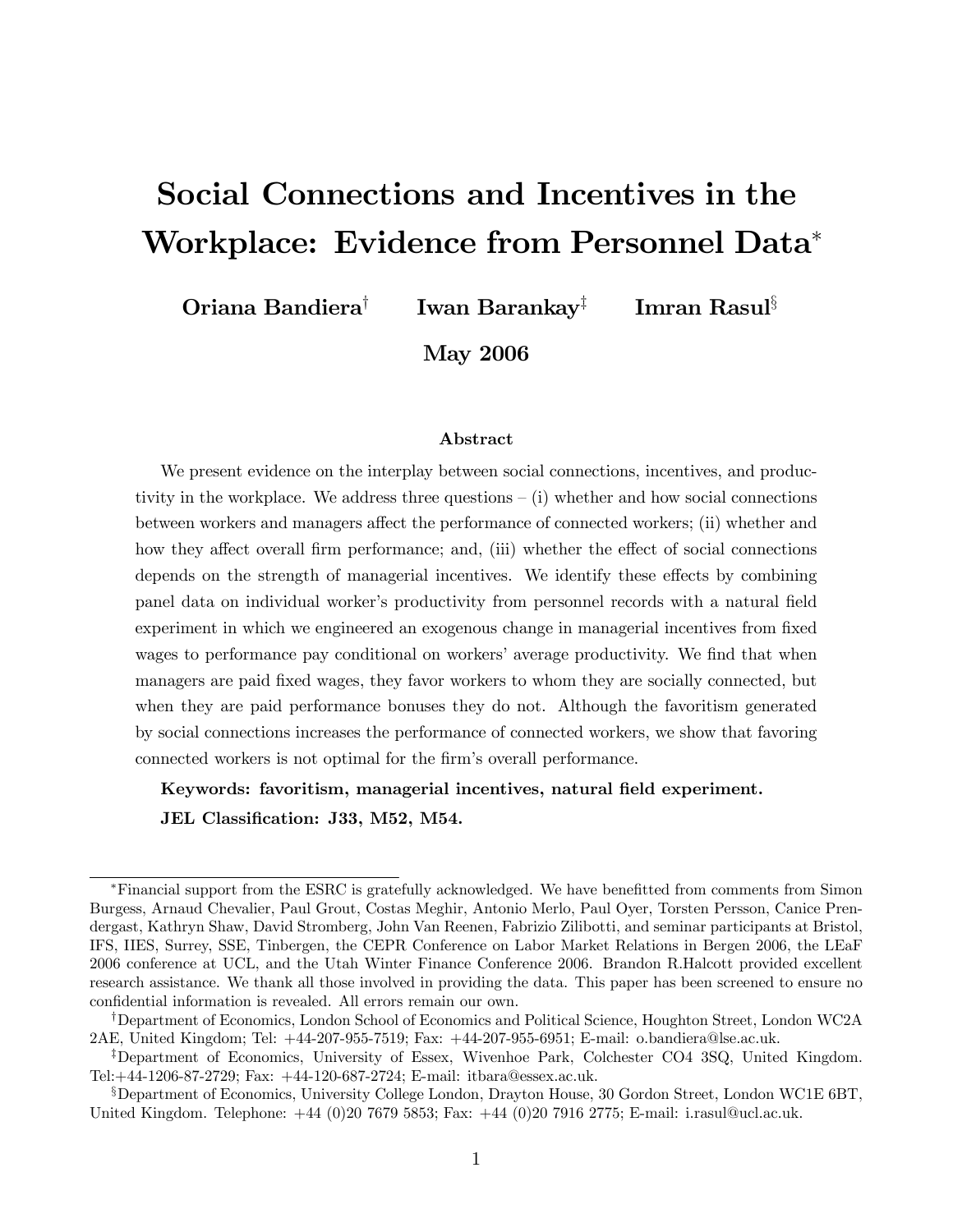## 1 Introduction

This paper explores the effects of social relationships between individuals within a firm, on individual and firm performance. The idea that human relations affect performance in the workplace has been long discussed in the sociology literature (Mayo 1933, Barnard 1938, Roethlisberger and Dickson 1939, and Roy 1952). Economists have joined this debate relatively recently, due both to the burgeoning theoretical literature on how social relations and social preferences matter for economic behavior, and the increasing availability of personnel data.

In the context of firms, much of the literature — theoretical and empirical — has studied the effects of social relations within one tier of the firm hierarchy, such as among managers, or among workers.<sup>1</sup> However it is reasonable to expect that such social connections might also span across layers of the hierarchy, in particular between managers and workers, and that this is likely to have important consequences for individual and firm performance, the optimal design of compensation schemes, and the structure of organizations (Prendergast and Topel 1996).<sup>2</sup>

In general, social connections between managers and workers can help or harm firm performance. On the one hand, social connections may be beneficial to firm performance if they allow managers to provide non-monetary incentives to workers, or help reduce informational asymmetries within the firm. On the other hand, managers may display favoritism towards workers they are socially connected with, to the detriment of other workers and overall firm performance.<sup>3</sup>

To the extent that social connections affect firm performance, there may be important interactions between the compensation scheme for managers and the extent to which social connections are exploited. For example, as managerial compensation becomes more closely tied to firm performance, we would expect managers to utilize social connections to a greater extent if indeed, such connections are beneficial for firm performance.

This paper presents empirical evidence on the interplay between social connections, managerial incentives, and workers' performance. In particular we present evidence to identify  $-$  (i) whether social connections between workers and managers affect the performance of connected workers;

 $1$ Lazear (1989), Kandel and Lazear (1992), and Rotemberg (1994) develop models incorporating social concerns into the analysis of behavior within firms. While they emphasize that individuals have social concerns for others at the same tier of the firm hierarchy, their analysis is equally applicable across tiers of the hierarchy. Bewley (1999) offers extensive evidence from interviews with managers arguing that their concerns over fair outcomes for workers and the morale of employees are important determinants of their behavior.

<sup>&</sup>lt;sup>2</sup>A related theoretical literature emphasizes the inefficiencies that arise from collusion between managers and workers (Tirole 1986, Kofman and Lawarrée 1993), influence activities, and other forms of rent seeking behavior by workers (Milgrom 1988, Milgrom and Roberts 1990).

<sup>3</sup>Both the positive and negative effects of social connections have been stressed in the organizational behavior and sociology literatures. Examples of such work includes that on the effect of manager-subordinate similarity on subjective outcomes such as performance evaluations, role ambiguity, and job satisfaction (Tsui and O'Reilly 1989, Thomas 1990, Wesolowski and Mossholder 1997), and on how social networks within the firm influence within firm promotions (Podolny and Baron 1997).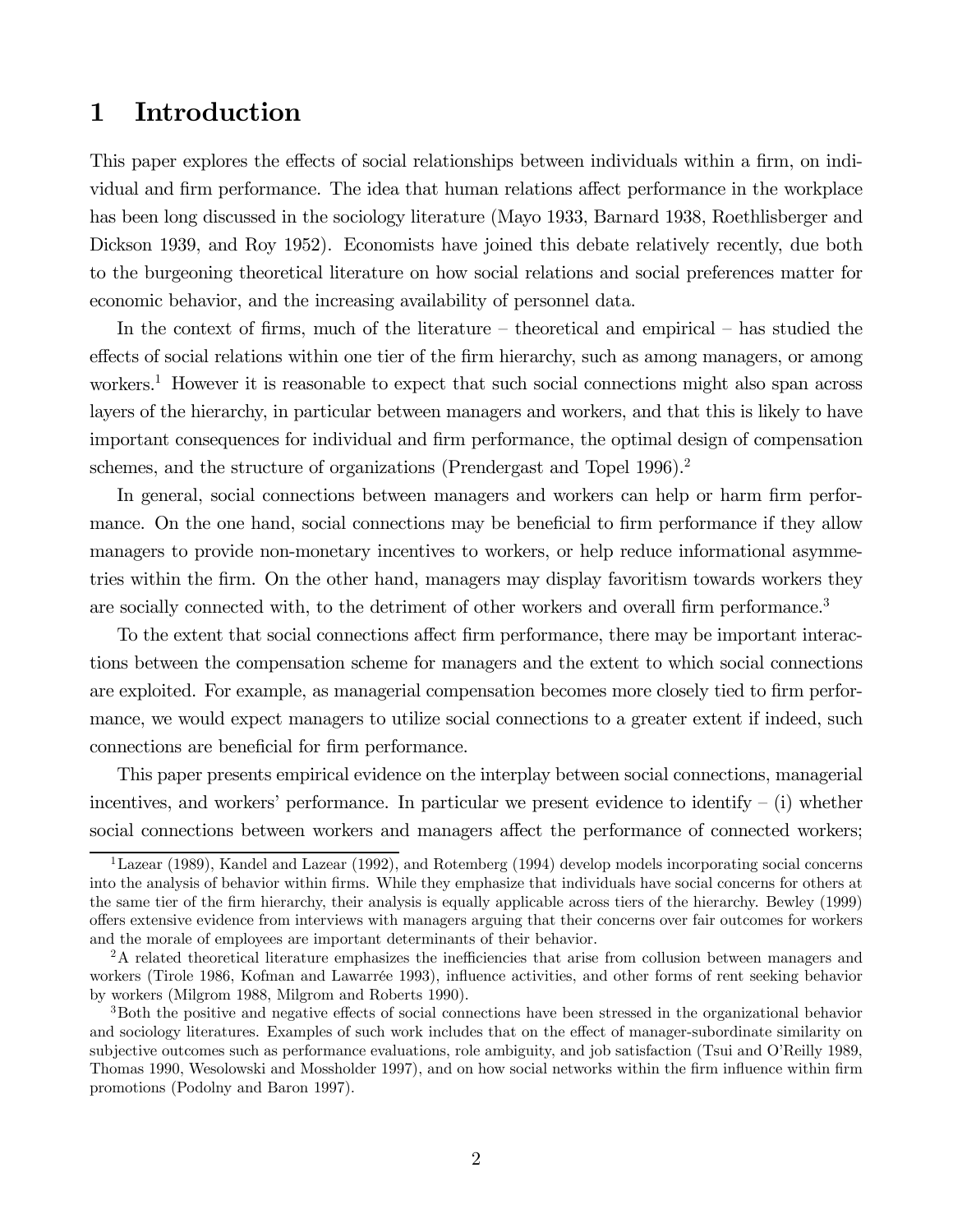(ii) whether the effect of social connections depends on the strength of managerial incentives; and, (iii) whether social connections between managers and some workers are detrimental to the firm's overall performance.

To address these questions we combine personnel data on workers' productivity with a natural field experiment in which we engineered an exogenous change in the managerial incentive scheme from fixed wages to performance pay based on the average productivity of managed workers.

The firm we study is a leading producer of soft fruit in the United Kingdom. We focus on the behavior of individuals at two tiers of the firm hierarchy — workers and managers. The main task of the workers is to pick fruit, whereas managers are responsible for logistics. Two key features of this setting are that workers are paid piece rates and that managerial effort is complementary to worker effort and can be targeted to individual workers. Taken together, these features imply that managers can affect a worker's productivity and hence his earnings.

Managers and workers are all hired for one picking season. They are university students from eight Eastern European countries and are thus of similar ages and backgrounds. In addition, they live on the farm site for the entire duration of their stay. Both features increase the likelihood of managers and workers forming strong social connections with each other.

To measure social connections we exploit three sources of similarity between managers and workers — whether they are of the same nationality, whether they live in close proximity to each other on the farm, and whether they arrived at a similar time on the farm. Our underlying assumption is that individuals are more likely to befriend others if they are of the same nationality, if they are neighbors, or if they share early experiences in a new workplace.

To identify the effect of social connections on connected workers and on the firm as a whole we exploit two sources of variation. First, the nature of production in our setting is such that the allocation of workers to managers changes daily. We exploit this quasi-random variation to identify the effect of social connections from the comparison of the performance of a given worker on days when he is socially connected to his manager, to days when he is not. Exploiting the within worker variation allows us to separate the effect of social connections from the effect of unobservable individual traits, for example ability, that make workers more likely to befriend managers and to have higher performance regardless of social connections.

Similarly, as we observe the same manager managing both workers she is socially connected to and workers she is not connected to, we are also able to control for time invariant sources of unobserved manager heterogeneity that affect the productivity of connected and unconnected workers alike, such as their management style or motivational skills.<sup>4</sup>

Second, we designed and implemented a field experiment to exogenously vary the strength of

<sup>&</sup>lt;sup>4</sup>Our empirical strategy is informed by the evidence that individual 'styles' of managers affect firm performance over and above firm level characteristics themselves (Bertrand and Schoar 2003, Malmendier and Tate 2005).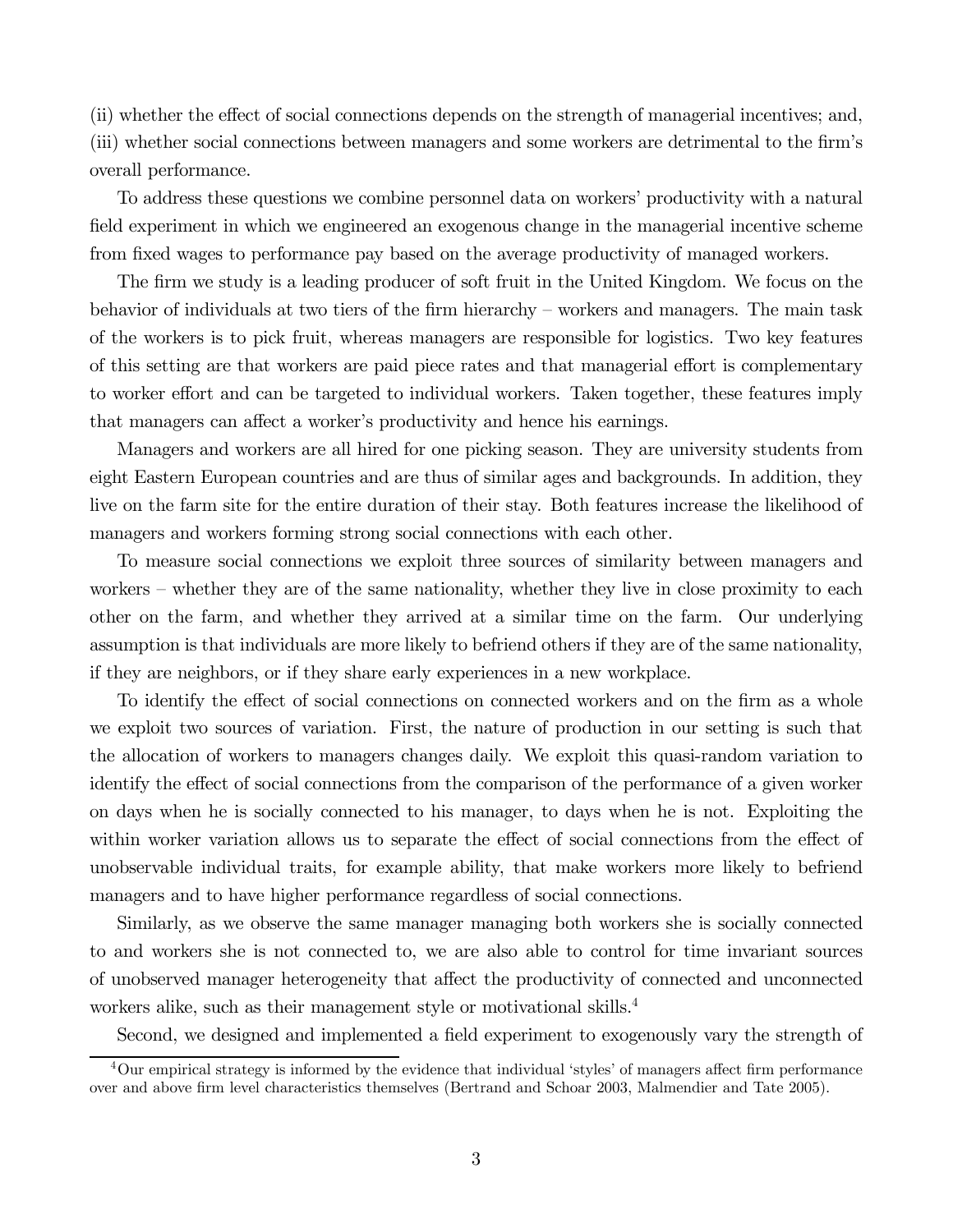managerial incentives. In the experiment we changed the managerial compensation scheme from fixed wages to the same level of fixed wages plus a performance bonus that is increasing in the average productivity of the workers on the field that day. Workers were paid according to the same compensation scheme — piece rates — throughout.

The experiment allows us to identify whether and how the effect of social connections between the same managers and workers changes once managers are given performance pay and thus provides an ideal counterfactual to assess the effect of social connections on the overall firm's performance. To be precise, if the managers' behavior towards connected workers changes once their interests are more closely aligned with the firm's, their previous behavior under fixed wages could have not been maximizing the firm's average productivity.

Our main findings are as follows. First, when managers are paid fixed wages, the productivity of a given worker is significantly higher on days when he is assigned to managers he is socially connected to. The magnitudes of our estimates imply that the productivity of a given worker is 9.5% higher when he is socially connected to his manager, relative to when he is not, all else equal. As workers are paid piece rates, this translates into the same proportionate change in earnings. Hence when managers face low powered incentives, they favor workers they are socially connected to, and this has qualitatively and quantitatively significant effects on the individual performance of connected workers.

Second, when managers are paid performance bonuses that tie their pay to the average productivity of workers they manage, being socially connected to the manager has no effect on the worker's productivity. In short, when managers' interests are aligned with those of the firm and their pay is tied to average productivity, they change their behavior and do not favor workers they are socially connected to.

The fact that the difference-in-difference in worker productivity by social connectivity to his managers and managerial incentive scheme is positive indicates that, in this setting, favoring socially connected workers is not optimal for the firm's average productivity.

Third, we find the effect of social connections on the productivity of a given worker is stronger when fewer of his co-workers are also socially connected to the manager. This suggests that favors are a rival good in the sense that favoring one worker limits the ability of the manager to favor other workers also present on the field. This finding sheds light on the mechanism that links the existence of social connections across tiers of the firm hierarchy to overall firm performance. Indeed, if by favoring a connected worker the manager is unable to devote effort towards an unconnected worker who is of higher ability, the average firm productivity might fall overall.

Our paper contributes to the growing empirical evidence on the interplay between social networks and individual and firm performance. This literature has explored how the response of workers to incentives depends on their social connections with their co-workers at the same tier of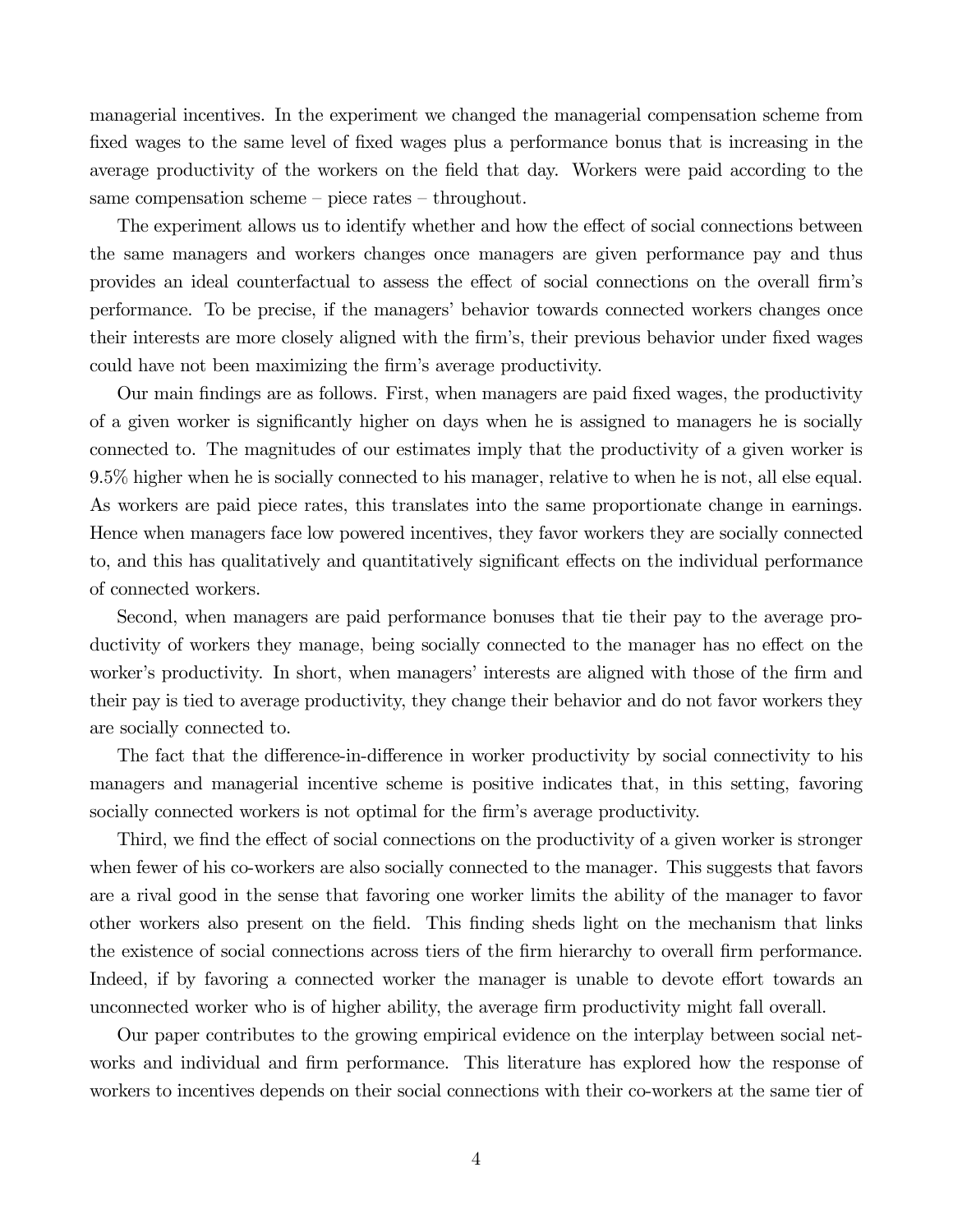the firm hierarchy (Bandiera *et al* 2005a), and how the demographic differences between managers and their subordinates affect the subordinates' rate of quits, dismissals and promotions (Giuliano et al 2005). Another branch of this literature has explored the effects of the CEO or managerial board of firms being socially connected to those outside of the firm such as local politicians and bureaucrats (Bertrand *et al* 2005, Kramarz and Thesmar 2005, Mian and Khwaja 2005).<sup>5</sup> <sup>6</sup>

Methodologically, our paper provides a contribution in linking the benefits of natural field experiments (Harrison and List 2004) with the insights gained from 'insider econometric' analysis of firms (Ichniowski and Shaw 2003). Such an approach allows us to present evidence on whether social connections between managers and workers result in favoritism for a given set of managerial incentives, and how favoritism is affected by an exogenous change in managerial incentives. This in turn allows us to infer whether the existence of social connections is good or bad for firm performance, and shed light on the potentially optimal form of managerial compensation scheme.

The paper is organized as follows. Section 2 describes our context and experimental research design. Section 3 develops a theoretical framework to highlight the central forces at play when social connections can have potentially positive and negative effects on worker productivity. Section 4 describes the data, empirical method, and identifying assumptions. Section 5 presents the main results and robustness checks. Section 6 concludes with a discussion of the external validity of our findings. Proofs and further robustness checks are in the Appendix.

## 2 The Context and Experimental Design

### 2.1 Context

We analyze the behavior of managers and workers in the fruit picking division of a leading UK producer of soft fruit during the 2003 season. Workers and managers are hired from eight countries in Eastern Europe on seasonal contracts that last between three and six months.7 To be recruited, individuals must be full-time university students, and have at least one year remaining before graduation. Two features of the work environment increase the likelihood of individuals forming strong social connections to each other  $-$  (i) workers and managers are of similar ages and have

<sup>&</sup>lt;sup>5</sup>In non firm settings, Garicano et al (2005) present evidence from soccer matches on how referees favor home teams in order to satisfy the crowds in the stadium. Laband and Piette (1994) show that journal editors use professional contacts to identify high impact papers. In that context favoritism thus reduces informational asymmetries and is efficiency enhancing in the market for scientific knowledge.

<sup>&</sup>lt;sup>6</sup>Fehr and Fischbacher (2002) provide an overview of the laboratory evidence on social preferences in workplace environments. One branch of this stems from Akerlof (1982) and Akerlof and Yellen (1988) who view the labor relation as a partial gift exchange. A separate branch of this experimental literature presents evidence that workers care about their pay relative to other workers (Charness and Kuhn 2005).

<sup>&</sup>lt;sup>7</sup>Their work permit allows them to work on other UK farms subject to the approval of the permit agency. Their outside option to employment at the farm is therefore to return home or to move to another farm during the season. Few workers are hired for consecutive seasons and workers are not typically hired from the local labor market.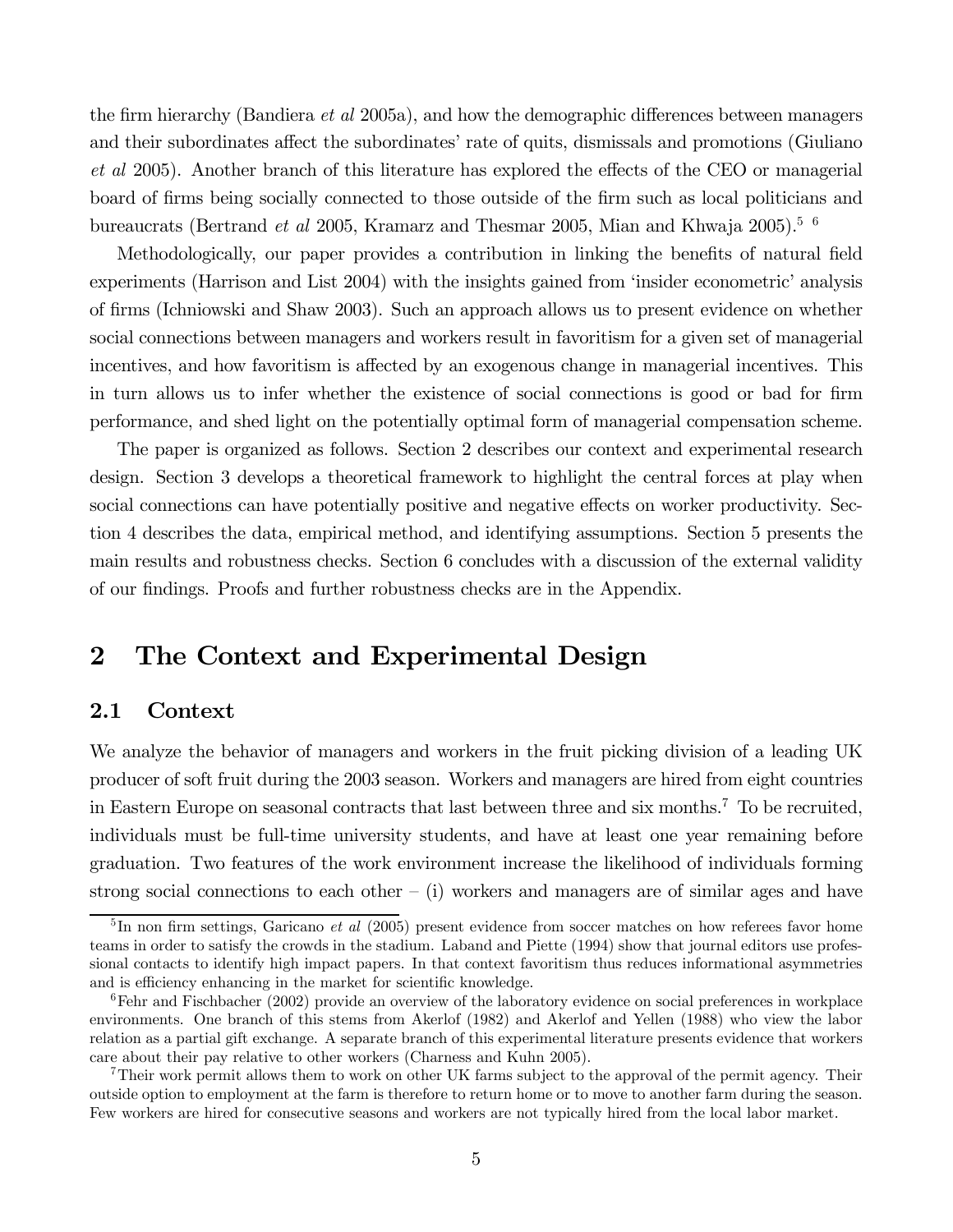similar socioeconomic backgrounds; (ii) they live and work on the farm site for the entire duration of their stay, which on average is 100 days.

The workers' primary task is to pick fruit. They typically pick on two or three different fields each day. At the start of a field-day the manager allocates each worker to a row of fruit to be picked. Once a worker clears this row, the manager is responsible for reallocating the worker to another row within the field. This process continues until all fruit within the field is picked. As each worker picks on his own row, his productivity is independent of the efforts of other workers on the same field-day, so that there are no complementarities between workers arising from the production technology. Workers do not choose how many hours to work — all workers are present on the field-day for the number of hours it takes to pick all the available fruit. The only choice variable of workers is how much effort to exert into picking.<sup>8</sup>

Workers are paid a piece rate per kilogram of fruit picked. Each worker's pay is thus related to his productivity, which is an increasing function of his effort, the quantity of fruit available on the rows he is assigned, and of the managerial effort targeted towards him.

Managers are each assigned a group of around twenty workers, and their task is to organize the field logistics for this group. Managers on the same field focus on their assigned group of workers and work independently of each other. Field logistics include the allocation of workers to rows and organizing the movement of fruit from the field to the packaging plant.<sup>9</sup>

The key choice variables of each manager are the allocation of workers to rows, and the allocation of effort among her workers. Managers are responsible for allocating workers to rows at the start of the field-day, and for reallocating workers to new rows once they have finished picking the row they were originally assigned to. How the manager matches workers to rows is important because there is considerable variation in the quantity of fruit across rows within a field. Some of this is due to the natural variation in fruit quantity on different plants. This variation also stems from some rows being closer to pillars that support the plastic covering over the field. Rows close to pillars are harder to pick, air circulation is worse, and hence heat tends to accumulate. These factors reduce the marginal productivity of worker's effort in these rows, other things equal.

The manager chooses how to allocate her effort across workers along two dimensions. First, if several workers finish picking their rows at the same time the manager has to decide whom to reallocate to a new row first. Second, workers place the fruit they have picked into crates. Once these are full, managers have to ensure that new empty crates are provided to workers and that full crates are removed from the field and shipped to the packaging plant. If several workers

<sup>&</sup>lt;sup>8</sup>Work is offered on a casual basis with no daily guarantee of employment. In practice, managers manage each day, and workers are engaged in picking tasks every other day. On other days workers are asked to perform non-picking tasks such as planting or weeding, or may be left unemployed for the day.

<sup>&</sup>lt;sup>9</sup>A separate group of individuals, called field runners, are responsible for physically moving fruit from the field to the packaging plant. They do not themselves pick fruit nor do they manage workers.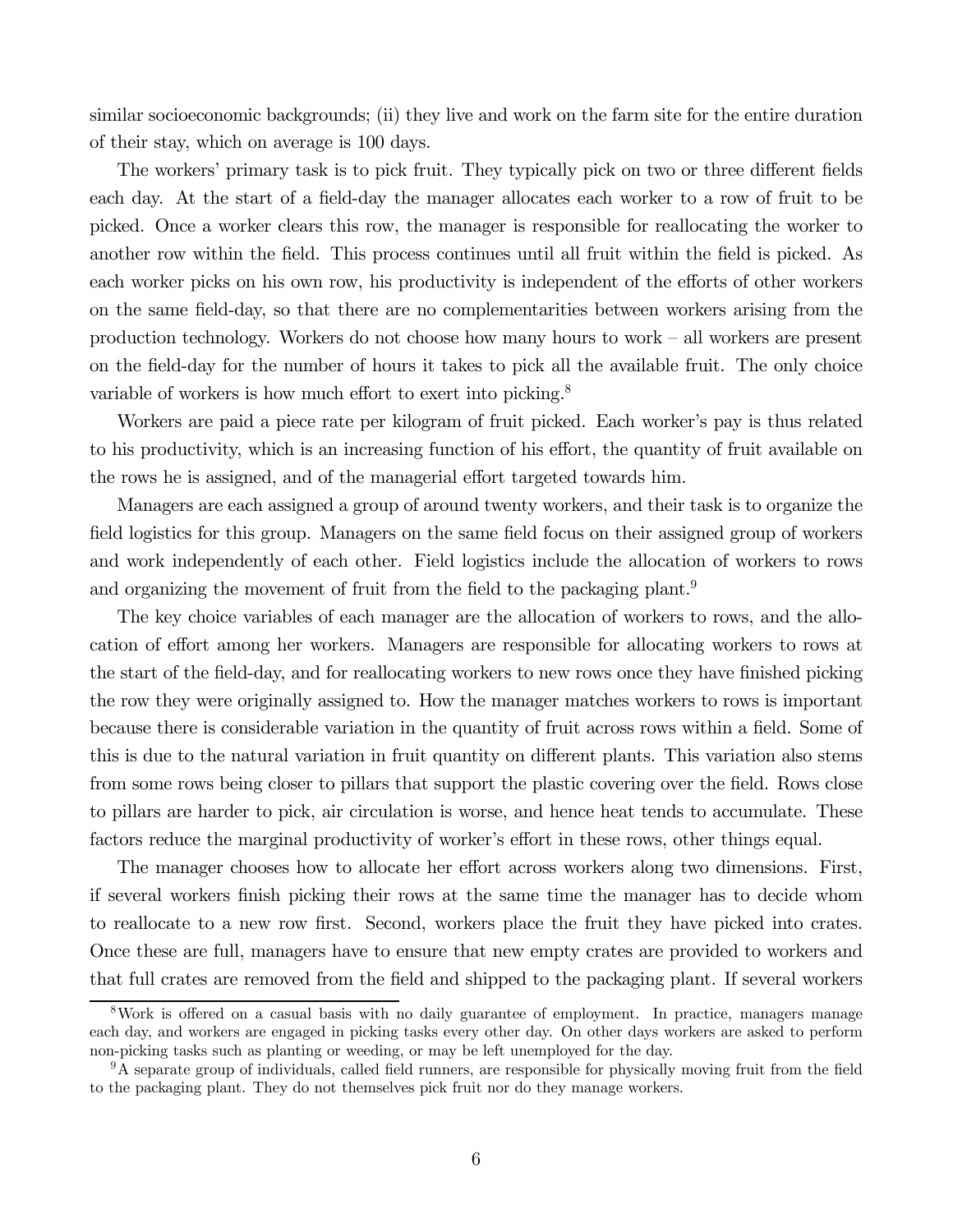simultaneously fill their crates, the manager chooses whom to help first.

The effort costs to the manager are considerable because the workers she is responsible for are dispersed over a large area. The median field size in our sample is three hectares, and given there are typically three managers present, each has to cover an area of one hectare. To make sure she is aware of which workers need to be reallocated to new rows and which need their crates to be replaced, the manager needs to continuously walk around the field.

In this environment, managerial effort is complementary to worker's effort, namely, for a given effort level of the worker, his productivity is higher the more effort the manager targets towards him. For example, a manager can increase a worker's productivity by assigning him to more plentiful rows and removing his full crates quickly.10 The effect of managerial effort on worker productivity can be substantial. Assuming that workers pick at a constant speed, if the manager slacks for five minutes every hour and a worker is left to wait for a new crate for the same time, his productivity would be  $5/60=8\%$  lower.

Social connections between managers and workers can have two effects. First, if a manager is concerned about the pay of the workers she is socially connected to, she can allocate more of her effort towards them thus increasing their productivity and their earnings. Second, a manager might be better informed about the ability or skills of workers she is socially connected to or be able to exert stronger social pressure on them to work hard, both of which generate a difference in the allocation of managerial effort between connected and unconnected workers.

We now discuss the two important features of this work environment that allow us to assess whether social connections shape the managers' effort allocation choice and, as a consequence, workers' earnings, and how this depends on the compensation scheme in place for managers.

## 2.2 Key Feature 1: Natural Variation

The quantity of fruit available for picking varies across fields on any given day because fields vary in their physical size, and within a field over time because plants reach maturity at different times. The fruit is planted some years in advance, so the quantity of fruit to be picked is given. The order in which fields are picked is decided at the start of the season.

This natural variation implies that the demand and supply of picking labor varies across field-days. Hence the number of workers and managers on the field differs across field-days. While farm management ensures the ratio of managers to workers is held constant, this natural variation implies the same worker can be supervised by different managers on different field-days. Importantly for our study, a worker can be supervised by a manager he is socially connected to

 $10$ Managerial and worker effort are not substitutes because managers themselves never pick fruit. Over the season, individuals are not observed moving across tiers of the hierarchy from picking tasks to managerial tasks or vice versa.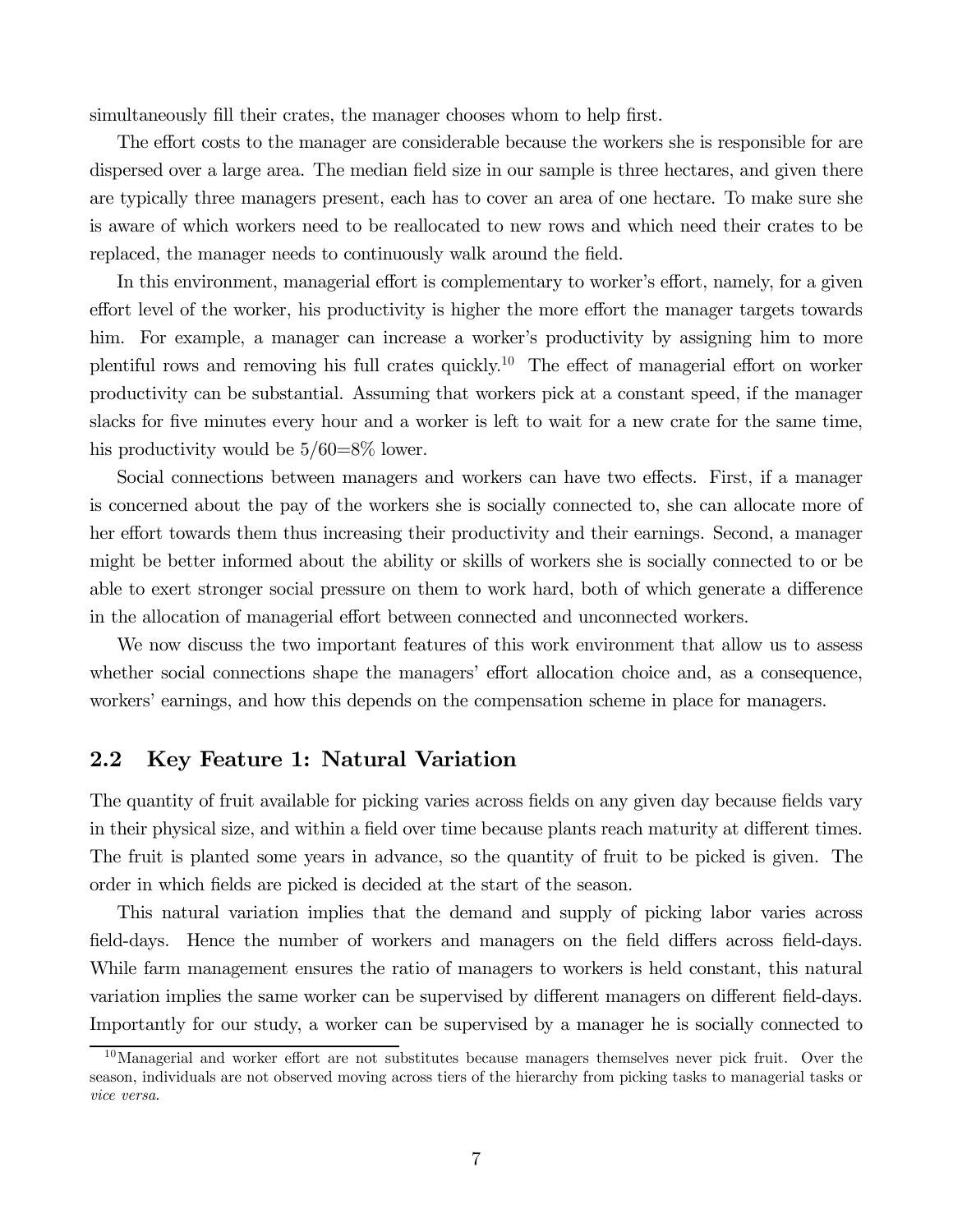on some field-days, and by another manager that he is not socially connected to on others.

Neither managers nor workers choose which field to work on or whom they work with. Rather, they are allocated to fields by a higher-tier employee, whom we refer to as the chief operating officer (COO), and is a permanent employee of the farm. The allocation of workers and managers to fields is made on the basis of the quantity of fruit to be picked on different fields that day, and the demand for non-picking tasks such as planting and weeding.

In Section 4 we present the underlying assumptions that allow us to exploit this quasi-random source of variation to identify the effects of social connections in the workplace. In the Appendix we present evidence directly related to these identifying assumptions.

### 2.3 Key Feature 2: The Experimental Research Design

We designed and implemented a field experiment in which we exogenously changed the compensation scheme of managers. At the start of the 2003 season, managers were paid a fixed wage. Midway through the 2003 season, we added a performance bonus to the same level of fixed wages. The experiment left the compensation scheme of the workers unchanged — workers were paid piece rates throughout the  $2003$  season.<sup>11</sup>

The bonus payment was awarded on field  $f$  and day  $t$  if the workers average productivity on the field-day,  $\overline{Y}_{ft}$ , exceeded an exogenously fixed threshold,  $Y^{*}$ .<sup>12</sup> Conditional on reaching the threshold, the total monetary value of the bonus payment available to the managers,  $B(\overline{Y}_{ft})$ increases at an increasing rate in the average field-day productivity.13 Each manager then obtains an equal share of the bonus payment generated on the field-day. If there are  $M_{ft}$  managers present, each obtains a payment of  $\frac{1}{M_{ft}}B(\overline{Y}_{ft})$ .

<sup>13</sup>The bonus payment schedule is piecewise linear:

$$
B(\overline{Y}_{ft}) = \begin{cases} 0 & if & Y^* > \overline{Y}_{ft} \\ a_1 + b_1 \overline{Y}_{ft} & if & Y^* + c_1 > \overline{Y}_{ft} \ge Y^* \\ a_2 + b_2 \overline{Y}_{ft} & if & Y^* + c_2 > \overline{Y}_{ft} \ge Y^* + c_1 \\ a_3 + b_3 \overline{Y}_{ft} & if & \overline{Y}_{ft} > Y^* + c_2 \end{cases}
$$

 $11$ The change in incentives affected both the managers and the COO. The change was announced to the COO and managers a week in advance of the actual change. During this week, we spent time going through numerical examples with management to make sure they understood how the performance bonus would be calculated. Workers were not informed of the change in managerial compensation, but given that managers and workers live on the farm, they are likely to have understood the change over time.

 $12$ To avoid multi-tasking concerns (Holmstrom and Milgrom 1991), the performance bonus was not awarded if the quality of fruit picking declined. Quality is measured in two ways. First is simply the quantity of damaged fruit. Second, fruit has to be classified as either suitable for market or supermarket. This classification is largely based on the size of each fruit. If the percentage of damaged or misclassified fruit rose by more than 2% of a pre-established norm, then the performance bonus was not awarded that field-day.

where  $a_i$ ,  $b_i$  and  $c_i$  are constants such that  $a_3 < a_2 < a_1$ ,  $b_3 > b_2 > b_1$ ,  $c_2 > c_1$ . This reflects the fact that the marginal cost of supplying managerial effort is increasing. The parameters  $a_i$ ,  $b_i$ , and  $c_i$  are set such that  $B(\overline{Y}_{ft})$ is a continuous and convex function. The values of  $a_i$ ,  $b_i$ ,  $c_i$ , and  $Y^*$  cannot be provided due to confidentiality.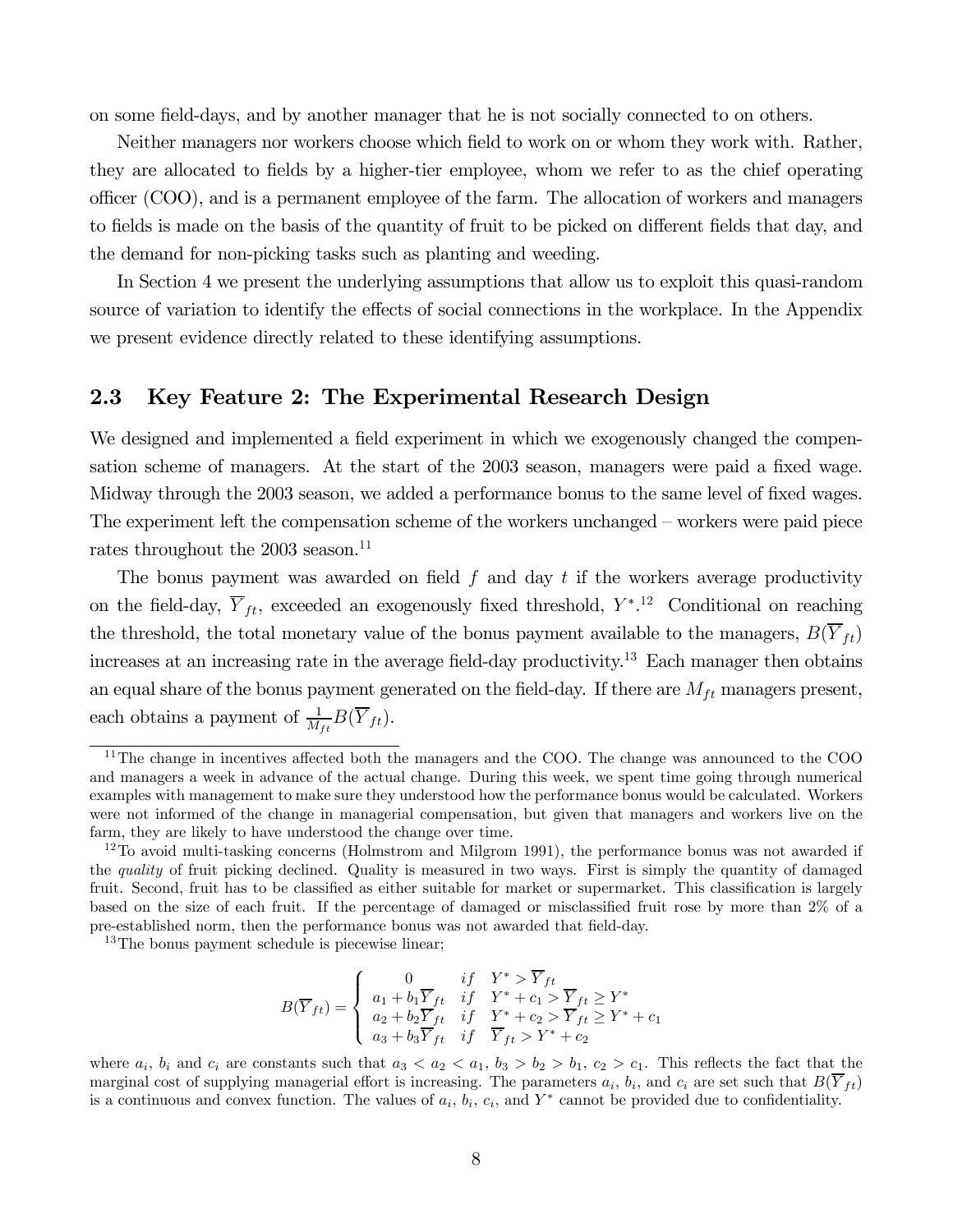The fraction of field-days on which the bonus was earned varies from 20 to 50% across managers. The ex post monetary value of the performance bonus to managers is substantial. Averaged across all field-days actually worked under the bonus, managerial hourly earnings increased by 7%. Conditional on obtaining the bonus, managerial hourly earnings increased by 25%. The true expected hourly earnings increase to managers of the performance bonus scheme lies between these two bounds.<sup>14</sup>

The managers were unaware they were taking part in an experiment and that the data would be used for scientific research. As such, our experiment is a natural field experiment according to the taxonomy of Harrison and List (2004). The managers were however aware that productivity data were recorded and kept by the farm owner, and that the data would be analyzed to improve the firms' overall efficiency.

To identify whether managers allocate more effort to workers they are socially connected to, we compare the productivity of the same worker on field-days in which he is socially connected to his manager, to his productivity on field-days in which he is not socially connected to his manager. We exploit the exogenous variation in managerial incentives our research design provides to identify whether the effects of social connections depend on the managerial incentive scheme in place. The comparison also allows us to establish whether social connections are beneficial or detrimental to the firm's overall performance.

## 3 Theoretical Framework

We develop a stylized model of the behavior of managers and workers to analyze the effect of social connections across tiers of the firm's hierarchy, on the productivity of connected workers and the firm's overall performance. Our aim is to determine whether social connections can affect worker and firm performance in equilibrium, and how the effect of social connections depends on the strength of managerial incentives. The model is tailored to fit our particular context and experimental design and to highlight the main economic forces at play.

## 3.1 Technology, Preferences, and Incentives

For parsimony and without loss of generality, we assume production requires one manager and two workers in any given field. Workers pick fruit, and the manager organizes logistics for each worker. The output of worker i is given by  $y_i = (1 + k_i m_i)e_i$ , where  $e_i$  is his effort,  $m_i$  is the managerial

<sup>&</sup>lt;sup>14</sup>Given that  $-$  (i) managers are from Eastern Europe; (ii) their base pay is 20% higher than the UK minimum wage; (iii) most individuals save earnings to spend later in their home country, these increases in hourly earnings translate into large increases in real income. As of January 2003, gross monthly earnings at the UK minimum wage  $(\infty)$  are 5 times as high as at the minimum wage in Poland  $(\infty)$ , where 40% of managers come from, and almost 20 times higher than in Bulgaria ( $\in 56$ ), where 30% of managers come from.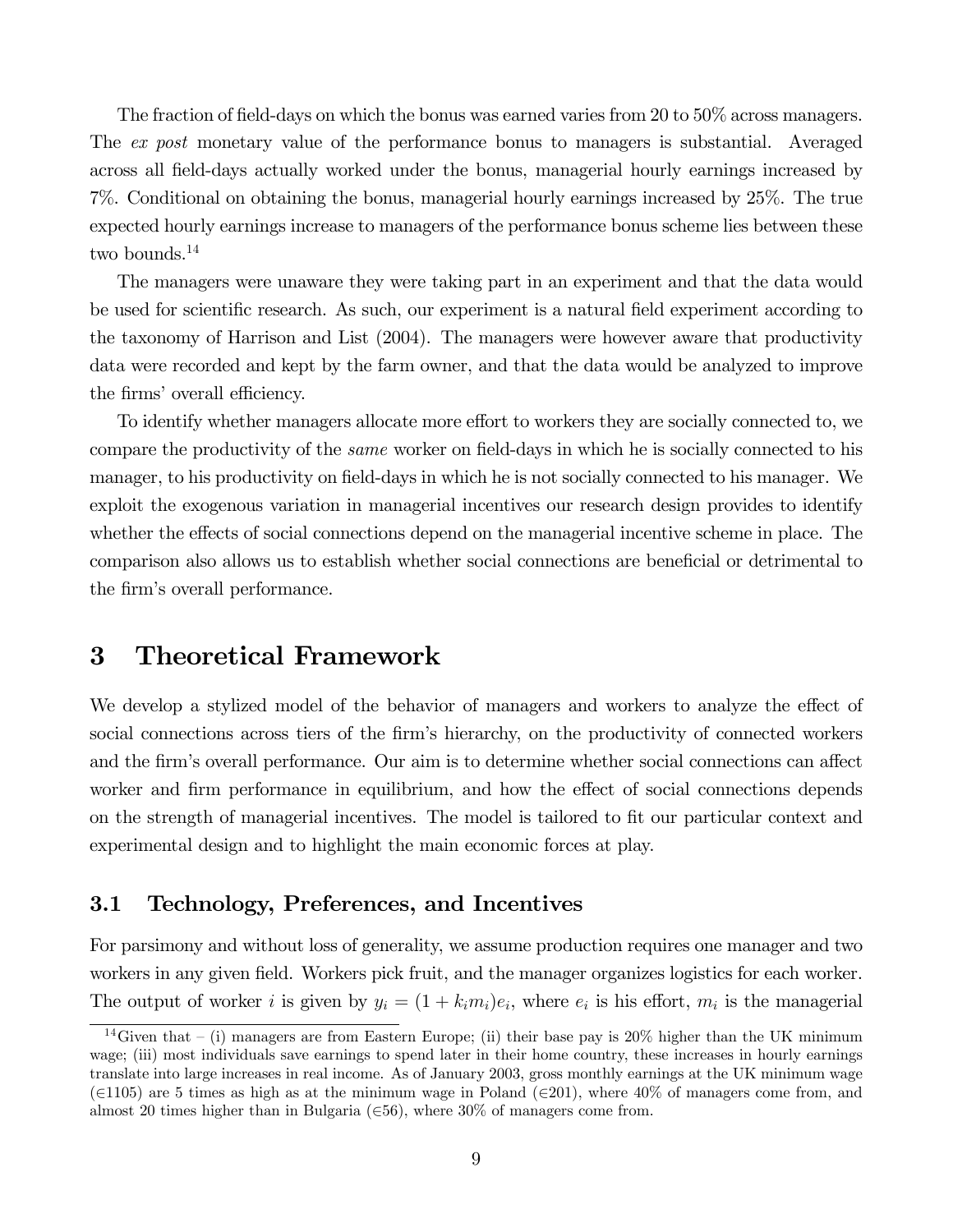effort targeted towards him, and  $k_i > 0$  is a measure of the strength of the complementarity between the manager's and worker's efforts. To make matters concrete, the managerial effort directed towards a worker can be thought of as the effort devoted to ensuring worker i is allocated a new row of fruit as soon as he is done picking the current one.

The productivity of worker i, measured as the kilograms of fruit picked per hour, is defined as  $y_i/h$ , where h is the number of hours worked on the field. This is the same for all workers in the field and so we make the simplifying assumption that  $h = 1$ . This implies that in our framework output and productivity coincide.

Workers are paid a piece rate  $\beta > 0$  per kilogram fruit picked, and is taken as given by workers. This is also the same for all workers in the field and so we make the simplifying assumption that  $\beta = 1$ . The total pay of worker *i* is therefore  $p_i^W = y_i$ . Worker *i* has a disutility of effort of  $\frac{1}{2}\theta_i e_i^2$ , where  $\theta_i$  captures the heterogeneity across workers, and is interpreted as the inverse of the worker's innate ability. The utility of a worker is assumed to be linear and additively separable between pay,  $y_i$ , and effort,  $-\frac{1}{2}\theta_i e_i^2$ .

The manager's compensation schedule is  $p^M = f + b\overline{Y}$ , where f is a fixed wage and  $\overline{Y} = \frac{1}{2} \sum_i y_i$ is the average productivity of her subordinates. The parameter  $b \geq 0$  captures the strength of managerial incentives, namely the variable component of managerial pay which is linearly related to average worker productivity. We assume the manager has one unit of effort available and chooses how to allocate it between the workers such that  $\sum_i m_i = 1$ . This assumption allows us to highlight how the manager's allocation of effort across workers changes with her incentive scheme, while holding constant her overall effort. Allowing the manager to also choose her level of effort leaves the qualitative results unchanged.

#### Social Connections

Social connections can affect, in reduced form, both the preferences of the agents, and the production technology. To capture the former channel we follow Prendergast and Topel (1996), and model social connections by assuming the manager's utility depends on her pay and the pay of her subordinates, that is,

$$
u^M = p^M + \sum_i \sigma_i p_i^W,\tag{1}
$$

where  $\sigma_i$  measures the social connection between the manager and worker *i*. We assume that  $\sigma_i = \sigma > 0$  if worker *i* is connected to the manager while  $\sigma_i = 0$  if he is not.<sup>15</sup> The preferences in (1) can be seen to represent "altruism" but also as the reduced form of a model in which the manager cares about the connected workers' earnings because she receives kickbacks from them.

<sup>&</sup>lt;sup>15</sup>We focus on whether managers and workers are socially connected or not, rather than on the strength of the social connection. What matters for the analysis is that managers may be connected to a greater extent to some workers than others. We also focus on the case in which  $\sigma \geq 0$ . A negative weight could be interpreted as the manger being spiteful towards the worker.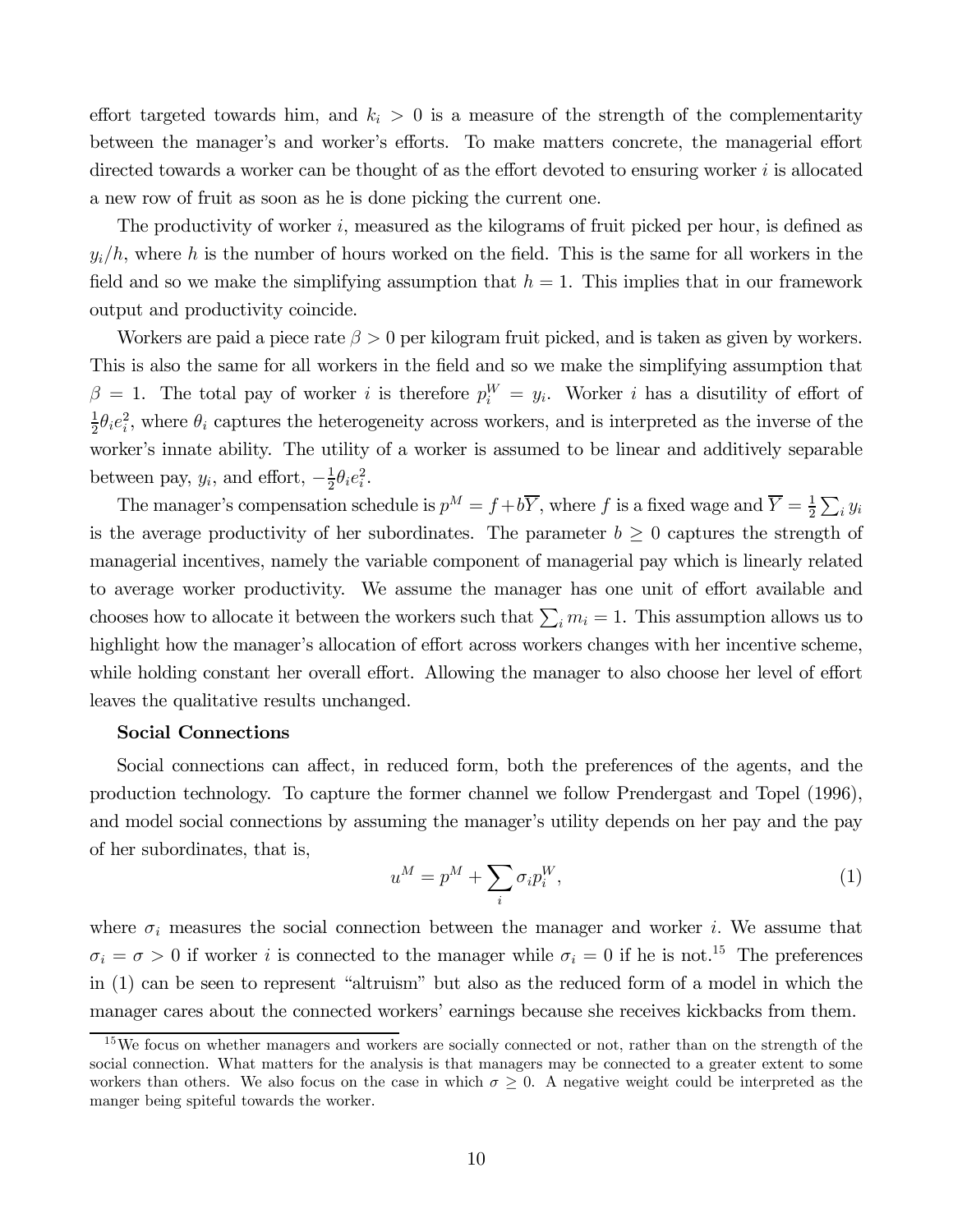To the extent that social connections ameliorate the moral hazard problem between the manager and the workers, they affect workers' productivity directly. This would also be the case if social connections foster cooperation or improve communication between managers and workers in the workplace. To capture this second channel we assume the strength of the complementarity between managerial and worker effort depends on their social connections, that is given worker i's productivity,  $y_i = (1 + k_i m_i)e_i$ , we assume  $k_i = k > 1$  if worker i is connected to the manager, namely if  $\sigma_i = \sigma$ , while  $k_i = 1$  if he is not.

## 3.2 The Workers' Effort Choice

Each worker chooses his effort taking managerial effort as given. Note that workers' effort affects average productivity and hence the manager's pay when  $b > 0$ , which raises the issue of whether the workers' utility should depend on the manager's as well as their pay when workers and the manager are socially connected. In practice, however, each manager supervises twenty workers. Hence each worker's contribution to average productivity and therefore his effect on the manager's pay is trivial. Given that workers' utility is linear and additively separable in their own pay,  $y_i$ , and cost of effort,  $-\frac{1}{2}\theta_i e_i^2$ , worker *i*'s optimal effort choice then is,

$$
e_i^* = \frac{(1 + k_i m_i)}{\theta_i}.\tag{2}
$$

Workers optimally exert more effort when the managerial effort targeted towards them increases because managerial and worker effort are complementary in the production technology. In addition, effort is decreasing in  $\theta_i$ , so high ability workers optimally exert more effort than low ability workers, other things equal.

To make the managerial allocation problem more stark, we assume that the difference in ability between the workers is sufficiently large so that if the manager were socially connected to neither worker, one worker always exerts more effort than the other, regardless of whom is targeted by the manager. We denote the high ability worker by h and the low ability worker by l. Formally,<sup>16</sup>

**Assumption 1:** The ability parameters  $(\theta_l, \theta_h)$  are such that  $\theta_l > 2\theta_h$ , so that worker h's effort is higher than worker l's for any  $(m_l, m_h)$ .

<sup>&</sup>lt;sup>16</sup>This assumption also implies that the high ability worker would always exert more effort irrespective of whom the manager targets, if the manager were only connected to him or to both workers. The assumption simplifies the analysis by removing regions of the parameter space where there are multiple equilibria for the manager and workers' effort choices in the case where the manager is not socially connected to either worker.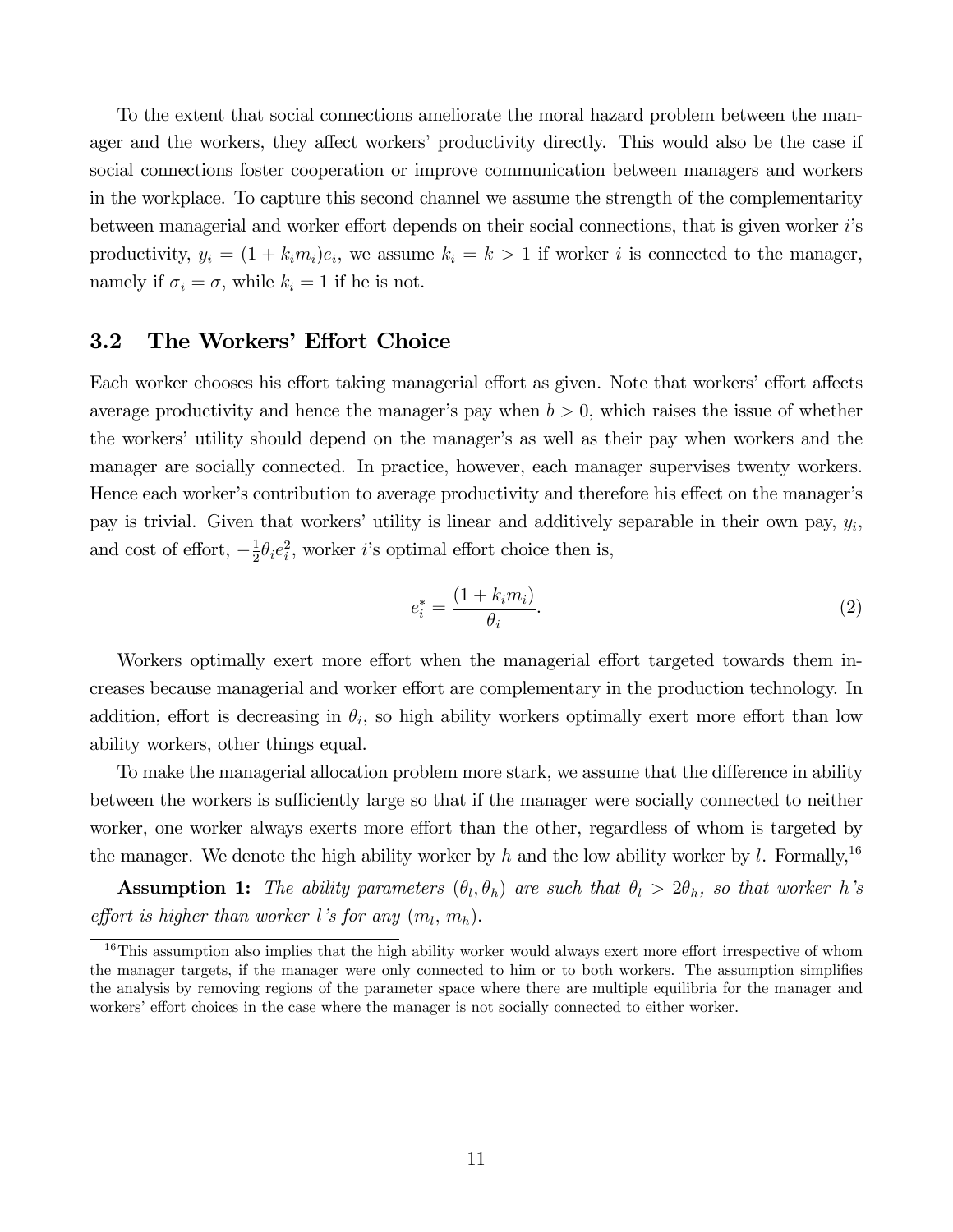## 3.3 The Manager's Allocation Choice

In our context it is reasonable to assume that the manager observes workers' ability but cannot commit to the allocation of effort ex ante. It then follows that the manager takes the workers' effort choices as given and chooses to allocate her effort between workers h and l to solve the following problem,

$$
\max_{m_l, m_h} u^M = p^M(m_l, m_h) + \sigma_l p_l^W(m_l) + \sigma_h p_h^W(m_h), \qquad (3)
$$

subject to  $m_l + m_h = 1$ . Substituting for the manager's pay, the workers' pay, and  $m_l + m_h = 1$ , the manager's problem can be re-written as,

$$
\max_{m_l} f + \left(\frac{b}{2} + \sigma_l\right) (1 + k_l m_l) e_l + \left(\frac{b}{2} + \sigma_h\right) (1 + k_h (1 - m_l)) e_h \tag{4}
$$

The linear structure of (4) implies a corner solution so that the manager will allocate all her effort to either worker l or h, depending on which yields the highest marginal return.<sup>17</sup> The marginal benefit of targeting worker l is equal to  $(\frac{b}{2} + \sigma_l) k_l e_l$  whereas the marginal benefit of targeting worker h is  $(\frac{b}{2} + \sigma_h) k_h e_h$ . Assumption 1 guarantees that when the manager is connected to neither worker,  $e_l \nless e_h$  regardless of the manager's effort choice and this implies that, other things equal, the manager will target the high ability worker. However, differences in the social connections between the manager and the two workers, captured by  $\sigma_i$  and  $k_i$ , may cause the manager to target the low ability worker instead.

In addition, the managerial targeting choice depends directly on the strength of incentives b and, in equilibrium, also depends on the workers' ability  $\theta_i$ , through the workers' effort choices given by (2). We characterize the solution to the manager's maximization problem in the following two Propositions.

**Proposition 1:** If the manager is socially connected to the high ability worker only, to neither worker, or to both of them, she targets the high ability worker regardless of the strength of incentives.

Intuitively, when the manager is connected to neither worker, or equally connected to both, social connections do not alter the ranking due to natural ability differences between the two workers. In this case, as the manager cares equally about the earnings of both workers, she will chose whom to target to maximize average productivity and hence her pay. Given that the complementarity between managerial and worker effort is equally strong for both workers, the only difference between the two is that worker  $h$  is naturally more able and puts in more effort regardless of the manager's choice. Hence targeting worker  $h$  is a dominant strategy for the manager.

<sup>&</sup>lt;sup>17</sup>This property would of course be retained if the manager also choose the level of her effort and not only its allocation across workers.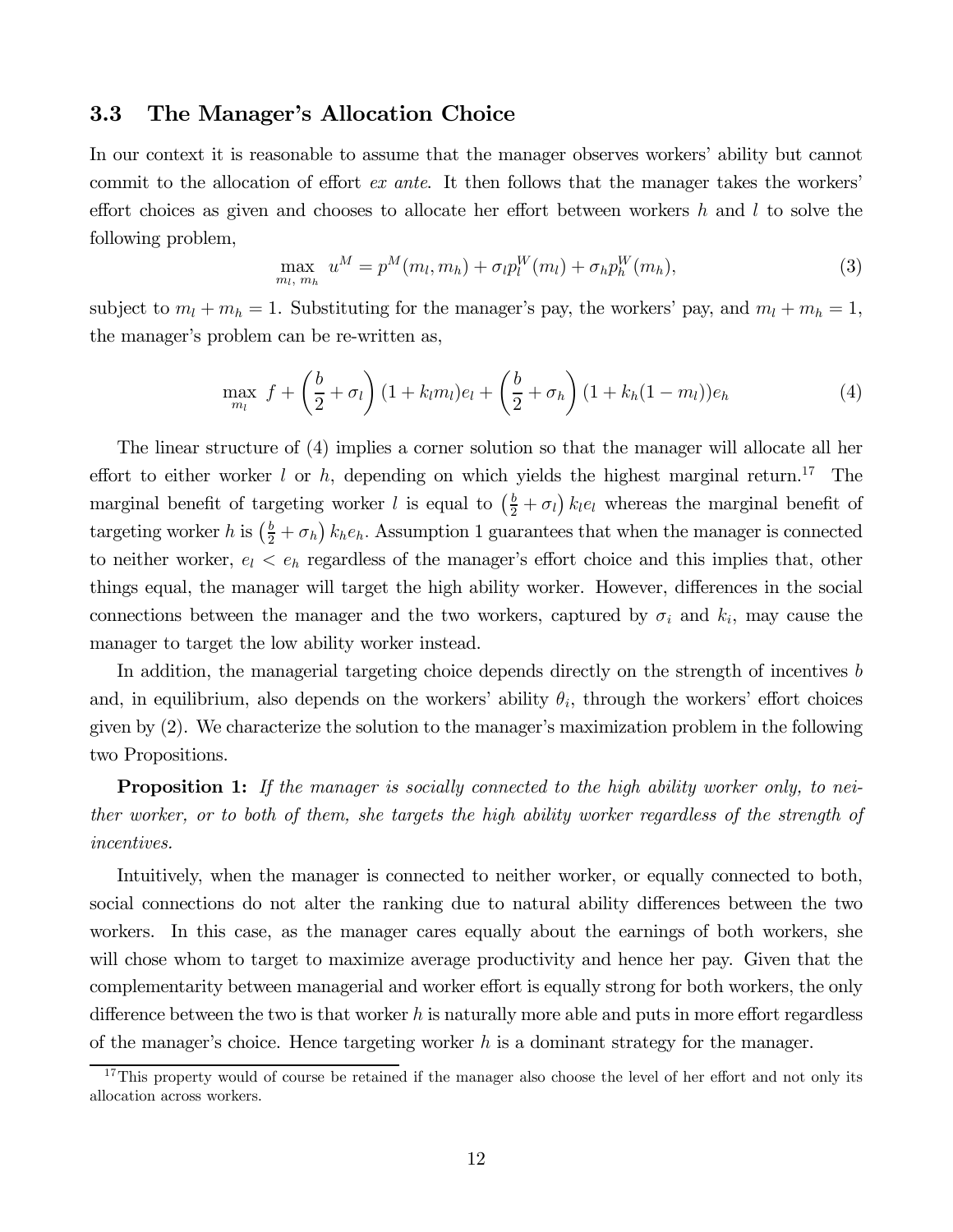When the manager is connected to the high ability worker only, the ability differential, the complementarity differential, and the social preferences of the manager, all make the marginal return of targeting worker h higher than the marginal return of targeting worker l.

On the other hand, when the low ability worker is socially connected whereas the high ability worker is not, the manager faces a trade-off between targeting the worker she is connected to and the worker whose productivity is highest. The terms of the trade-off depend on the strength of social connections and of incentives, as given by the next result.

**Proposition 2:** If the manager is socially connected to the low ability worker, she targets him if the effect of social connections on the complementarity between managerial and worker effort is sufficiently strong, if the weight the manager puts on the connected worker earnings is sufficiently high, or if managerial incentives are sufficiently low powered.

The solution is illustrated in Figure 1 in  $(\frac{\sigma}{b}, k)$  space. In the top right hand corner, the unique equilibrium is such that the manager targets her effort towards the connected worker  $l$ , that is  $(m_l = 1, m_h = 0)$ . Intuitively, this occurs when managerial incentives are low powered (b low) and the effect of social connections either on productivity or on the manager's payoff is strong ( k high,  $\sigma$  high).

At the other extreme, in the bottom left hand side corner, the unique equilibrium is such that the manager targets all her effort towards the high ability worker, that is  $(m_l = 0, m_h = 1)$ . Intuitively, this occurs when managerial incentives are high powered (b is high) and the effect of social connections either on productivity or on the manager's payoff is weak ( $k \text{ low}, \sigma \text{ low}$ ). Finally in the intermediate range of parameters, the manager does not have a dominant strategy and both allocations of managerial effort are equilibria as the manager's action is the best response to the workers' choices and *vice versa*.<sup>18</sup>

## 3.4 The Manager's Choice versus the Productivity Maximizing Choice

We now show that social connections can increase, decrease, or leave the firms' productivity unchanged depending on the strength of the complementarity between the manager's and connected worker's effort, which workers are connected, and the strength of managerial incentives.

**Proposition 3:** The existence of social connections increase the firm's overall productivity if the manager is connected to the high ability worker or if the effect of social connections on the complementarity between the manager's and the connected worker's effort  $(k_i)$  is sufficiently strong. When the manager is only connected to the low ability worker and the effect of social

<sup>&</sup>lt;sup>18</sup>Note that if the manager could commit to an allocation  $ex$  ante and hence internalize the effect of her actions on workers' effort choice, this region would disappear as the manager would choose the allocation that maximizes her utility.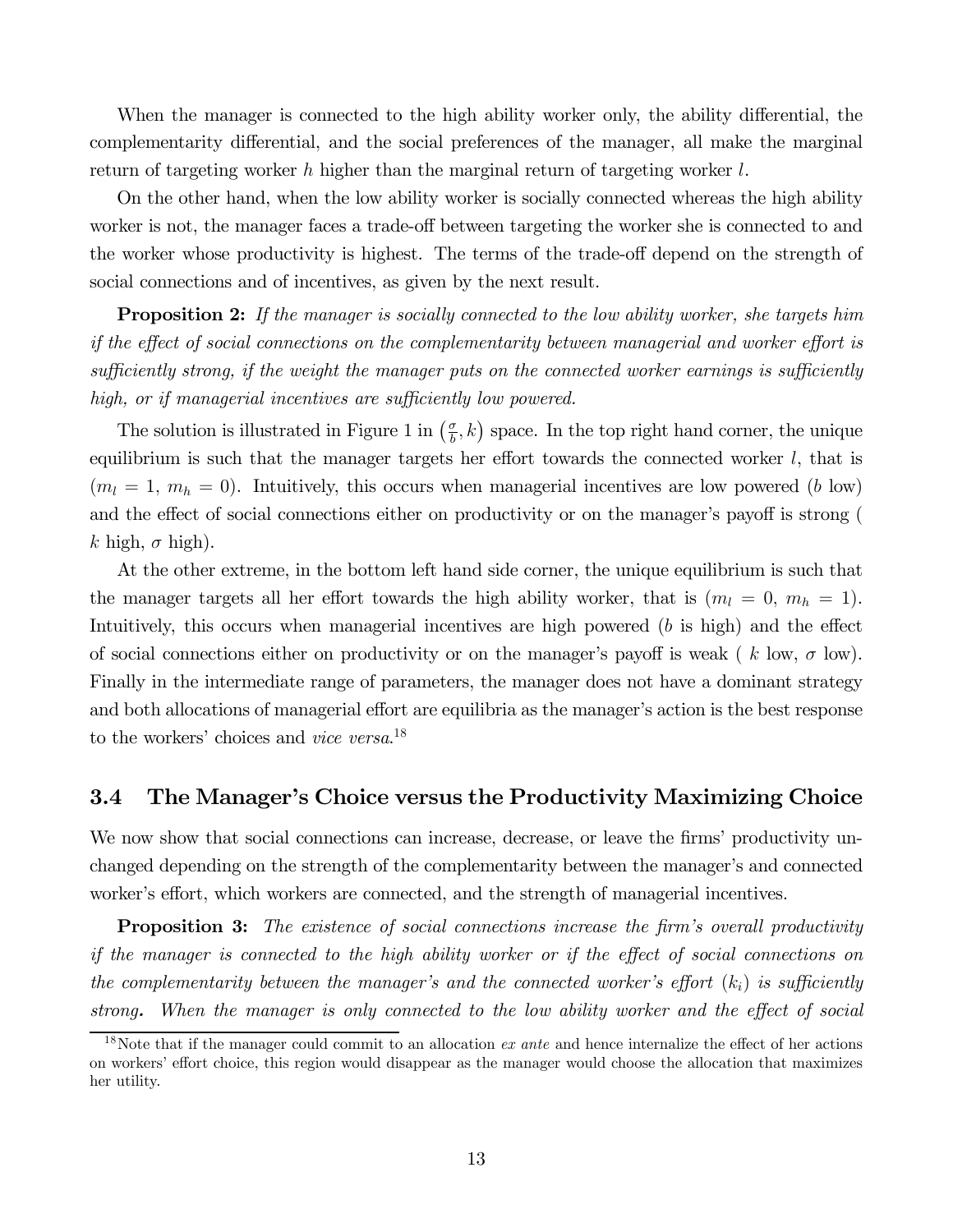connections on the complementarity is weak, the existence of social connections weakly decrease the firm's productivity.

When the manager is socially connected to both workers or only to the high ability worker, the firm's productivity is maximized when the manager targets the high ability worker. From Proposition 1 it follows that in this case, the manager's and the firm's interests are aligned, as the manager's utility is also maximized by targeting the high ability worker. The existence of social connections makes the complementarity between managerial and worker effort stronger, which increases productivity both directly, and indirectly by increasing the worker's chosen effort.

When the manager is socially connected to the low ability worker, targeting the low ability worker maximizes average productivity if and only if  $(1 + k)^2 > 1 + 3\frac{\theta_l}{\theta_h}$ , namely if the relative strength of the complementarity between the manager and the connected worker is strong enough to overcome the fact that the connected worker is of lower ability  $(\frac{\theta_l}{\theta_h} > 1)$ .

In Figure 1, the productivity maximizing choice is illustrated by the vertical line at  $(1 + k)^2$  $1+3\frac{\theta_l}{\theta_h}$ . Figure 1 thus shows that when the complementarity is strong, that is to the right of the line, targeting worker l maximizes average productivity and the existence of social connections is good for the firm. When the complementarity is weak, however, there are cases in which the manager chooses to target the low ability worker, whereas targeting the high ability worker would lead to higher average productivity. This is more likely to happen when managerial incentives are low powered (b low) or when the manager places greater weight on the earnings of the connected worker ( $\sigma$  high). Finally, when the complementarity is weak and either incentives are strong or the social weight is small, the manager targets the high ability worker, and social connections do not affect the firm's productivity.

## 3.5 Implications

The theoretical framework highlights that the effect of social connections on the productivity of connected workers is non-negative. It is positive when the manager targets all her effort to the connected worker. Other things equal, this is more likely to occur when  $-$  (i) the effect of social connections on the complementarity between manager and worker effort is strong; (ii) managerial incentives are low powered; (iii) the other worker is not connected.

The theoretical framework also highlights that the existence of social connections can be beneficial or detrimental for the firm's overall productivity, depending on the strength of managerial incentives, and the strength of the complementarity between managerial effort and the effort of the connected worker. When the complementarity effect is strong, social connections increase average productivity regardless of the incentive scheme in place. When the complementarity effect is weak and the manager is connected to the low ability worker, social connections decrease average productivity if managerial incentives are low powered. Social connections can thus be detrimental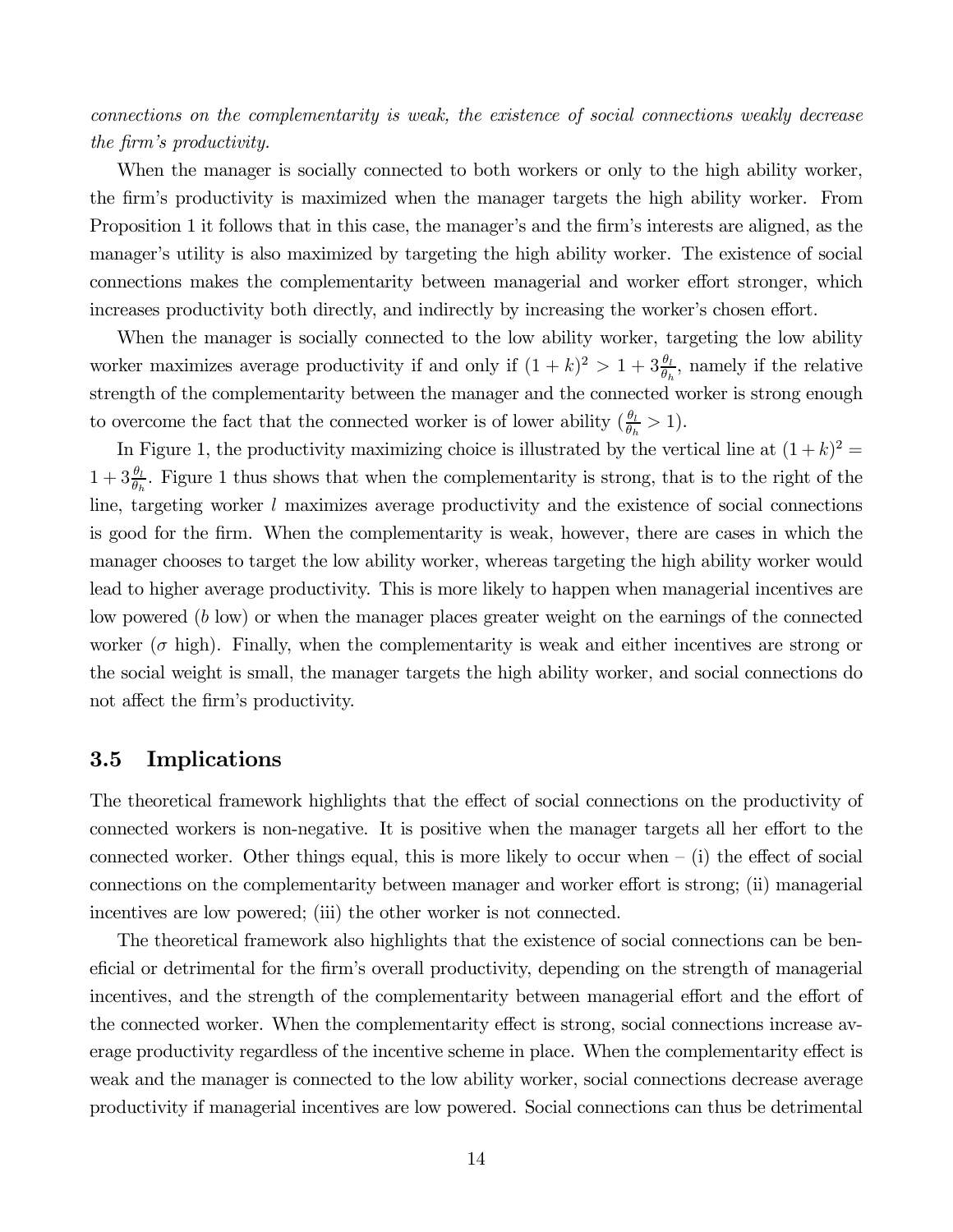for the firm's productivity if their existence distorts the allocation of managerial effort in favor of low ability but socially connected workers.

In what follows, we empirically analyze the effect of social connections on the productivity of individual workers both when their managers are paid fixed wages and when their pay depends on the average productivity of workers. As illustrated above, this comparison also allows us to establish the effect of social connections on overall firm performance as a function of the managerial incentive scheme in place.

## 4 Data, Descriptives, and Empirical Method

## 4.1 Data Sources

The firm's personnel records are our main data source. These records contain three types of information. First, they list each worker's productivity on every field-day they pick fruit. Productivity is defined as the kilograms of fruit picked per hour, and is electronically recorded with little measurement error. Second, they allow us to identify all the workers and managers present on each field-day. Finally, they contain information on each individual's nationality, date of arrival, and accommodation location on the farm.

Throughout, we analyze data on the main fruit type on the farm, focus on the main farm site during the peak picking season from May 1st until August 31st, and restrict the sample to fields that were picked at least one week either side of the change in managerial incentives.<sup>19</sup> The sample contains 14439 worker-field-day productivity observations from 241 field-days. This covers 393 workers, 10 managers, 13 fields, and 94 days. As part of our experimental design, the change in managerial incentives occurred midway through the peak season  $-$  June  $27th$  – so there are 43 days in the pre-bonus period and 51 days post-bonus.

## 4.2 Measuring Social Connections

We measure social connections between managers and workers along three dimensions – nationality, time of arrival on the farm, and the location on the farm where individuals reside during the season.

The first measure defines a worker and manager to be connected if they are of the same nationality, based on the assumption that people are more likely to befriend others who come from the same country and share the same mother tongue. Given that individuals are hired seasonally from eight Eastern European countries, we observe considerable variation along this

 $19$  Fields are located on two sites on the farm, of which we only use the largest for the analysis as fruit in the smaller site began to ripen only after the introduction of the managerial performance bonus scheme.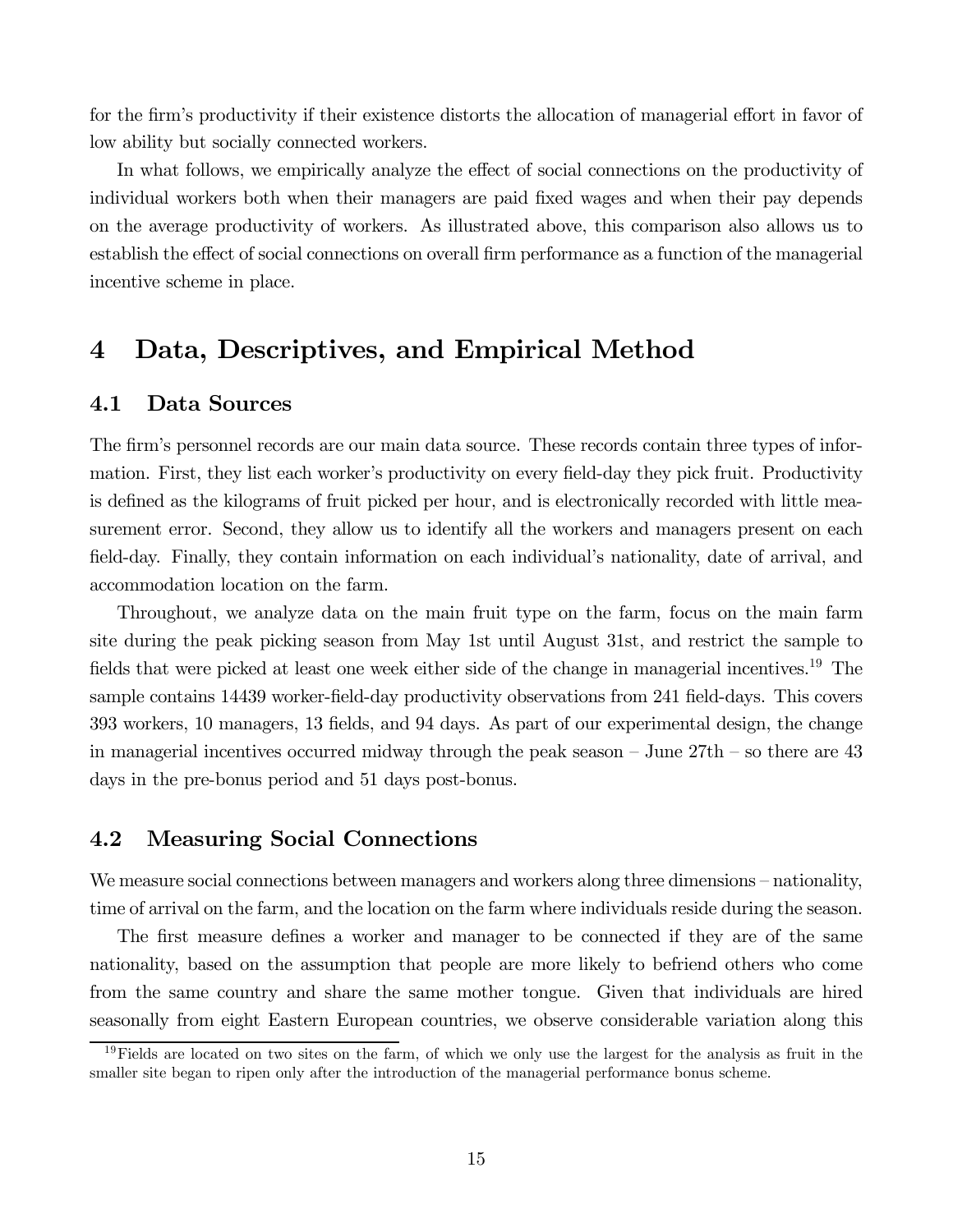dimension.<sup>20</sup>

The second measure of social connections is based on the time that individuals arrive on the farm. This varies across individuals for reasons that are exogenous to the worker's performance on the farm, such as their university term dates in their home countries and the date on which their work permit is issued. On arrival, individuals are consecutively assigned a worker number and then attend an induction programme with others that have arrived at a similar time. Hence the first group of people that a given individual is exposed to, and may form social ties with, are those that arrive on a similar date. If two individuals have a worker number within the same ten digit window, we define the two to be socially connected through their arrival cohort.

The third measure of social connections is based on the geographic location where individuals live during their stay on the farm. Each worker lives in a caravan with up to five others, and each caravan is assigned a unique number. On the main farm site caravans are arranged around a communal space and numbered consecutively from 1 to 46. We define two individuals to be socially connected through their living site if they live within five caravan numbers of each other.<sup>21</sup> The underlying assumption is that individuals are more likely to form social ties with their neighbors.

The advantage of using these three exogenous predictors of friendship rather than any direct measure of friendship ties is that the latter are likely to be endogenously determined by manager and worker behavior in the workplace, and also likely to capture the effect of unobservables that determine both the formation of friendship and worker productivity.

Most workers in our sample are connected to at least one of the ten managers. Of the 14439 worker-field-day observations in our sample, 12287 correspond to workers that are socially connected to managers along some dimension. Two points should be noted. First, on observables such as age, gender, and previous work experience, unconnected workers are not significantly different to connected workers. Second, to identify the causal effect of social connections on worker performance we exploit the *within worker* variation across field-days, in social connections between him and his managers. Those workers that are not connected to any of the managers do not therefore contribute to the estimated parameters of interest. Hence for the main analysis we focus attention on those workers that are socially connected to at least one manager on the farm.

We combine the information on social connectivity along these three dimensions as follows. We define  $c_{ij} = 1$  if worker i and manager j are connected along any dimension, and 0 otherwise. If there are  $M_{ft}$  managers present on the field-day, the share of managers the worker is connected to on the field-day is,

$$
C_{ift} = \frac{\sum_{j} c_{ij}}{M_{ft}},\tag{5}
$$

<sup>&</sup>lt;sup>20</sup>Among workers, the most common nationality are the Polish  $(35\%)$ , followed by Ukrainians  $(29\%)$  and Bulgarians (10%). Among managers, 40% are Polish, 30% are Bulgarian, and the others are Lithuanian.

 $21$ There are no opportunities for workers to themselves choose their caravan or worker numbers.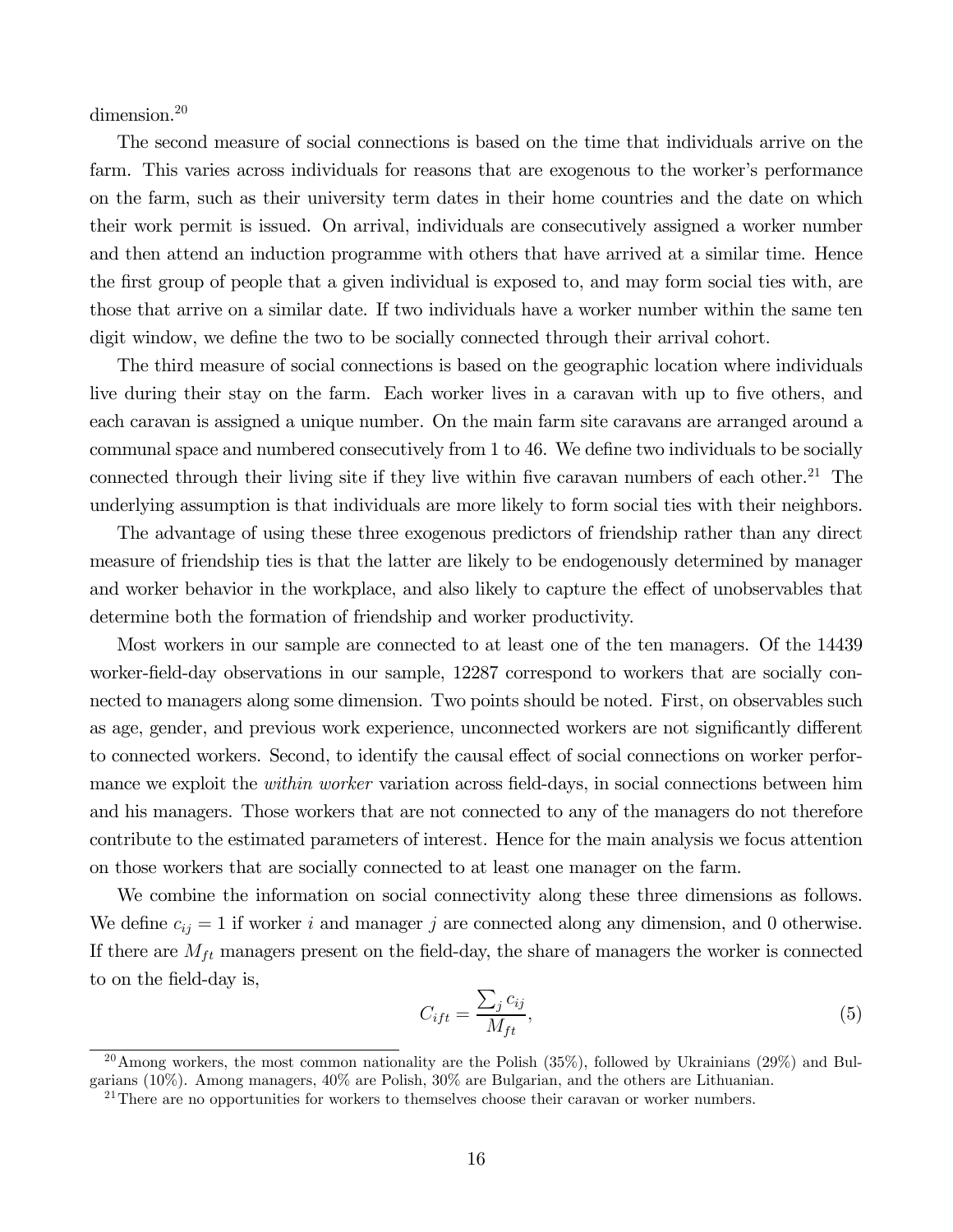where the summation in the numerator is over all managers  $j$  on field-day  $ft$ .

On most field-days there are between 2 and 4 managers and between 40 and 80 workers present.22 While each worker is assigned to only one manager, we do not know the exact matching of workers to managers within the field. We thus interpret  $(5)$  as the probability that worker i is connected to his manager on field-day  $ft$ .

This measure of connectivity varies within a worker over field-days as the identity of his managers over field-days changes. To compare field-days in which worker  $i$  is surely not connected to his manager, to field-days in which he is connected with positive probability, we define the dummy variable  $DC_{ift}$ , which equals one if  $C_{ift} > 0$ , and is zero otherwise. This measures whether a worker is connected, in any way, to any of his managers on the field-day. Finally, to assess whether the three dimensions of connectivity are equally relevant we define measures of connectivity  $C_{if}^{k}$  along each dimension  $k$ , between worker  $i$  and managers on the field-day. We use these alternative measures of social connections  $-C_{ift}$ ,  $DC_{ift}$ , and  $C_{ift}^k$  – at various stages of the analysis.

## 4.3 Descriptives

Table 1 reports descriptive statistics for our variable of interest  $C_{ift}$ , the share of managers worker i is connected to on field-day  $ft$ . The first row shows that, on average, a worker is socially connected to .433 managers on a given field-day when managers are paid fixed wages. The share is almost identical (.439) when managers are paid performance bonuses, suggesting that the process by which managers and workers are allocated to fields does not change over the two halves of the season.

The empirical analysis exploits the variation in social connections within a worker over time. Table 1 shows the extent of this variation by decomposing the overall variation in social connections into that arising within and between workers.23 Reassuringly, at least one third of the overall variation in social connections arises from variation within a worker over field-days, and this is true under both managerial incentive schemes.

The remainder of the table shows the descriptives of social connections along each dimension,  $C_{ift}^{k}$ . On average, a worker is socially connected to 31% of the managers by nationality, to 12% by

$$
\frac{1}{N} \sum_{ft=1}^{FT} \sum_{i=1}^{I_{ft}} (C_{ift} - \overline{C}) = \frac{1}{N} \sum_{ft=1}^{FT} \sum_{i=1}^{I_{ft}} (C_{ift} - \overline{C}_{ft}) + \frac{1}{N} \sum_{ft=1}^{FT} I_{ft} (\overline{C}_{ft} - \overline{C}).
$$

 $^{22}$ The median number of managers and workers is 3 and 59, respectively. Field-days with less than 4 managers account for 83% of the sample.

 $23$  For the variance decomposition to sum to the total variance in an unbalanced panel, it is necessary to weight the between component by the number of workers on the field-day, denoted  $I_{ft}$ . If N denotes the number of observations in the sample and  $FT$  denotes the number of field-days, the decomposition of the total variance of social connections  $C_{ift}$ , into the within and between components, as reported in Table 2, is,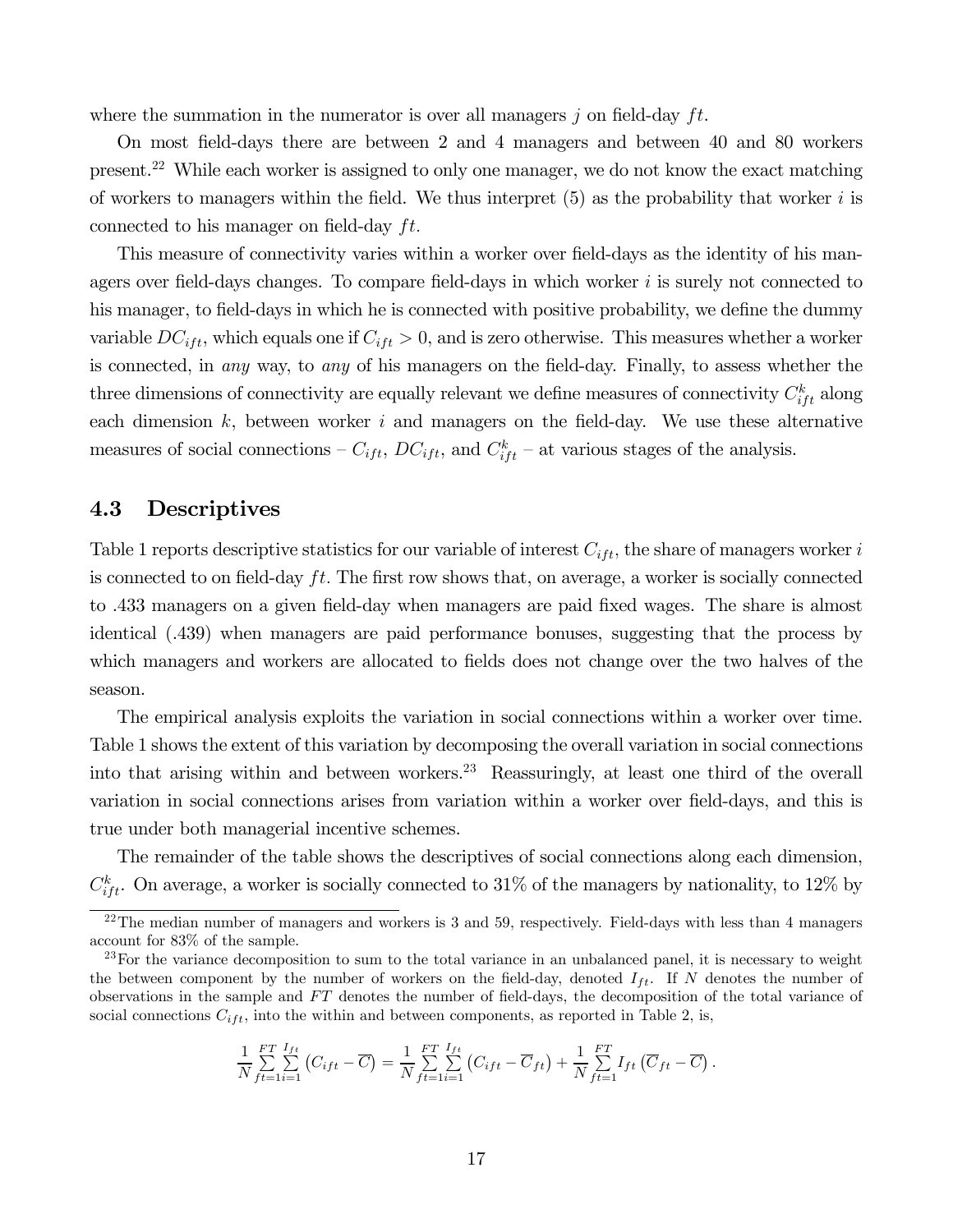living site and to 5% by arrival cohort. Along each dimension, there is notable variation in social connections within each worker over field-days.

Throughout we analyze the effect of social connections on worker productivity because, in our setting, this can be directly affected by managers' behavior and because workers' productivity is tied to their earnings given that workers are paid piece rates. Table 2 provides information on how workers' productivity varies by their social connectivity to their manager on the field-day as measured by the dummy variable  $DC_{ift}$ , and the managerial compensation scheme in place. The first column shows that on average, worker productivity is 6.95kg/hr when workers are managed by individuals they are unconnected to, and their managers are paid a fixed wage. Under the same managerial incentive scheme, the productivity of the same workers significantly rises by 1.31kg/hr to 8.27kg/hr when they are managed by individuals they are socially connected to. From a baseline average productivity of 7.93kg/hr across all worker observations when managers are paid a fixed wage, this difference corresponds to a 17% increase in the productivity of the same worker when managed by individuals he is socially connected to, relative to himself when managed by individuals he is not socially connected to.

The second column presents evidence on the same comparison when managers are paid a performance bonus. We find that, on average, the productivity of a worker is no different on fielddays when he is socially connected to his managers to field-days when he is socially unconnected to his managers. The unconditional difference-in-difference in workers' productivity by their social connections to managers and across managerial incentive scheme, is 1.20kg/hr, and is significantly different from zero.<sup>24</sup>

Three points are of note. First, differences in worker productivity by social connectivity to managers and managerial incentive scheme translate into similar differences in worker earnings. More precisely, when managers are paid a fixed wage, workers earn, on average, £2.02 more on a field-day when they are managed by individuals they are socially connected to, compared to themselves when they are managed by individuals they are socially unconnected to. Relative to a base pay per field-day of £12.8, this corresponds to a  $16\%$  increase in earnings. This is quantitatively important both in percentage terms and in absolute terms when aggregated over the season.25 When managers are paid performance bonuses, workers' earnings are not significantly different whether they are socially connected to their managers or not. The difference-in-difference

<sup>&</sup>lt;sup>24</sup>The standard errors in Table 2 are calculated from running the OLS regression that corresponds to each of the unconditional differences. We account for the fact that there are multiple observations from each worker by allowing the error terms to be clustered at the worker level.

<sup>&</sup>lt;sup>25</sup>The average worker picks on two to three fields per day and stays on the farm for 100 days. A back of the envelope calculation suggests that over the course of a season, a worker would earn £500 more if managers were always paid a fixed wage, and they were always managed by individuals they are socially connected to. Given that workers in our sample live in Eastern Europe and much of their earnings are saved to spend in their home country, the real value of these differences is therefore substantial.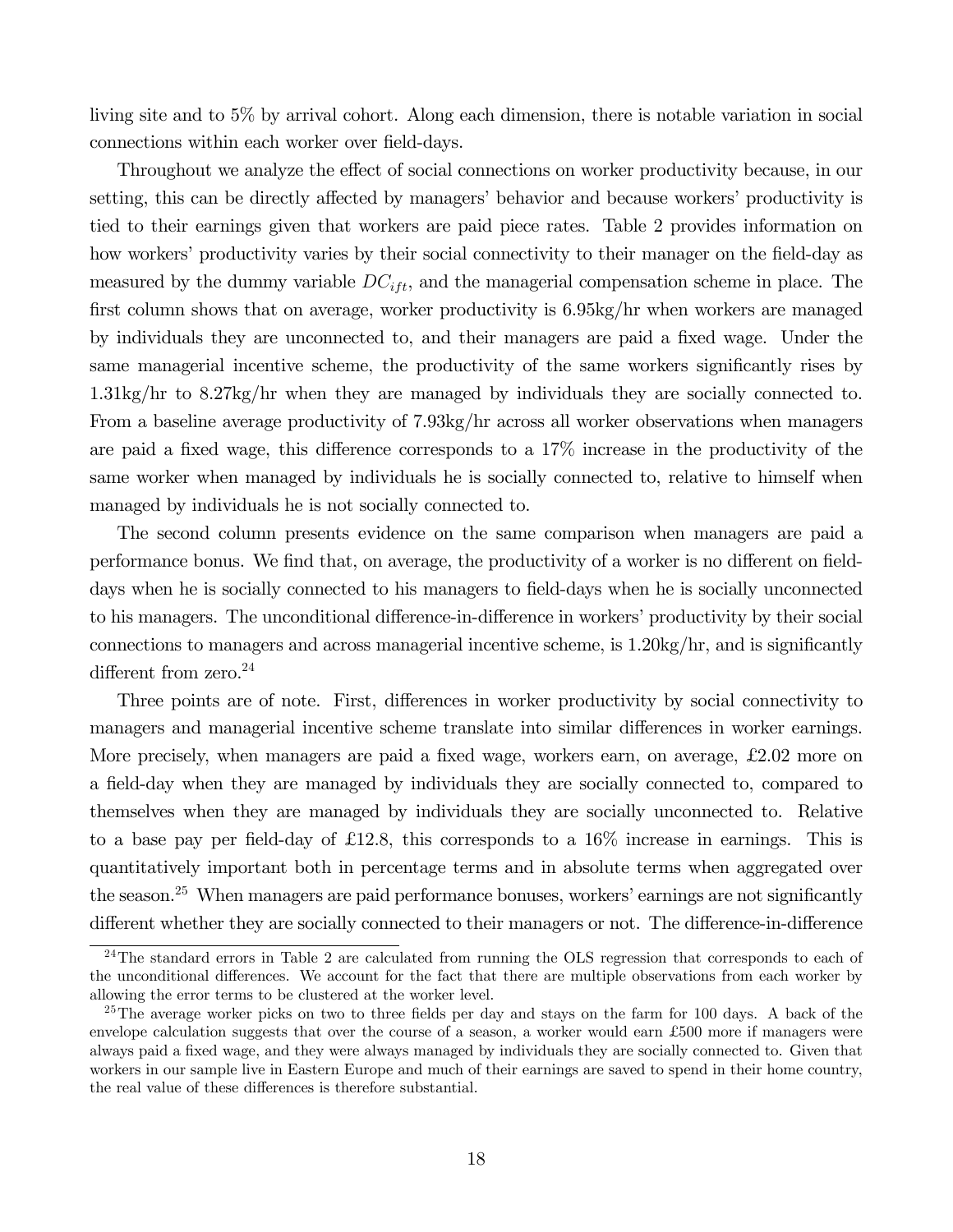in earnings is £2.08 per field-day, and is significantly different from zero.

Second, as this effect of social connections only exists when managers are paid fixed wages suggests that such favoritism may be detrimental to the firm's overall performance. If not, then when managers are paid performance bonuses that tie their compensation to the average productivity of workers managed, we would expect the extent of favoritism to increase further if such behavior also raised average productivity.

Third, when managers are paid a performance bonus, the productivity of workers when they are socially unconnected rises to the levels when they are socially connected. Hence the differencein-difference is positive because with the change in managerial compensation scheme, worker productivity when socially unconnected catches up with worker productivity when socially connected.

Reading across the columns, we note there is a significant increase in productivity moving from a regime in which managers are paid a fixed wage, to when they are paid performance bonuses. This increase corresponds to the effect of the introduction of managerial performance pay, and has been analyzed in detail in earlier work (Bandiera et al 2005b). In this paper we focus on understanding the effects of social connections between a worker and his manager, on worker performance. Our identification strategy relies on a within worker comparison under both managerial incentive schemes. Hence the effects of the change in managerial incentives that are common to all workers do not confound the identification of main parameters of interest. We later spell out in more detail the precise assumptions underlying our identification strategy, and in the Appendix we present evidence in favor of these assumptions.

To understand whether there are heterogeneous effects across workers underlying the average differences reported in Table 2, Figure 2 shows graphically how each worker's productivity varies, by social connections to his managers, under each managerial incentive scheme. Figure 2a shows that when managers are paid a fixed wage, in general, a worker has higher average productivity on field-days when managed by individuals he is socially connected to, relative to himself on field-days when managed by individuals he is socially unconnected to. Namely, the bulk of workers lie well above the 45◦ line. In contrast, Figure 2b shows that when managers are paid a performance bonus, the average productivities of workers are not systematically higher or lower on field-days when they are socially connected to their managers relative to field-days when they are not. Namely, worker productivities are equally dispersed around the 45◦ line.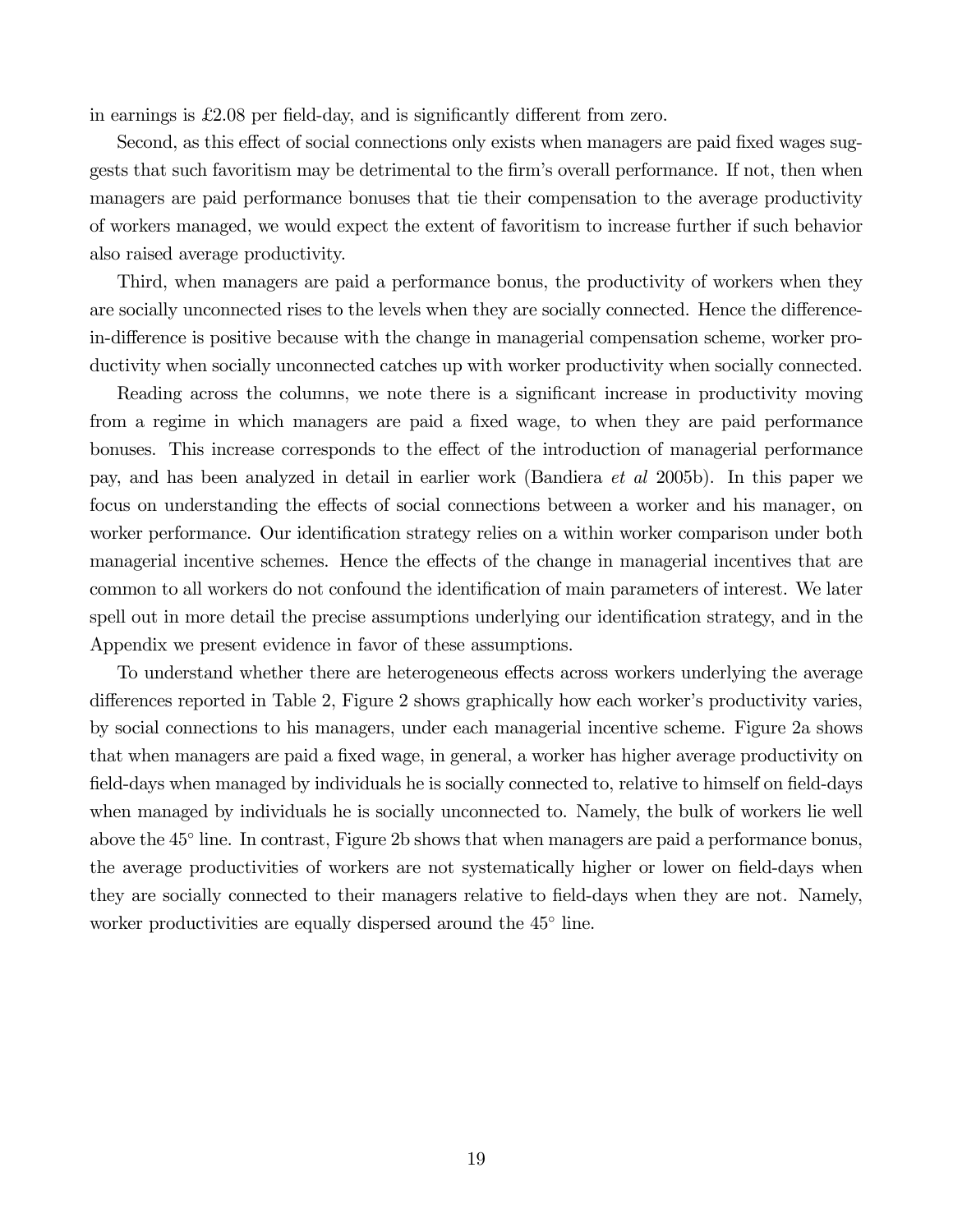### 4.4 Empirical Method

To identify whether social connections affect worker's productivity, and how this depends on the managerial compensation scheme in place, we estimate the following panel data regression,

$$
y_{ift} = \alpha_i + \lambda_f + \gamma_0 (1 - B_t) \times C_{ift} + \gamma_1 (B_t \times C_{ift}) + \rho B_t + \sum_k \sum_{d \in N_k} \tau_d^k (B_t \times D_{id}^k) + \sum_{s \in M_{ft}} \mu_s S_{sft} + \delta X_{ift} + \eta Z_{ft} + u_{ift},
$$
\n
$$
(6)
$$

where  $y_{ift}$  is worker i's productivity on field f and day t. The worker fixed effects  $\alpha_i$  account for permanent differences across workers in their productivity, such as those arising from innate ability or motivation, and the field fixed effects  $\lambda_f$  capture permanent differences in the level of productivity across fields, such as soil quality.26

 $C_{\text{if}}$  is the share of managers worker i is socially connected to on the field-day, as defined in (5).  $B_t$  is a dummy variable equal to one after the performance bonus is introduced (June 27th), and zero otherwise. Hence  $(1 - B_t) \times C_{ift}$  measures social connections when managers are paid a fixed wage, and  $(B_t \times C_{ift})$  measures social connections when managers are paid a performance bonus. By also including the bonus dummy variable  $B_t$  itself, we capture any effect of the change of managerial incentives that is common to all workers.

The coefficients of interest throughout are  $\gamma_0$  and  $\gamma_1$ . The null hypothesis is that connections do not affect productivity, so  $\gamma_0 = \gamma_1 = 0$ . As highlighted by theory, there are a number of plausible alternative hypotheses. If for example the use of social connections reduces average productivity then this type of behavior should be mitigated under performance bonuses so that  $\gamma_0 > \gamma_1 \geq 0$ . Alternatively, if the use of social connections increases average productivity then this type of behavior should be exacerbated under performance bonuses so that  $\gamma_1 > \gamma_0 \geq 0$ .

The inclusion of the worker fixed effects  $\alpha_i$  allows us to address the concern that unobservable time invariant worker characteristics drive both social connections to managers and worker performance. The effect of social connections  $\gamma_0$  and  $\gamma_1$  are thus identified from variation in the level of social connections to managers, within the same worker over different field-days.

However, since connectivity is defined along nationality, living site, and arrival cohort,  $\gamma_0$  and  $\gamma_1$  might be biased if, for example, the introduction of the bonus has different effects on workers of different nationalities. This is because the connection measure  $C_{ift}$  would then also be picking up any differential effect of the performance bonus by worker nationality. Obviously, similar concerns arise if workers are differentially affected on the basis of their living site or time of arrival on the farm once managerial performance bonuses are introduced.

To address these concerns we control for a set of interactions between the performance bonus

 $^{26}$ If this specification is estimated only with worker fixed effects, they explain 25% of the variation in worker productivity, suggesting there is considerable heterogeneity across workers. Estimating the specification only conditional on field fixed effects explains 11% of the overall variation.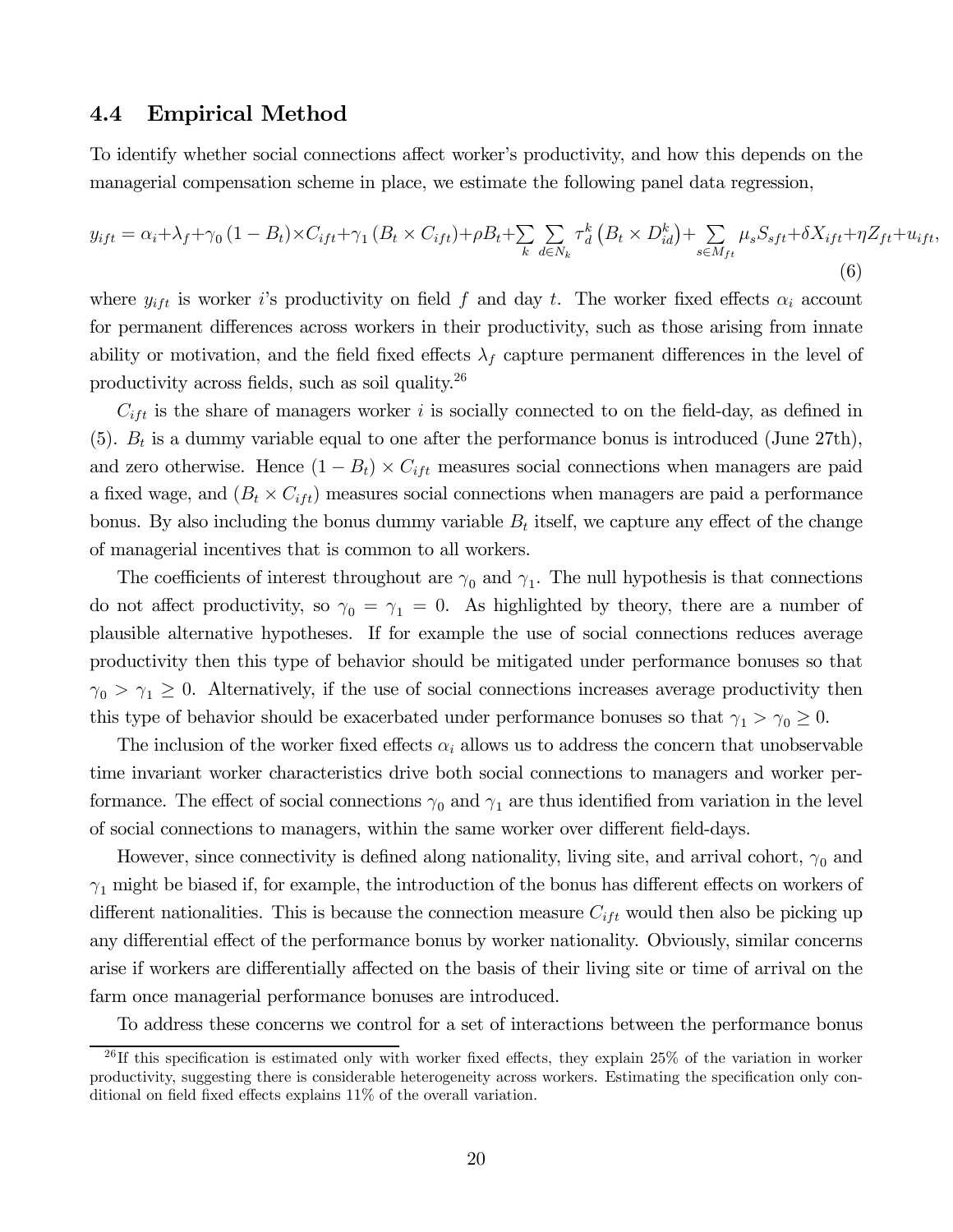dummy  $B_t$  and the complete set of nationality, arrival cohort and living site dummies. We define the dummy variable  $D_{id}^k = 1$  if worker i is of type-d along dimension k, and 0 otherwise, and  $N_k$  denotes the total number of types along dimension k. For example, when k is nationality,  $D_{id}^k = 1$  when the worker is of nationality d and  $N_k$  is equal to eight as this is the number of different nationalities in our data. These interactions flexibly control for any heterogenous effect on workers of the change in managerial incentives along these dimensions. Hence we estimate the effect of the *within* worker variation in social connectivity conditional on any heterogeneous effects between workers that may arise as managers respond to the introduction of performance bonuses along other margins apart from those arising from social connections with their subordinates.

 $S_{sft}$  is a dummy equal to one if manager s works on field f on day t, and zero otherwise, and  $M_{ft}$  is the set of managers that work on the field-day. Hence  $\sum$  $s \in M_{ft}$  $\mu_s S_{sft}$  in (6) corresponds to a full set of manager dummies. These control for time invariant traits of each manager, such as their ability to motivate workers and their management style, that affect the performance of managed workers. These allow us to address the concern that there are unobservable managers' characteristics that drive both their social connections and the performance of their subordinates.

 $X_{if}$  captures worker i's time varying characteristics. This includes the worker's picking experience, defined as the cumulative number of field-days they have picked fruit on the farm.  $Z_{ft}$ captures time-varying field characteristics. This includes the field's life cycle, defined as the  $n$ <sup>th</sup> day the field is picked divided by the total number of days the field is picked over the season. This captures the natural within-field trend in productivity as fields deplete over time. We also include a time trend to capture learning by farm management and any aggregate trends in productivity.<sup>27</sup>

Finally, we note that the social connections between a worker and his managers are unlikely to be identically and independently distributed within a worker over field-days. We therefore adopt a conservative strategy in estimating standard errors and allow the disturbance terms  $u_{ift}$  to be clustered by worker throughout.28

## 4.5 Identifying Assumptions

We identify the effect of social connections on worker productivity by exploiting the within worker variation in social connections to his manager over field-days, and by exploiting the experimental variation in managerial incentives, as discussed in Section 2. There are two underlying identifying assumptions related to these two sources of variation.

 $^{27}$ As fields are operated on at different parts of the season, and not all workers pick each day, the effects of the field life cycle and workers' picking experience can be separately identified from that of the time trend. The average field life cycle is not significantly different under the two managerial compensation schemes.

<sup>&</sup>lt;sup>28</sup>Clustering the disturbance terms  $u_{ift}$  by field-day – say because workers on the same field-day face common productivity shocks – leads to the standard errors on the parameters of interest,  $\gamma_0$  and  $\gamma_1$ , being considerably smaller than those we report.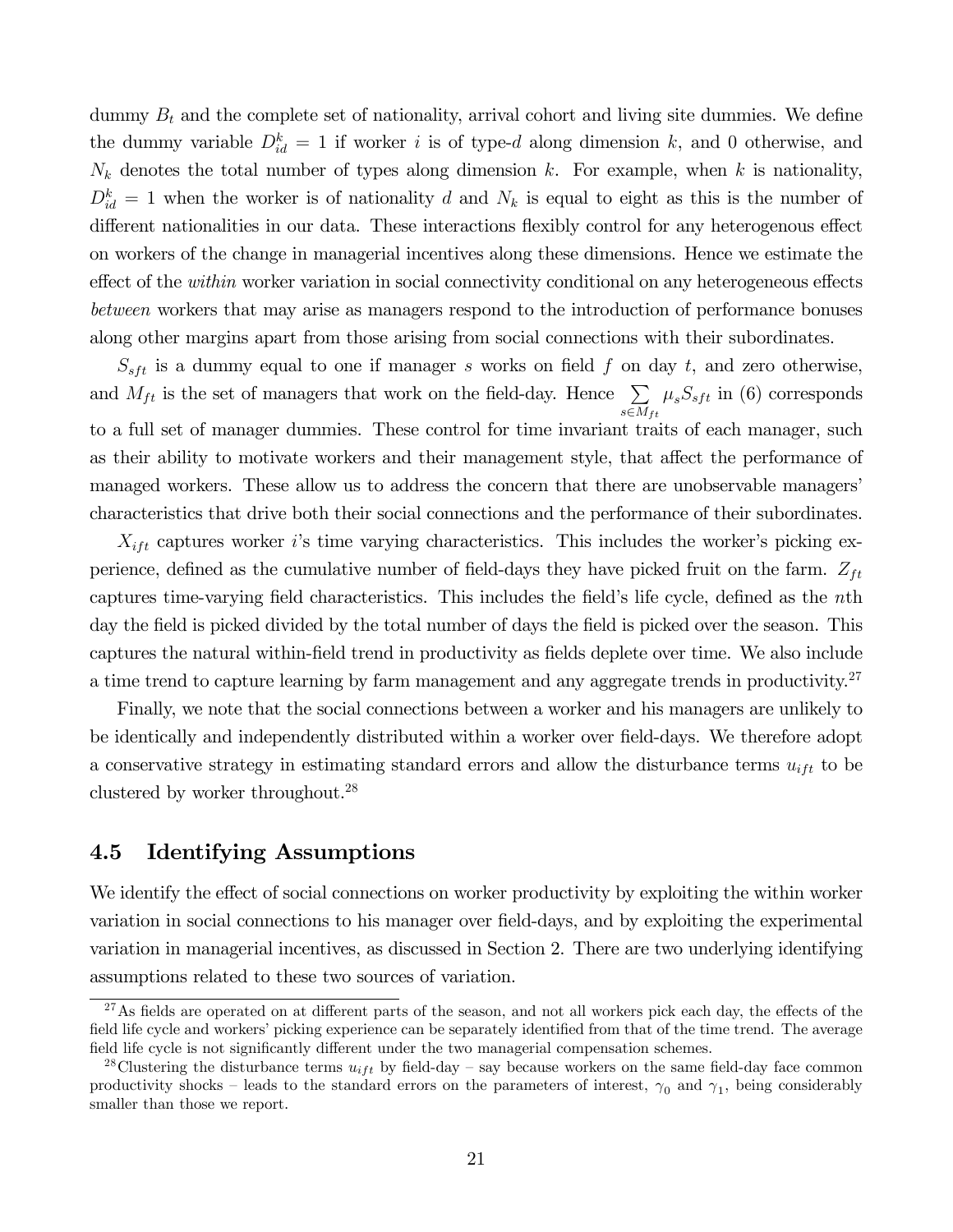The first is that unobservable determinants of workers' allocation to managers are orthogonal to the managerial incentive scheme in place. As discussed in Section 2.2, the within worker variation in social connections is exogenous to the behavior of workers and managers because the allocation of individuals to fields is determined by the COO, based on the demand for labor for picking and non-picking tasks across fields. Nevertheless workers' allocation to managers might still depend on factors that affect performance and are observable to the COO but not the econometrician.

To provide support for this assumption, Tables A1 and A2 present evidence that the allocation rules do not change with the change in managerial incentives. First we compare the allocation of the connected workers we use for our analysis, to the allocation of unconnected workers. Table A1 estimates conditional logit regressions of the probability that, conditional on working, worker  $i$  is selected to pick fruit on day  $t$ , versus being selected for non-picking tasks. We also estimate the probability of, conditional on not picking, worker i being chosen for non-picking tasks versus being left unemployed on day t. Reassuringly, we find that when performance bonuses are introduced, neither probability changes differentially for socially connected and unconnected workers.

Second, we show that field-day and worker-field-day specific determinants of productivity do not predict the level of social connections  $C_{ift}$  differently under the two managerial incentive schemes. More precisely, in Table A2 we estimate regressions of the form,

$$
C_{ift} = \alpha_i + \lambda_f + vB_t + [(\phi_0 + \phi_1 B_t) \times X_{ift}] + [(\varphi_0 + \varphi_1 B_t) \times Z_{ft}] + \sum_{s \in M_{ft}} \mu_s S_{sft} + u_{ift}, \qquad (7)
$$

where  $B_t$  is the bonus dummy,  $X_{ift}$  captures worker is time varying characteristics and  $Z_{ft}$ captures several time-varying field characteristics. Our identifying assumption requires  $\phi_1 = \varphi_1 =$ 0. Table A2 reports the p-values of the t-tests on each interaction variable and on the joint F-test of their significance. Reassuringly, we fail to reject the null of zero coefficients in all cases.<sup>29</sup>

The second identifying assumption is that any effect of social connections on individual productivity unrelated to the managerial incentive scheme in place, remains unchanged over time. We later address this concern by allowing the effects of social connections to vary over time. In particular we estimate whether the effects of social connections vary  $-$  (i) across the first and second halves within each managerial incentive scheme (effectively dividing the season up into quarters); (ii) with the field's life cycle; (iii) with the time the worker has been present on the farm. In each

<sup>&</sup>lt;sup>29</sup>Three other pieces of evidence also suggest that farm operations do not change over the two halves of the season. First, the ratio of workers to managers does not change significantly over the two halves of the season and remains at 20 throughout. Second, at the field-day level, the average share of workers that are socially connected to managers does not change significantly over the two halves of the season, nor does the variation in this share between fields on the same day. This suggests workers do not become sorted into fields by social connections over time. Third, using the estimated worker fixed effect from  $(6)$ ,  $\hat{\alpha}_i$ , as a measure of a worker's ability, we find that groups of workers on the field-day are equally heterogeneous before and after the change in managerial incentives. Hence there is no evidence the COO sorts workers differently by ability into fields post-bonus.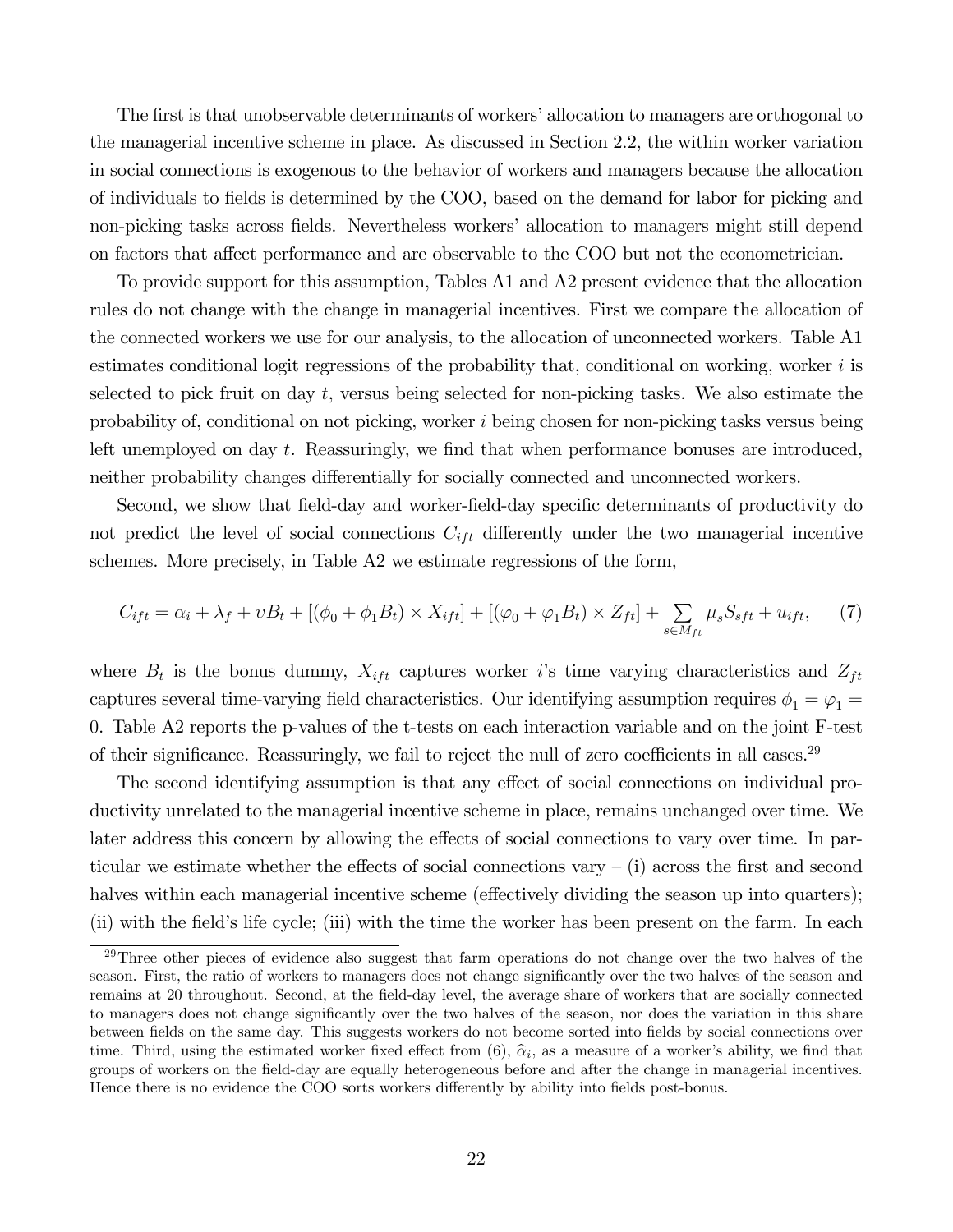case we find no evidence that the effects of social connections on individual productivity change over time with these three factors. Rather there is a discontinuous effect of social connections on worker performance that occurs precisely at the time when managerial incentives are exogenously altered as part of the experimental research design.

## 5 Empirical Analysis

## 5.1 Baseline Results

Table 3 presents estimates of our baseline specification (6). In Column 1 we measure social connections with the dummy variable  $DC_{ift}$  which identifies whether a worker is connected, in any way, to any of his managers on the field-day. This is the variable used for the unconditional difference-in-difference in Table 2. The results show that the pattern of unconditional differences in worker productivity by social connections and managerial incentive scheme reported in Table 2, are robust to conditioning on a rich set of determinants of worker productivity. The result in Column 1 shows that when managers are paid a fixed wage, the average worker has significantly higher productivity on field-days on which he is socially connected to his managers ( $\hat{\gamma}_0 > 0$ ). When managers are paid performance bonuses, there is no effect on the average worker's productivity of being more socially connected to her managers on the field-day  $(\hat{\gamma}_1 = 0)$ .

The magnitude of the  $\hat{\gamma}_0$  coefficient implies that when managers are paid a fixed wage, being connected to at least one manager on the field, increases productivity by 4% for the average worker, whereas there is no such effect when managers are paid performance bonuses. As suggested by the descriptive evidence in Table 2, this result is not driven by a lack of within worker variation in social connections to managers under the two managerial incentive schemes.

In Column 2 we use  $C_{ift}$  – the share of managers the worker is connected to by nationality, living site, or arrival cohort — as our measure of social connections. Compared to the dummy variable  $DC_{it}$ , this is a more precise measure as it distinguishes between field-days in which a worker is connected to potentially more than one manager. The pattern of coefficients is the same as in Column 1 but the implied magnitude of the effect is much larger. Evaluating at the mean, the magnitude of  $\hat{\gamma}_0$  implies that when managers are paid a fixed wage, the productivity of a worker on field-days when he is socially connected to all the managers on the field relative to his productivity on field-days when he is socially unconnected to managers, will be .752 kg/hr higher, other things equal. Relative to a baseline average worker productivity of 7.93kg/hr when managers are paid fixed wages, this represents a 9.5% increase in the productivity of connected workers.30

 $30$ While these baseline results focus on the effects of social connections on worker productivity, we also explored whether the strength of social ties between a worker and his managers affect worker productivity. We can define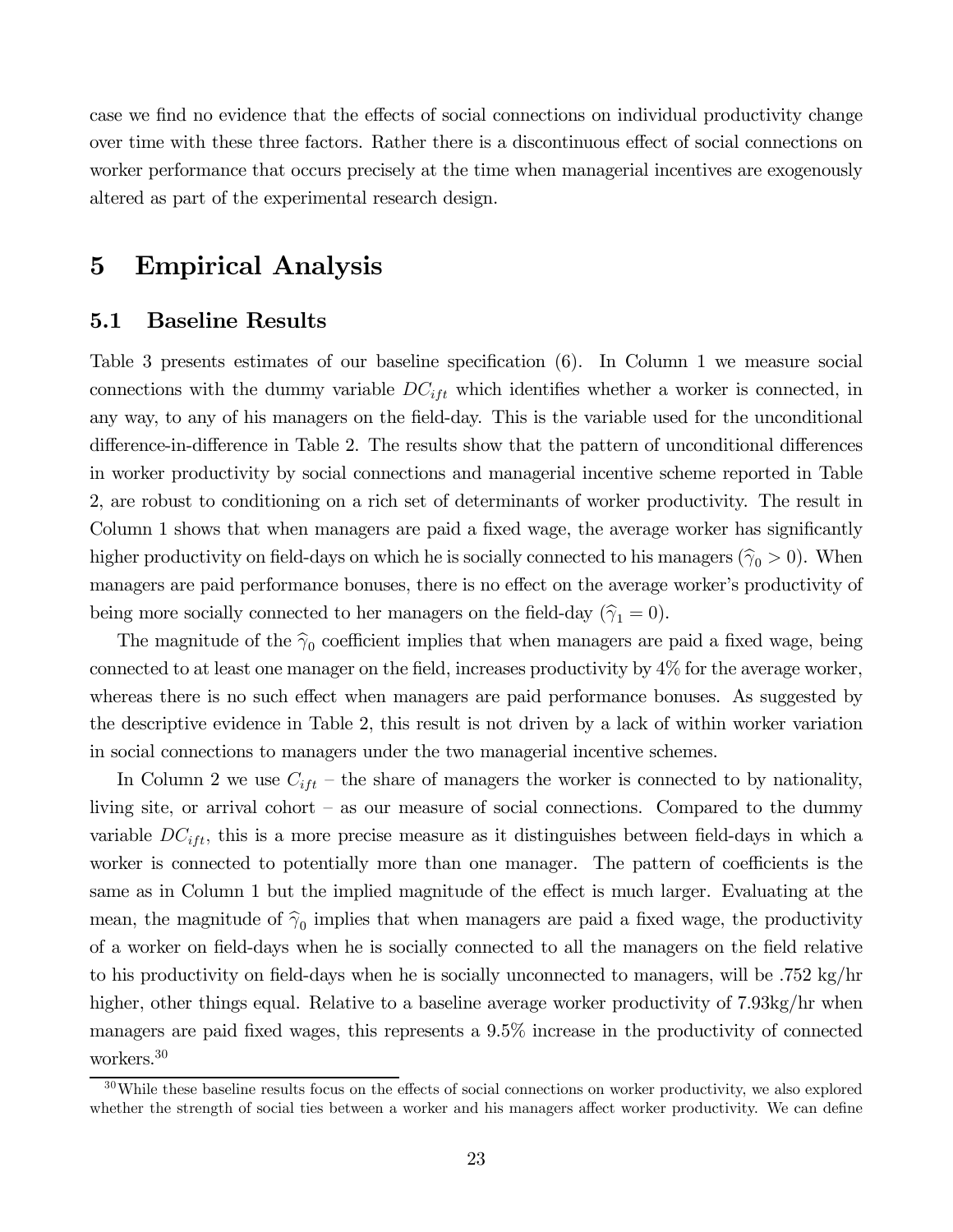The difference between the estimated  $\hat{\gamma}_0$  parameters in Columns 1 and 2 lends support to the idea that managers and workers do not choose who they work with, even within a field-day. Namely, if managers favor socially connected workers and workers could sort across managers within the field, workers should assign themselves to a manager they are socially connected to, if such a manager is present. In that case, however, the effect of being connected to one manager should be no different than being connected to two or more. The fact that the implied effect of being connected to all managers (from Column 2) is almost twice as big as the effect of being connected to at least one (from Column 1), indicates that workers cannot assign themselves to a manager whom they are connected to.

Taken together, this pattern of results suggests the effect of social connections in the workplace is for managers to favor workers they are connected to when their incentives are low powered. At the foot of Columns 1 and 2 we report the implied difference-in-difference estimate,  $(\hat{\gamma}_0 - \hat{\gamma}_1)$ . In line with the descriptive evidence, this is positive in both cases and significantly different from zero at the 1% significance level when using the continuous measure of social connections. This suggests that the use of social connections does not maximize the firm's overall performance as measured by average worker productivity because when managers interests become more aligned with those of the firm, the effects of social connections are significantly reduced.<sup>31</sup>

The pattern of coefficients helps rule out three alternative hypotheses of why social connections may matter in this workplace. First, suppose that workers were always assigned to socially connected managers when productivity on the field is exogenously higher. In this case social connections should have the same positive and significant effect under both schemes, i.e.  $\hat{\gamma}_0 = \hat{\gamma}_1 > 0.32$ 

Second, suppose that when workers are on the field-day with managers they are socially connected to, the marginal utility of leisure is higher because they prefer to socialize with their managers. If so, however, this should be true under both managerial incentive schemes, i.e.  $\widehat{\gamma}_0 = \widehat{\gamma}_1 < 0.$ 

Third, the pattern of coefficients allows us to rule out the hypothesis that the effect of social

the strength of the social tie as the *number* of dimensions along which the two are connected,  $\sum_{k} DC_{ift}^{k}$ . We find that a worker's productivity is monotonically increasing in the number of dimensions along which he is connected to his managers when his managers are paid a fixed wage, and there is no such effect under performance bonuses. However, these results should be interpreted with caution because, given that each dimension of connectivity is orthogonal to the others, there are only 5% of observations from which the effects of being connected along strictly more than one dimension can be identified.

 $31\,\text{We also addressed the concern that social connections of workers are correlated within the same field-date by }$ clustering standard errors at the connection level within each field-date. The baseline results are robust to this alternative clustering.

<sup>&</sup>lt;sup>32</sup>A related concern is that the share of managers a worker is connected to is higher on field-days when there are more managers present. If more managers are present when productivity is expected to be higher this would lead to a spurious correlation between social connections and worker productivity. As a check for this, we find no correlation between the share of managers a worker is connected to and the number of managers on the field-day. This correlation is -.02 when managers are paid fixed wages and .01 when they are paid performance bonuses.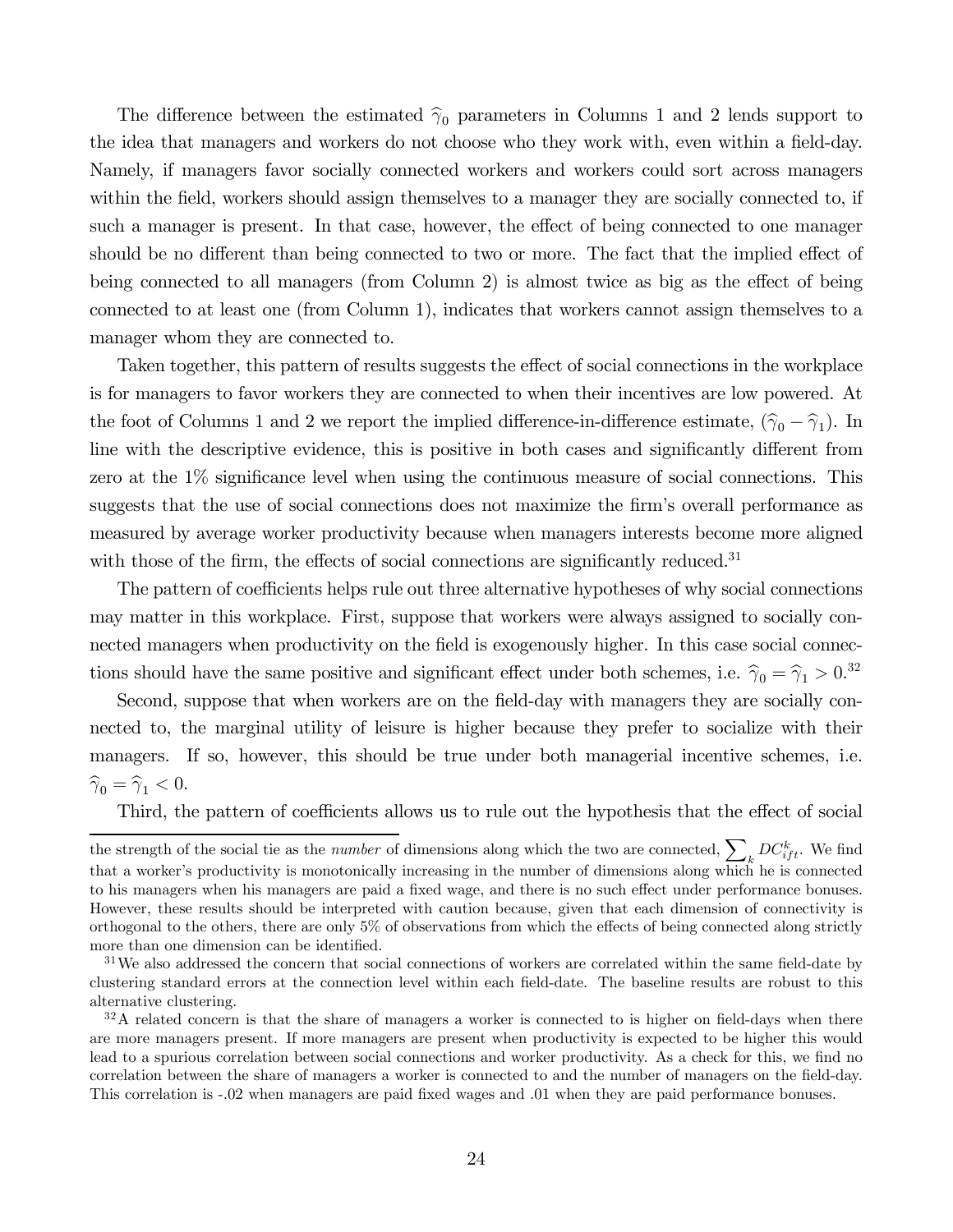connections is driven by workers' rather than managers' behavior. Indeed, if workers were to internalize the effect of their effort on their manager's pay when socially connected to her, we would observe workers exerting more effort when this actually affects the manager's pay, namely when the manager is paid the performance bonus, i.e.  $\hat{\gamma}_0 = 0 < \hat{\gamma}_1$ .

One concern is that the COO intentionally sorts managers and workers into fields on their basis of their social connections. If so, the effect of social connections would be biased downwards. To check for this, we exploit the fact that some dimensions of connectivity, such as nationality, are more easily observable to the COO than others, such as time of arrival. If such sorting biases the estimates, we should find the effect of social connections to be mostly driven by dimensions that are easier to observe. Column 3 then estimates a specification analogous to (6) that separately controls for each dimension of social connectivity,  $C_{ift}^k$ . We see that when managers are paid a fixed wage, social connections along each of the dimensions have a positive and significant effect on worker productivity.

To compare the magnitudes of the  $\hat{\gamma}_0^k$  coefficients, we consider the implied effect on worker productivity of a one standard deviation increase in  $C_{ift}^k$  from its mean.<sup>33</sup> We find that when managers are paid a fixed wage, the productivity of a given worker is 4.7%, 1.6% and 2.5% higher when the share of managers he is connected to by nationality, living site, and arrival cohort respectively, is one standard deviation higher. Social connections along any dimension do not affect worker productivity when managers are paid a performance bonus.<sup>34</sup>

A second concern is that the difference-in-difference estimate of social connections might be picking up any heterogeneous effects of the managerial bonus scheme across workers. Indeed, in earlier work (Bandiera et al 2005b) we have shown that managers target their effort towards more able workers when performance bonuses are introduced, and this explains changes in the productivity between workers under the two managerial incentive schemes. If worker ability is correlated to our measure of social connections to managers, the difference-in-difference estimate would be biased.

To take account of this we introduce a complete set of interactions between each worker's fixed effect and the performance bonus dummy. This is the most general way to capture differential effects across workers of the change in managerial incentives. The result, reported in Column 4, shows that the magnitude and significance of the parameters of interest are similar to those in the

<sup>&</sup>lt;sup>33</sup>Table 1 shows there are differences in the mean and standard deviation of each measure of social connectivity.

<sup>&</sup>lt;sup>34</sup>We chose to measure social connections along the dimensions of nationality, living site and time of arrival in order to capture social links that form for different reasons and, indeed the correlation among the three measures  $C_{ift}^{k}$  is very low. We therefore expect their estimated effect on productivity to be the same, regardless of whether they are included together or one at the time. Appendix Table A3 controls for the share of managers worker  $i$  is connected to along dimension  $k(C_{ift}^k)$  in (6). We find the pattern of the  $(\hat{\gamma}_0^k, \hat{\gamma}_1^k)$  coefficients to be similar to those reported in Column 3. In addition the implied difference-in-differences,  $(\hat{\gamma}_0^k - \hat{\gamma}_1^k)$ , are positive and significantly different from zero at conventional levels in all cases.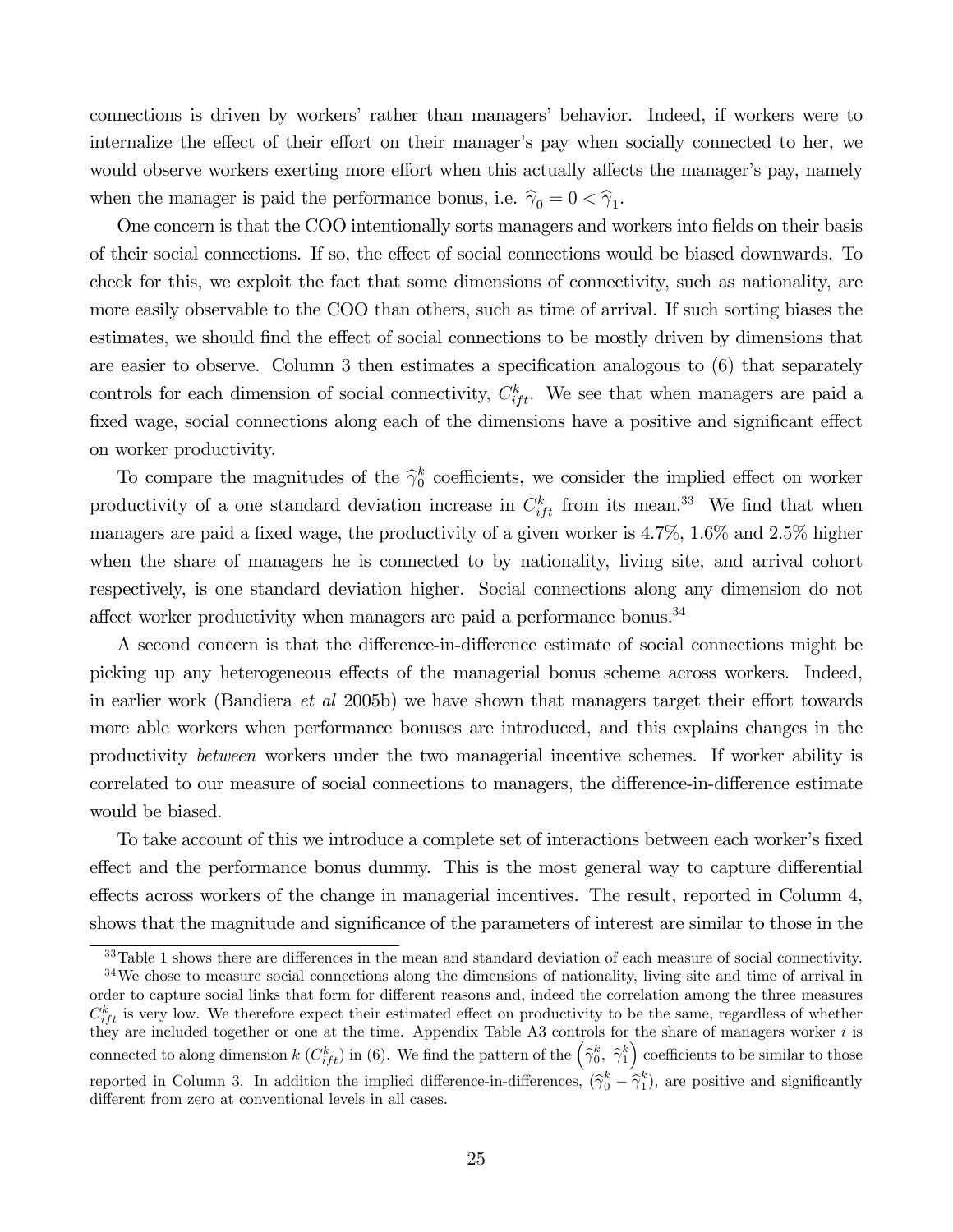baseline estimates.

The final specification addresses the concern that there may be factors at the field-day level that create a spurious correlation between social connections and productivity. For example, managers might lobby the COO to be allocated workers they are connected to on field-days when productivity is exogenously higher. To address this concern the final specification includes fieldday fixed effects. The effects of social connections  $C_{ift}$  under each managerial incentive scheme are then identified off the variation across workers in the same field-day in the level of their social connections in deviation from the workers' average level of social connections under each managerial compensation scheme. The result in Column 5 shows the previous results to be robust to conditioning on factors that vary across field-days, such as managers lobbying for workers, field conditions, the hours worked on the field-day, or the level of the piece rate for workers.

Finally, we perform a falsification exercise based on measures of social connectivity that are purely spurious. These are based on whether the worker and manager have the same  $-$  (i) initial on their first name (A-Z); (ii) day of month of birth (1-31); (iii) day of week of birth (Monday-Sunday). The results of this falsification exercise are presented in Table A4. Reassuringly, we find that these spurious measures of social connection have no effect on worker productivity under either managerial incentive scheme.<sup>35</sup>

### 5.2 Econometric Concerns

#### 5.2.1 Time Varying Factors

The first set of econometric concerns relates to the assumption that any effect of social connections on individual productivity unrelated to the managerial incentive scheme in place, remains unchanged over time. If not, then  $\hat{\gamma}_0$  and  $\hat{\gamma}_1$  may simply pick up that the effect of social connections naturally dies out over time, rather than because managers change their behavior when they are paid performance bonuses. For example, managers may initially favor some workers in order to befriend them. Similarly workers may initially work hard under some managers in order to befriend them. This would explain the pattern of coefficients we find in the data and suggests that favoritism is not a long run equilibrium phenomenon.

In Table 4 we analyze whether the effects of social connections on worker productivity naturally disappear over time. In Column 1 we split both the pre and post performance bonus periods into halves and allow the effect of connections to change within the pre and post bonus periods. Intuitively, if the effect of social connections were naturally declining over time we would expect it to be higher in the first half of the pre-bonus period than in the second half, and again, higher in

<sup>&</sup>lt;sup>35</sup>We defined these spurious measures of social connections along these three dimensions in particular because their mean value, and variation between and within workers, by managerial incentive scheme, are similar to those for the living site and arrival cohort based measures actually used in the analysis.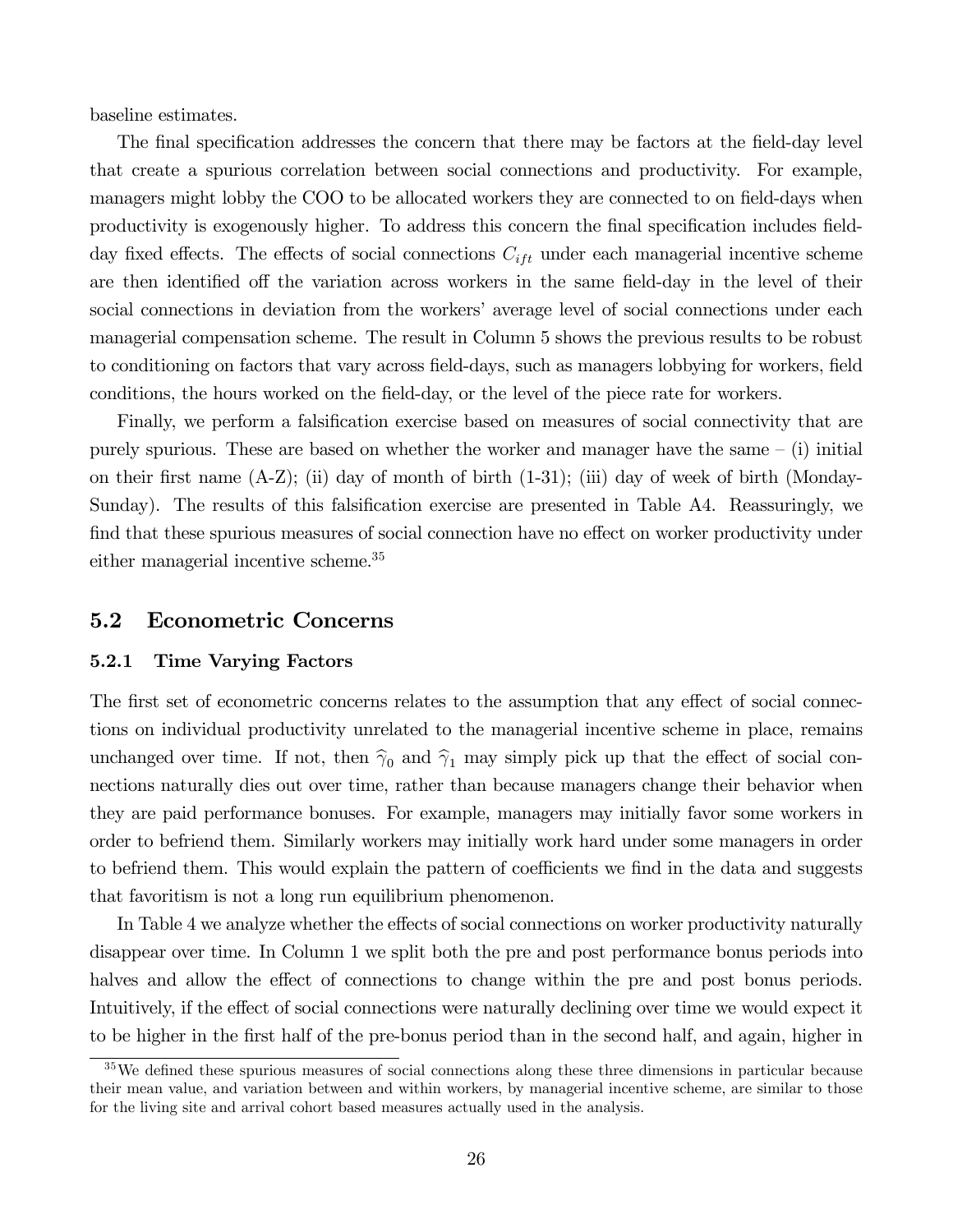the first half of the post-bonus period than in the second half. Column 1 shows that, in contrast, there is no change in the effect of social connections within each period. Rather the effect of social connections on worker productivity disappears discontinuously with the introduction of the performance bonus for managers.

A second concern is that  $\hat{\gamma}_0$  and  $\hat{\gamma}_1$  might pick up that later in the field life cycle there is less variation in the fruit available across different rows, and so managers have no means by which to favor connected workers, even though they prefer to do so. To check for this, in Column 2 we allow the effect of social connections to vary with a field specific time trend — the field life cycle. We find no evidence that the effect of social connections diminishes within a field over time.

A third time related concern is that the true social ties between a worker and his managers are measured with error using  $C_{ift}$  which is based on three particular dimensions. This measurement error is non-classical because it increases over time if workers learn they are better off being socially connected to managers, and so invest more into forming social ties with managers over time, irrespective of whether they are of the same nationality, living site, and arrival cohort. If so, we should find the effect of  $C_{if}$  to diminish with the time the worker has spent on the farm. In Column 3 we allow the effect of social connections to vary with a worker specific time trend – the number of days the worker has been present on the farm. There is no evidence the effect of social connections diminishes as a worker spends more time on the farm.

Finally in Column 4 we present a placebo test using fields that were picked on *only after* the introduction of the performance bonus and are therefore excluded from our main sample. Given that in our sample the bonus is introduced when the average (and median) field is half the way through its life cycle, we define a placebo bonus dummy to be equal to zero if the field is in the first half of its life cycle and equal to one if it is in the second half. The results in Column 4 indicate that social connections have no effect on worker productivity either side of the placebo dummy, thus ruling out that our previous results were due to the effect of social connections naturally disappearing once fields have reached half of their life cycle.

Overall, the evidence in Table 4 indicates that the effect of social connections does not decline smoothly with time, field specific trends, or worker specific trends. Rather there is a discontinuous effect of social connections on worker performance at the time when performance bonuses were introduced. Given that we had full control over the timing of this change, our experimental research design ensures that the exact date on which the managerial incentive schemes changed is uncorrelated with any determinants of individual productivity.

#### 5.2.2 Sample Selection

A second set of econometric concerns relate to the composition of workers in the sample and how this may differ under the two halves of the season. Consider first the issue that the group of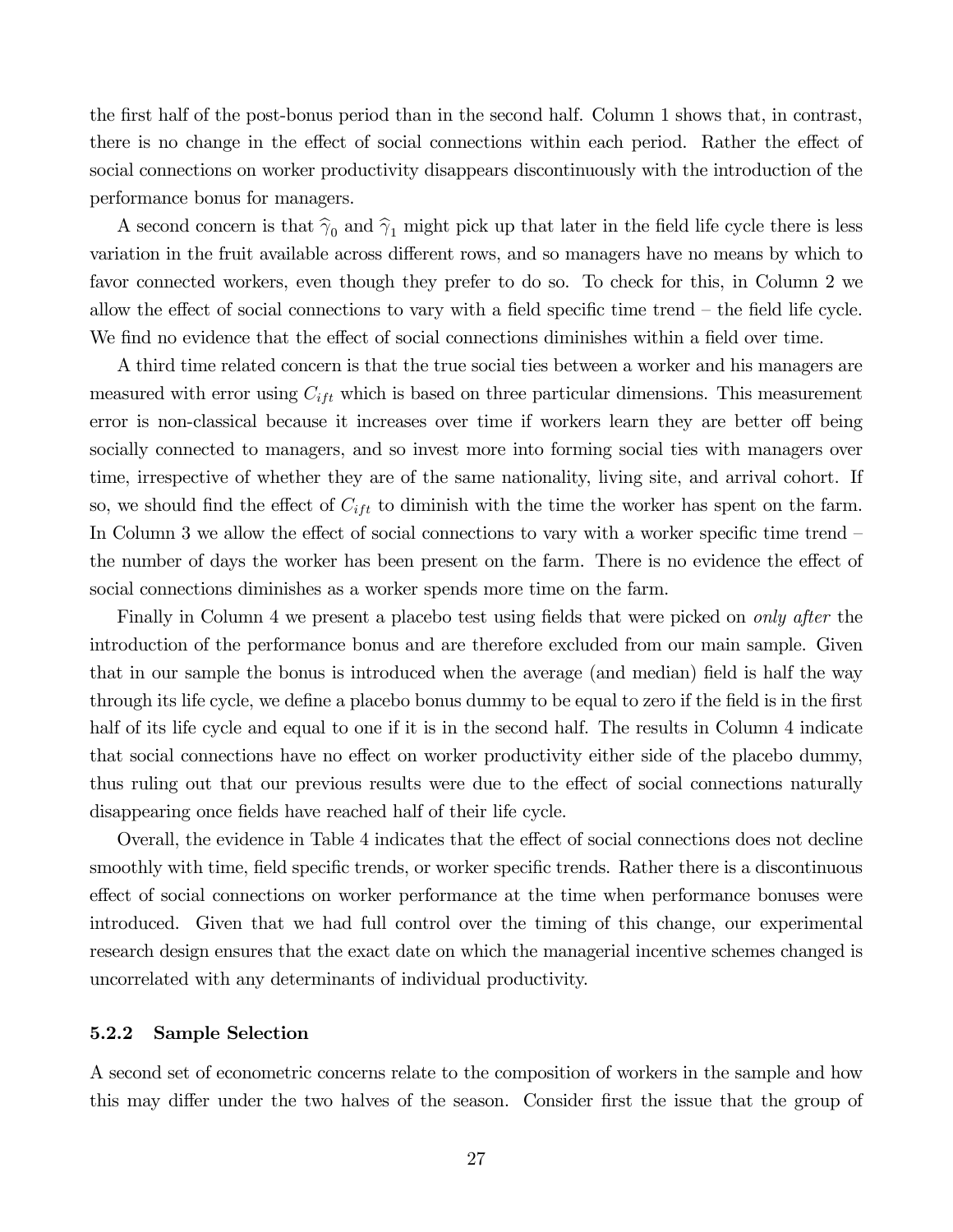workers *available* to pick fruit is changing over time because workers arrive and leave the farm on different dates. If workers that arrive early in the season when managers are paid a fixed wage then leave in the second half of the season, a different group of workers is used to estimate the within worker estimates  $\gamma_0$  and  $\gamma_1$ .

Some of the reasons why workers arrive and leave at different times — such as differences in university term dates and the date on which their work permit is issued – are orthogonal to their performance. However there remain concerns that workers who arrive early in the season are different to those that arrive later. For example, they may be able to form stronger social ties with managers because there are fewer other workers present earlier in the season. If so our measure of social connections  $C_{ift}$  is measured with error in the second half of the season, leading to attenuation bias in  $\hat{\gamma}_1$ .

To address this concern Column 1 of Table 5 restricts the sample to workers that are present and available to pick fruit for three weeks either side of the change in managerial incentives. When the same group of workers are then used to identify  $\gamma_0$  and  $\gamma_1$ , we find the significance and magnitude of these estimates to be similar to those in the baseline specification. The pattern of results also remains unchanged in Column 2 where we restrict the sample to workers that are observed picking under both managerial incentive schemes.

A second issue is that conditional on being present on the farm, the group of workers selected to pick fruit changes over the two halves of the season. In Bandiera et al (2005b) we show that with the introduction of the performance bonus scheme, worker productivity rises so that fewer workers are required to pick the same overall quantity of fruit. We find that workers of higher ability are then more likely to be selected to pick fruit in the first place. This is of concern if for example, low ability workers work harder in order to befriend managers they have similar characteristics to on the field-day, and these workers pick predominantly in the first half of the season. This would cause  $\hat{\gamma}_0$  to be biased upwards. To address this concern Column 3 of Table 5 restricts the sample to those workers that are chosen to pick for at least six days under both managerial incentive schemes. We find the significance and magnitude of the parameters of interest to be similar to those in the baseline specification.

## 5.3 Social Connections and the Firm's Overall Performance

The finding that being socially connected to managers increases the productivity of the average worker when managers are paid fixed wages whereas social connections do not affect productivity when managers are paid performance bonuses indicates that in our context, favoring connected workers does not maximize the firm's average productivity. As managers stop favoring connected workers once their pay depends on average productivity, this indicates that favoring connected workers could have not been maximizing the firm's average productivity in the first place.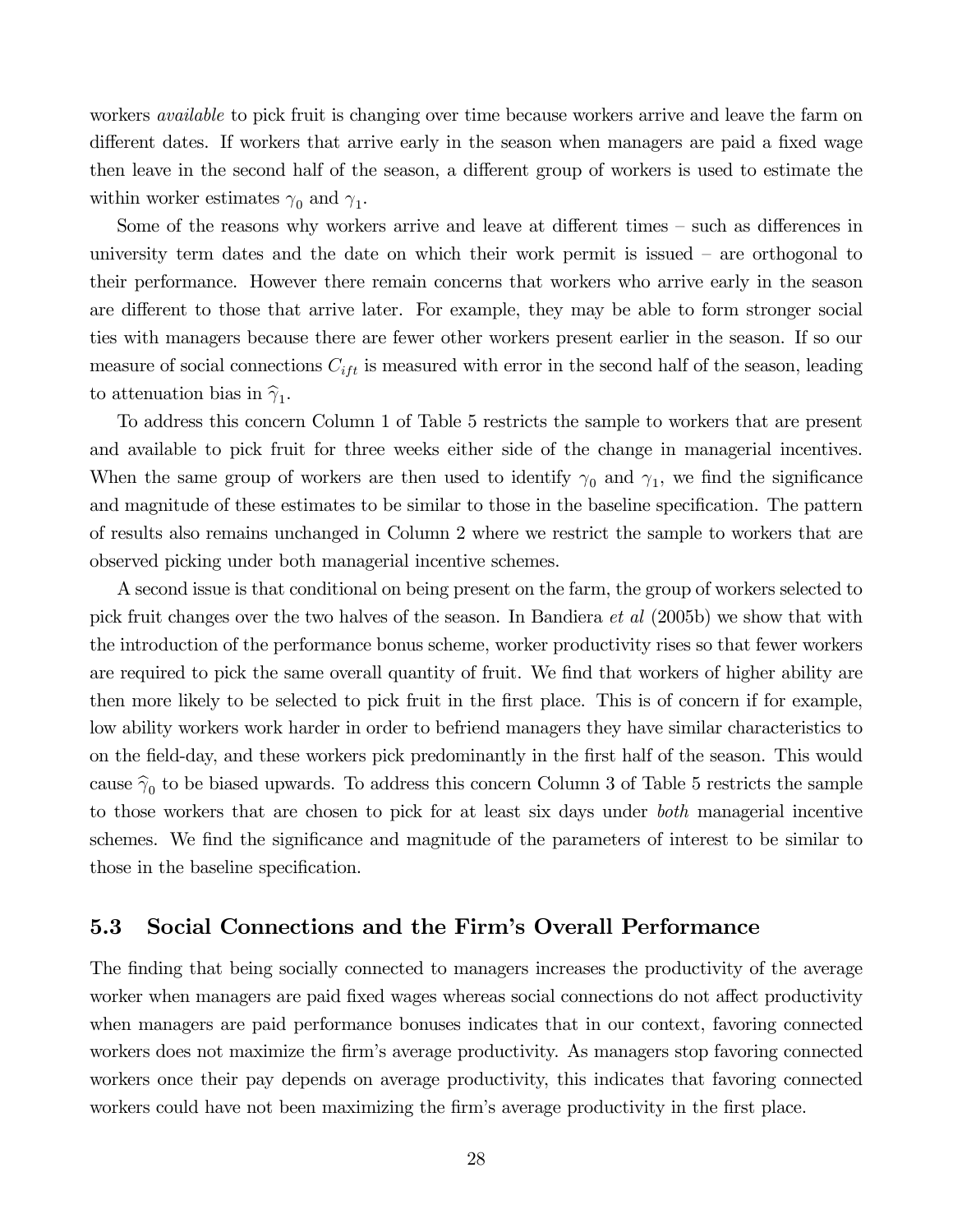Since we do not observe managers working only with unconnected workers, we cannot quantify the effect of social connections and whether the existence of social connections is detrimental to the firm's productivity when managers are paid fixed wages. However, the theoretical framework makes clear that social connections can reduce average productivity when  $-$  (i) the effect of social connections on the complementarity between manager and worker effort is weak  $(k<sub>i</sub>$  is close to one when  $\sigma_i = \sigma$ ); (ii) the manager is connected to some but not all the workers; and, (iii) favors are rival, namely if the manager devotes time to help one worker he has less time to devote to the others. In what follows we present evidence on whether these conditions hold in our setting.

First, we expect social connections to strengthen the complementarity between manager and worker effort because they can reduce informational asymmetries, facilitate joint problem solving, and provide managers the ability to motivate workers through social rewards and punishments. In our context, however, the tasks workers are undertaking are relatively simple so any potential benefits that social connections have for problem solving or improved communication more generally, are likely to be small. In addition, workers face high powered monetary incentives, so that the scope for the manager to exploit social connections to provide further incentives through social punishments or rewards is rather limited.

Second, the distribution of social connections among workers in our sample is such that condition (ii) is verified on all field-days. On average, 60% of workers on the field-day are connected to at least one manager on a given field-day. In addition, the mean and variance of the share of workers connected to managers on the field-day do not differ significantly under the two managerial incentive schemes.

Third we seek to establish whether managerial effort is a rival good in the sense that if the manager decides to target her effort towards one worker, she necessarily does so at the expense of another worker. More precisely, if favors are rival, the effect of social connections on the productivity of worker i should be smaller when the share of his co-workers who are also connected to managers, increases. In short, if few workers are connected, the manager can devote all of her time to favor them. If more workers are connected, the manager needs to spread her favors more thinly.

To shed light on this we re-estimate our baseline specification (6) and allow the effect of social connections on the productivity of worker i on field day  $ft$  to vary with the share of workers who are also connected to a manager on field day  $ft$ . We first consider social connections and competition for favors in terms of the dummy variable measure  $DC_{ift}$ . Namely, we measure the competition for favors by the share of workers who are connected to at least one manager on the same field-day as worker *i*. This is given by  $\frac{1}{N_{ft}}\sum D C_{ift}$  where  $N_{ft}$  is the number of workers on the field-day and the summation is taken over all such workers  $i$ .

For ease of comparison, Column 1 of Table 6 replicates the baseline specification of Column 1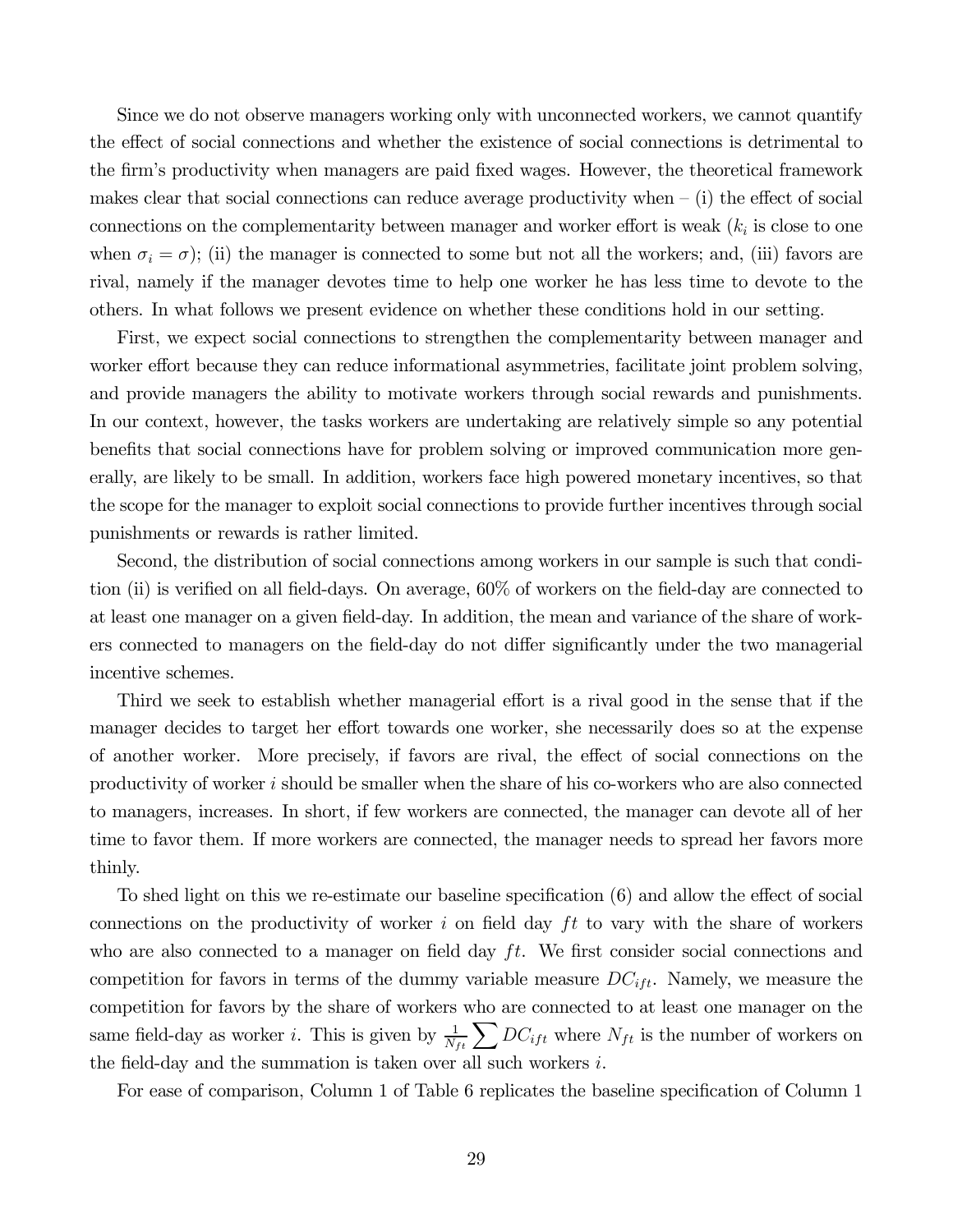in Table 3. Column 2 then introduces the interaction effect of social connections with this measure of competition for favors. The result supports the hypothesis that when a greater share of workers present are socially connected to managers, the effect of connections on the productivity of each connected worker is smaller. When managers are paid fixed wages, social connections increase the productivity of a connected worker by 13% if the share of connected workers on the field is 25%, by 8% if the share of connected workers on the field is 50%, by 4% if the share of connected workers is 75%, and zero if all workers are connected.

Two points are of note. First, as theory suggests, when all workers are connected the manager cannot redistribute effort from unconnected to connected workers, hence the effects of social connections are zero. Second, the share of workers connected on the field-day does not have a direct effect on productivity. This further supports the identifying assumption that the allocation of workers and managers to fields is uncorrelated to the average productivity on the field-day. If it were, then we would expect worker productivity to be positively correlated with the share of socially connected workers present on the field-day

In the next two Columns we measure social connections using the continuous measure,  $C_{\text{if}t}$ . We measure competition for favors by the average level of social connections of workers on the field-day, as given by  $\frac{1}{N_{ft}}\sum C_{ift}$ . Column 3 again reports the baseline specification in Column 2 of Table 3 for comparison. In Column 4 we interact the level of social connections with the measure of competition for favors. We again find that when managers are paid fixed wages, the effects of social connections are significantly weaker when the average level of social connectivity of other workers on the field-day is higher. The elasticity of productivity with respect to the probability of being connected to a manager is .19 when the average co-worker is connected to a quarter of the managers, .09 when co-workers are connected to half the managers, and zero when co-workers are connected to three quarters of the managers. Again, we find no evidence of such heterogenous effects of social connections when managers are paid a performance bonus.

This finding sheds light on the mechanism behind why exploiting social connections across tiers of the firm hierarchy may be detrimental to overall firm performance. On field-days in which connected workers are of high ability, social connections reinforce managerial incentives to target high ability workers. There is therefore no tension between the allocation of managerial effort that maximizes the manager's utility and that which maximizes average productivity overall.

On the other hand, on field-days in which connected workers are of low ability and unconnected workers are of high ability, in order to favor connected workers the manager distorts her effort away from unconnected workers of higher ability. In this case, the existence of social connections is detrimental to the firm's performance.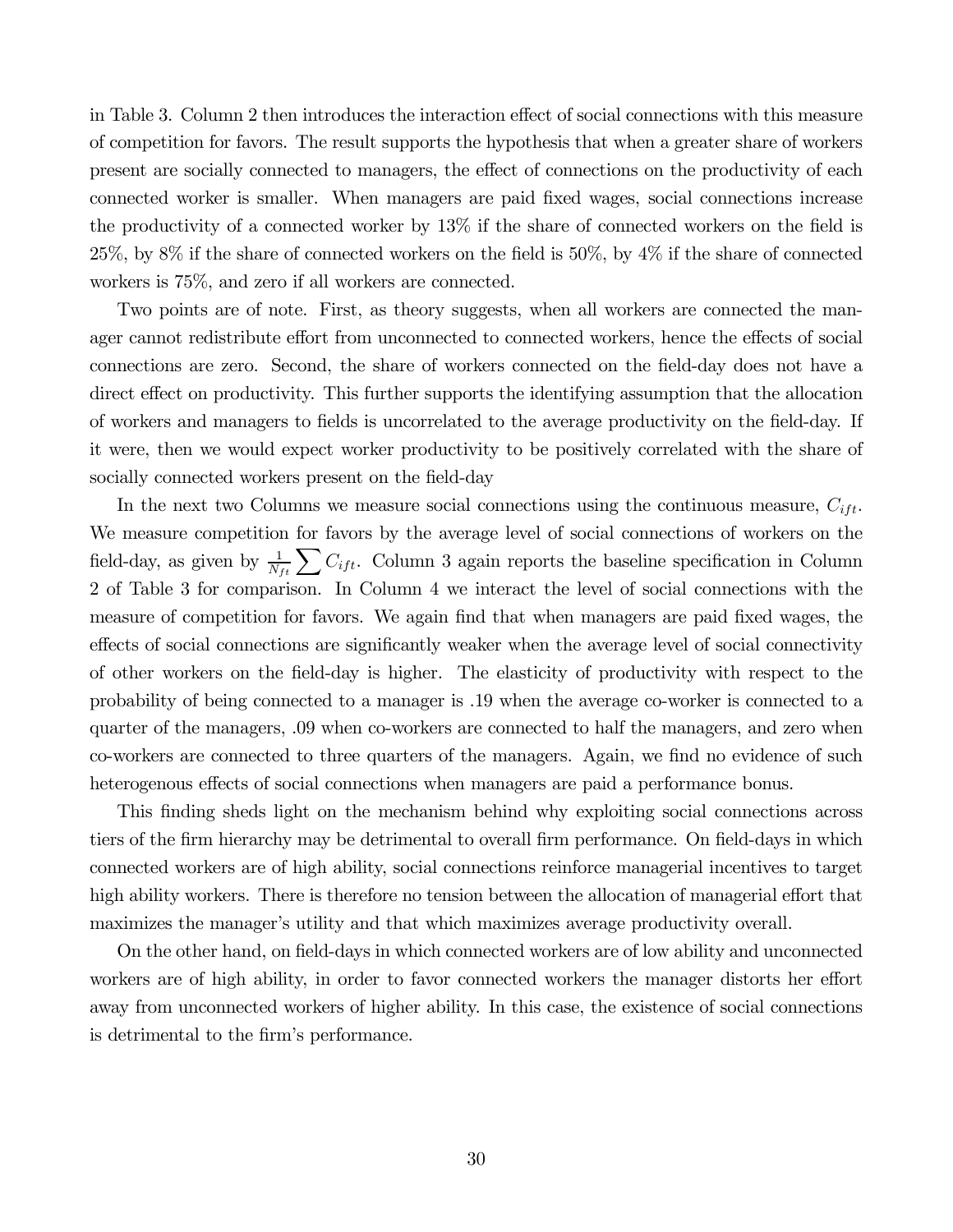## 6 Discussion

We provide evidence on the interplay between social connections, incentives, and productivity within a firm. We show that in a setting where managerial effort can be targeted to affect the productivity and earnings of individual workers, the existence of social connections between individuals at different tiers of the firm hierarchy affects individual and firm performance.

We find that social connections give rise to favoritism, but only when managerial incentives are low powered. Favoritism increases the productivity of the connected workers but is suboptimal for the firm's average productivity.

Our results bring new evidence to the small but growing literature that highlights the importance of social relationships in the workplace. Our findings indicate that managerial behavior is shaped by both their social connections with their subordinates and their monetary incentives. Both factors are key to explaining the success of existing incentive structures and to guide the design of optimal compensation schemes for both workers and managers.

The use of detailed personnel data combined with the purely exogenous variation created by our natural field experiment allows us to precisely identify the causal effect of social connections between workers and managers on the performance of individual workers, and on firm performance overall. Precision, however, inevitably comes at the cost of a loss of generality, because the firm we study, as any other, has unique features that shape social connections between workers and managers and their effect on productivity. The following features of this work environment are particularly noteworthy for the external validity of this study.

First, managers and workers are of similar ages and backgrounds and they live on the farm site for the entire duration of their stay. Both features increase the likelihood that they form strong social connections with one another. In other settings, social connections might be less likely to form or to be strong enough to affect behavior. On the other hand, the workers in this study are employed on short term seasonal contracts and so long run social ties are less likely to form relative to other firms.

Second, in our setting managers can help workers by allocating them to better rows, by reallocating them quickly to new rows, and by providing them with new crates as soon as needed. To the extent that favoritism is disapproved of by unconnected workers, the fact that these actions are observable by all workers reduce the managers' ability to favor their friends. Namely we expect the effect of social connections and favoritism to be stronger in settings where favoritism by managers is more easily disguised.

Third, the specific form that the effects of social connections take, depends on the technology and incentive schemes in the workplace. In our context workers are paid piece rates and managers can undertake actions that improve the productivity and hence earnings of connected workers. In other contexts in which workers are paid fixed wages, social connections might be exploited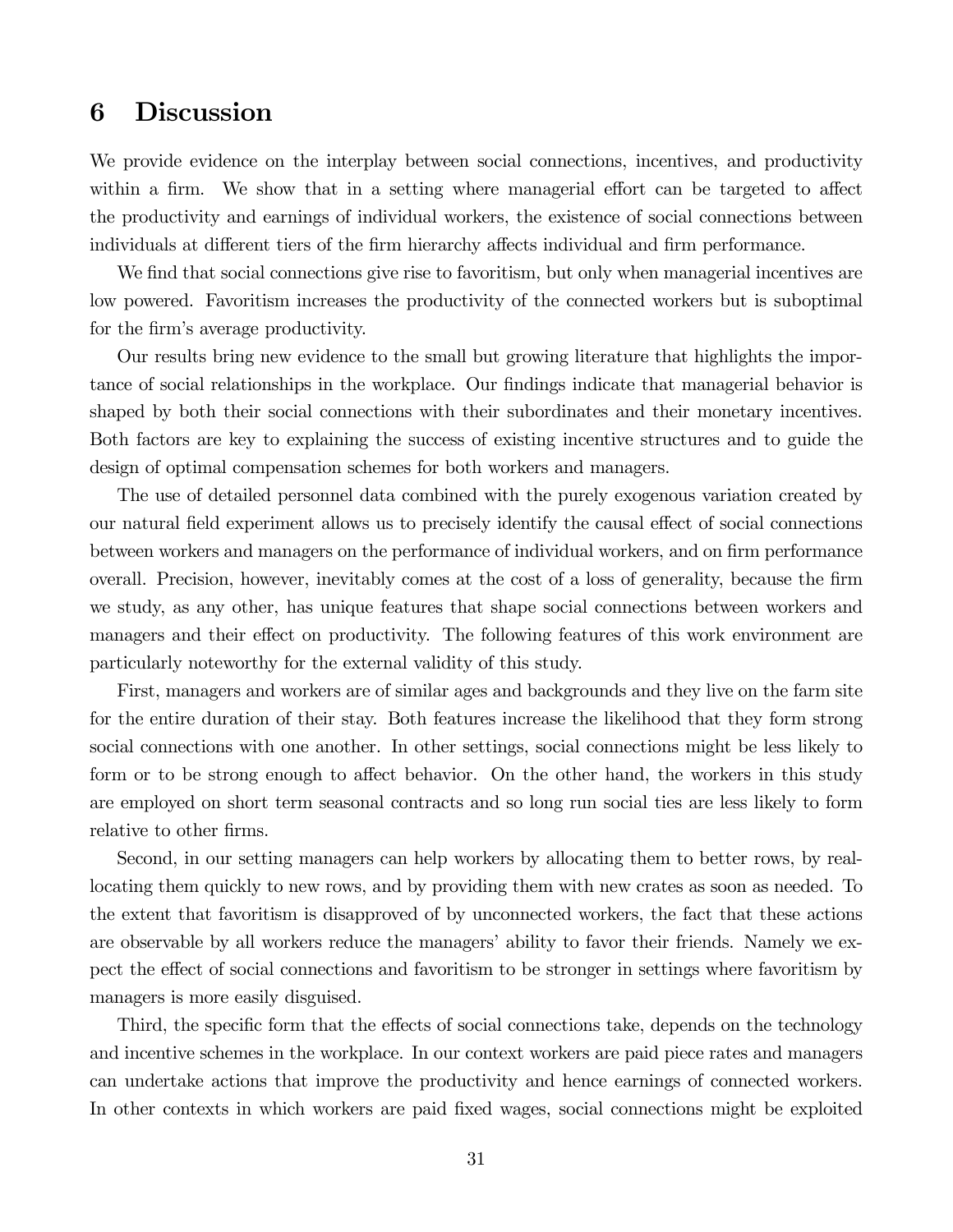to allow subordinates to slack, allocating subordinates to more desirable positions, or helping subordinates be promoted. Moreover, in our context workers' productivity is precisely measured, so there is also no scope for managers to show favoritism through subjective evaluations of workers. In general, managers will have more margins along which to favor workers and all such activities will affect the firm's overall performance.

Perhaps the most important consideration is that while in our context social connections give rise to favoritism that is not optimal for the firm's performance, in other settings social connections might be beneficial. As emphasized throughout, social connections can reduce informational asymmetries, facilitate joint problem solving, and provide managers the ability to motivate workers through social rewards and punishments. In our context, the tasks workers are undertaking are relatively simple and so any potential benefits that social connections have for problem solving or improved communication more generally, are likely to be small. In other settings, the productivity enhancing effects of social connections might dominate the inefficiency due to favoritism. For example Ichniowski and Shaw (2005) present evidence from steel finishing lines — a relatively complex task that involves problem solving — of such positive effects of improved communication within and between tiers of the firm hierarchy.<sup>36</sup>

The fact that managers devote effort to increase the productivity of connected workers, even when they are paid fixed wages, suggests that social connections between managers and workers can provide an alternative, and possibly cheaper, mechanism to the provision of monetary incentives. It may thus be in a firm's best interests to foster social ties between management and workers. Indeed many firms are observed devoting resources towards such bonding exercises.<sup>37</sup> Relatedly, the fact that managers behave as if they derive utility from helping connected workers, implies that being socially connected to their subordinates lowers the managers' participation constraint and thus the firm's wage bill may be reduced. However, this strategy may be suboptimal if it leads to the self selection of lower quality managers to the firm over time.

More generally, our findings provide support to the idea that interplays between social relationships and incentives need to be taken into account, in order to understand how individuals respond to a given set of incentives, and to understand the optimal set of incentives within an organization. Differences in the social organization of the workplace might therefore explain part of the productivity differences among otherwise observationally similar firms.

 $36$ Relatedly. Nagin *et al* (2002) present evidence from a field experiment in a call centre that exogenously varied the probability that employees would be monitored by managers. Their results suggest that management's "perceived empathy and fairness" in dealing with employees may play an important role in reducing workplace opportunism. Other beneficial effects of social capital within firms has also been discussed in the sociology literature. These include potentially better hiring outcomes through the use of referrals by current employees (Fernandez et al 2000).

<sup>&</sup>lt;sup>37</sup>Social connections within firms are just one alternative to using monetary incentives to solve agency problems. There is a growing theoretical and empirical literature on the relationship between intrinsic and extrinsic motivation (Frey and Oberholzer-Gee 1997, Kreps 1997, Benabou and Tirole 2003).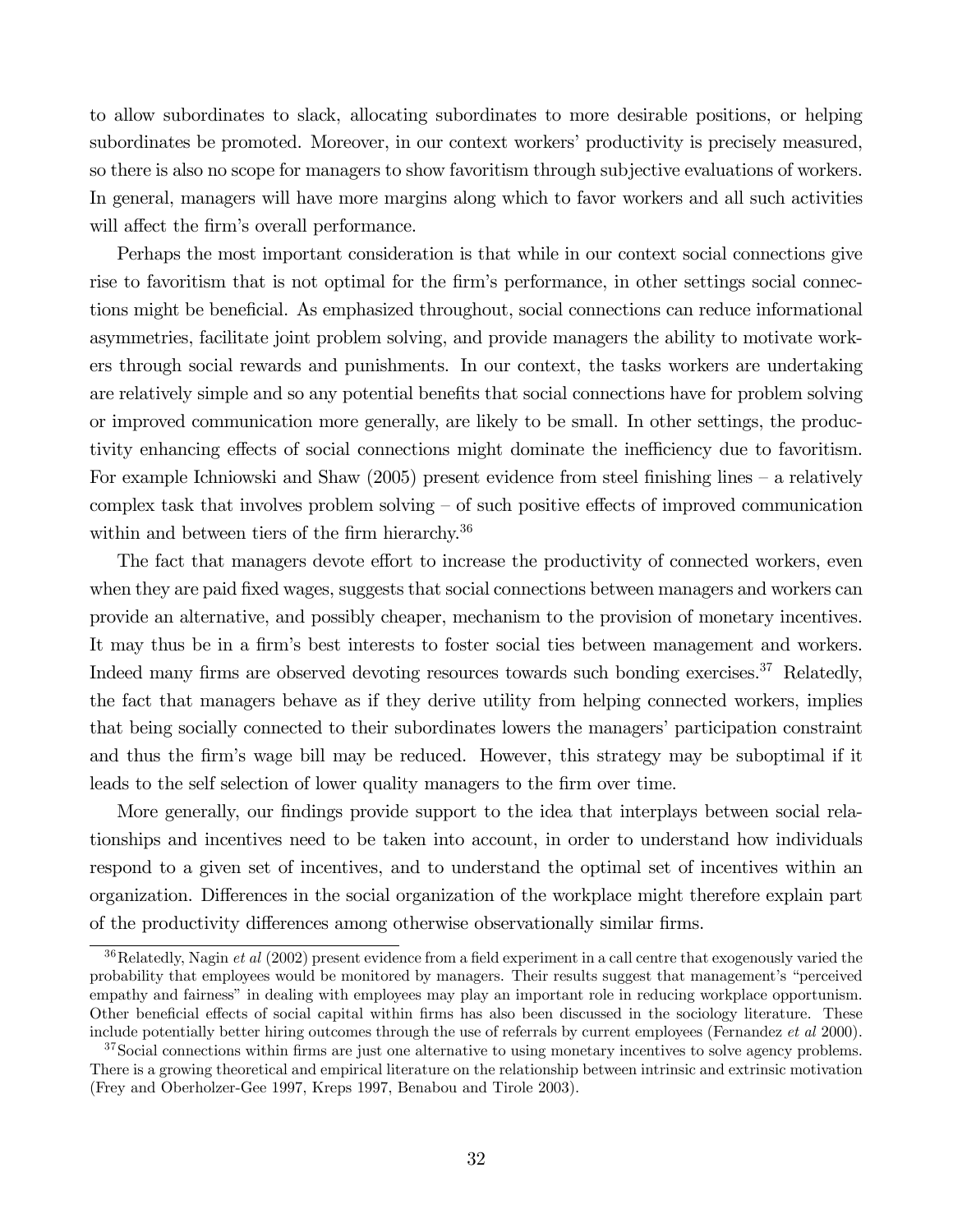## 7 Appendix

## 7.1 Proofs

**Proof of Proposition 1:** The marginal benefit of targeting worker l is  $(\frac{b}{2} + \sigma_l) k_l e_l$  whereas the marginal benefit of targeting worker h is  $(\frac{b}{2} + \sigma_h) k_h e_h$ . If neither worker is connected, the marginal benefit of targeting worker i is  $\frac{b}{2}e_i$  and this is larger for worker h since, by Assumption 1,  $e_l < e_h$ . If both workers are connected, then the the marginal benefit of targeting worker i is  $(\frac{b}{2} + \sigma)$  ke<sub>i</sub>, which again is higher for worker h under Assumption 1. Finally, if the manager is connected only to worker h, the marginal benefit of targeting worker h is  $(\frac{b}{2} + \sigma) ke_h$  which is higher than the marginal benefit of targeting worker l, namely  $\frac{b}{2}e_l$ , both because  $\sigma > 0$ ,  $k > 1$  and  $e_l < e_h$ .

**Proof of Proposition 2:** From (4) we see that the manager targets worker l if  $(\frac{b}{2} + \sigma)$  ke<sub>l</sub> >  $\frac{b}{2}e_h$ , thus targeting worker l is an equilibrium if and only if  $(\frac{b}{2} + \sigma) ke_l(m_l = 1) > \frac{b}{2}e_h(m_l = 1)$ . Similarly, targeting worker h is an equilibrium if and only if  $(\frac{b}{2} + \sigma) ke_l(m_l = 0) < \frac{b}{2}e_h(m_l = 0)$ . Taken together the two conditions imply that;

- (i) if  $\frac{\sigma}{b} > \frac{\theta_l/\theta_h}{k} \frac{1}{2}$  targeting worker l is the unique equilibrium,
- (ii) if  $\frac{\theta_l/\theta_h}{2k(1+k)} \frac{1}{2} < \frac{\sigma}{b} < \frac{\theta_l/\theta_h}{k} \frac{1}{2}$ , both targeting worker l and targeting worker h are equilibria, (iii) if  $\frac{\sigma}{b} < \frac{\theta_l/\theta_h}{2k(1+k)} - \frac{1}{2}$  targeting worker h is the unique equilibrium.

Figure 1 depicts the two conditions in  $(\frac{\sigma}{b}, k)$  space. The two curves are the  $\frac{\sigma}{b} = \frac{\theta_l/\theta_h}{k} - \frac{1}{2}$ and  $\frac{\sigma}{b} = \frac{\theta_l/\theta_h}{2k(1+k)} - \frac{1}{2}$  loci. When social connections do not affect the complementarity between managerial and worker effort, namely when  $k = 1$ , the vertical intercept of the former is  $\frac{\theta_l}{\theta_h} - \frac{1}{2}$ , and of the latter  $\frac{\theta_l}{4\theta_h} - \frac{1}{2}$ . When the manager does not care about the earnings of the connected worker, namely when  $\sigma = 0$ , the horizontal intercepts of the two loci are  $2\frac{\theta_l}{\theta_h}$  and  $\frac{1}{2}$  $\left(\sqrt[2]{4\frac{\theta_l}{\theta_h}-1}-1\right)$  $respectively. \blacksquare$ 

**Proof of Proposition 3:** We first show that when the manager is connected to the high ability worker or to both workers, average productivity is higher than when she is connected to neither worker. When the manager is not connected to either worker, by Proposition 1 she targets the high ability worker and average productivity is  $\frac{1}{2}$  $\left(\frac{1}{\theta_l}+\frac{4}{\theta_h}\right)$ ). When the manager is connected to both, or the high ability worker only, she targets the high ability worker and average productivity is equal to  $\frac{1}{2}$  $\left(\frac{1}{\theta_l}+\frac{(1+k)^2}{\theta_h}\right)$  $\left.\begin{array}{c}\right&\geq\frac{1}{2}\end{array}$  $\left(\frac{1}{\theta_l}+\frac{4}{\theta_h}\right)$ for any  $k \geq 1$ .

When the manager is connected to the low ability worker, targeting the low ability worker maximizes average productivity if and only if  $\frac{1}{2}$  $\left(\frac{(1+k)^2}{\theta_l}+\frac{1}{\theta_h}\right)$  $\Big) > \frac{1}{2}$  $\left(\frac{1}{\theta_l}+\frac{4}{\theta_h}\right)$  $\int$ , namely,  $k > \sqrt[2]{3\frac{\theta_l}{\theta_h} + 1} - 1$ . A sufficient condition for the manager to target the low ability worker is  $k > 2\frac{\theta_l}{\theta_h} > \sqrt[2]{3\frac{\theta_l}{\theta_h} + 1} - 1$ . Hence for  $k > 2 \frac{\theta_l}{\theta_h}$ , social connections are beneficial to the firm's average productivity regardless of whether the manager is connected to the high ability worker, the low ability worker, or both.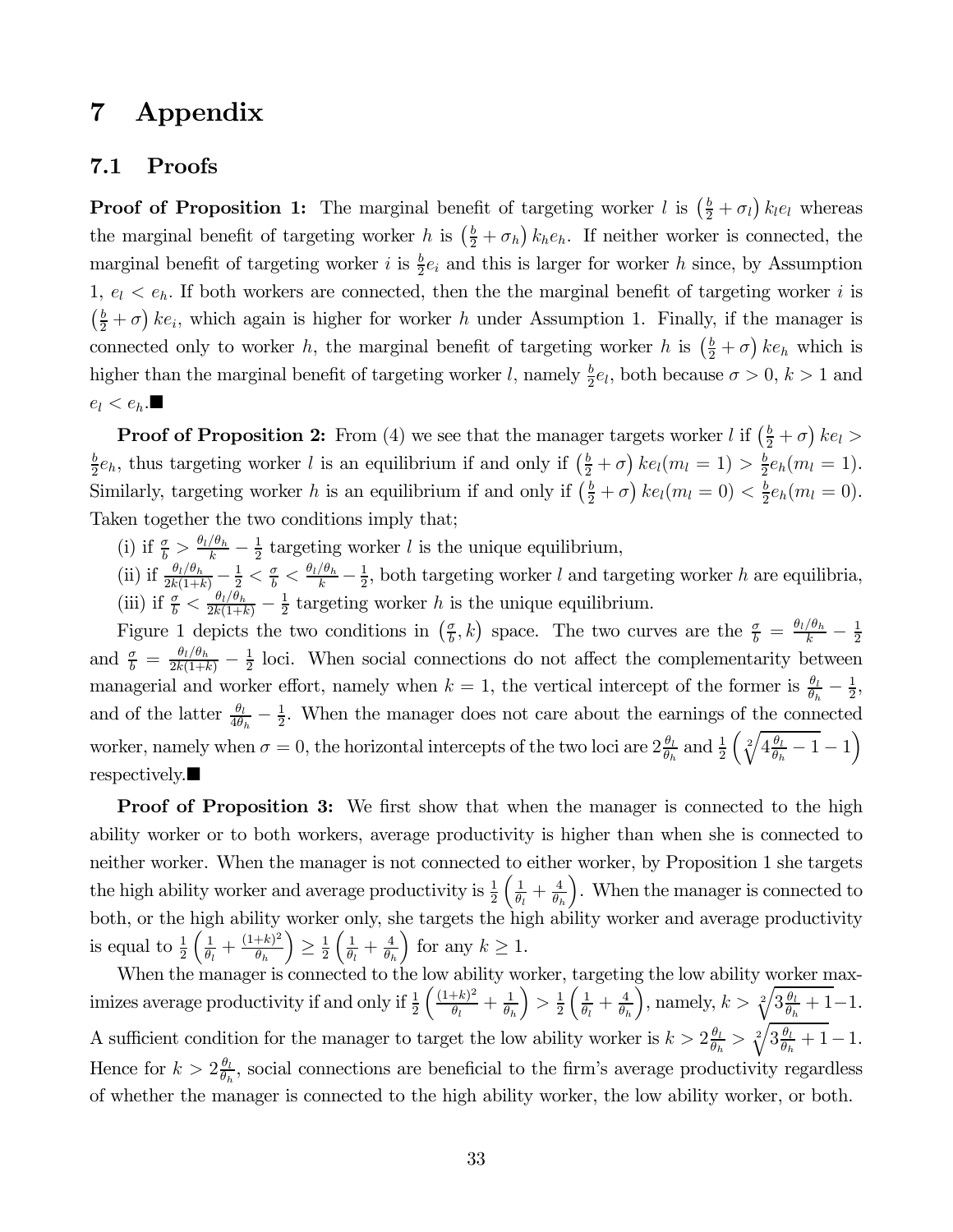When the complementarity is weak, namely when  $k < \sqrt[2]{3\frac{\theta_l}{\theta_h} + 1} - 1$ , average productivity is maximized by targeting the high ability worker regardless of whom the manager is connected to. However, whether the manager targets the high ability worker depends on the strength of her preferences for the low ability worker  $\sigma$ , and on the strength of managerial incentives b. From the proof of Proposition 2 above we know that when  $\frac{\sigma}{b} > \frac{\theta_l/\theta_h}{k} - \frac{1}{2}$ , targeting the low ability worker is the unique equilibrium. In this case social connections reduce average productivity because they distort the allocation of managerial effort in favor of the connected worker who is of low ability. On the other hand, when  $\frac{\sigma}{b} < \frac{\theta_l/\theta_h}{2k(1+k)} - \frac{1}{2}$  targeting worker h is the unique equilibrium. In this case, the social connection between the manager and worker l has no effect on average productivity. $\blacksquare$ 

### 7.2 The COO's Allocation of Workers to Tasks

We present evidence in support of our identifying assumption that the COO's allocation of workers to fields does not change differentially across the two managerial incentive schemes for socially connected and unconnected workers. More precisely, we estimate the probability of a given worker being selected into employment by the COO, while controlling for farm level variables that affect the probability of being hired independently of the incentive scheme in place. These farm level variables measure the supply and demand of labor.

We measure labor supply using personnel records on the number of workers available for hire on the farm on any given day. We measure the demand for labor using the total daily fruit yield on each site on the farm. The total yield is orthogonal to the incentive scheme as it is determined by planting decisions taken one or two years earlier. Fields are located on two sites, of which we use the largest for the analysis as fruit in the smaller site begins to ripen only after the introduction of the performance bonus scheme. Since both sites hire workers from the same pool, we control for yields in each site separately.

We then estimate the following conditional logit model, where observations are grouped by worker,

$$
Pr(p_{it} = 1) = \Lambda(B_t, B_t \times C_i, X_t^D, X_t^S, X_{it}).
$$
\n
$$
(8)
$$

 $p_{it} = 1$  if worker i is selected by the COO to pick on day t on the main site, and 0 if they are assigned to non-picking tasks.  $B_t$  is the performance bonus dummy,  $C_i$  is a dummy variable equal to one if worker i is socially connected to any of the managers along any dimension of nationality, arrival cohort, and living site, and is zero otherwise.  $X_t^D$  and  $X_t^S$  proxy the demand and supply of labor on day  $t$ . To allow for a workers' previous performance to affect their probability of being selected,  $X_{it}$  measures worker i's productivity on the last day she picked, in percentage deviation from the mean productivity on that day, to remove the effects of factors that determine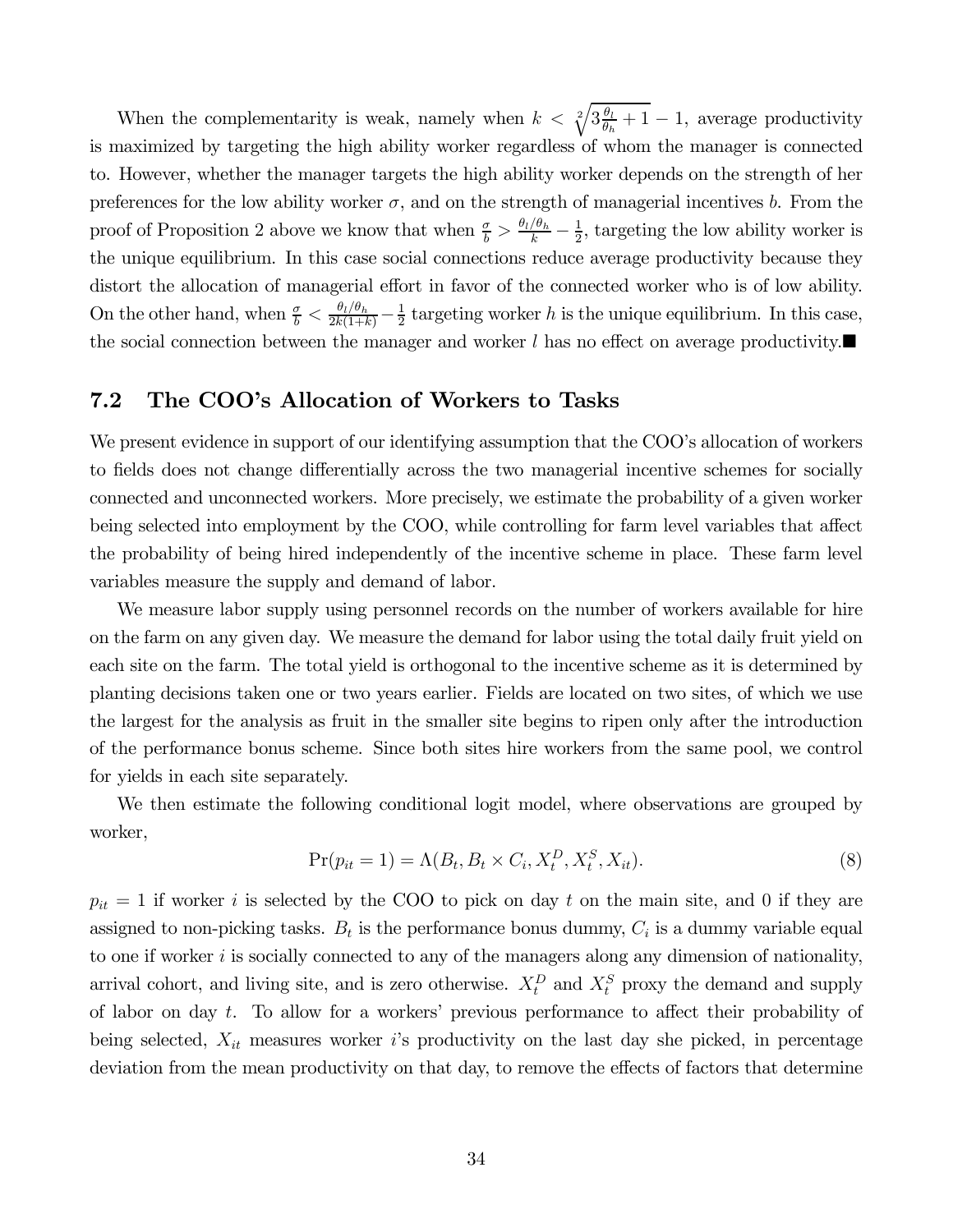the productivity of all workers and are beyond the worker's control.<sup>38</sup>

All continuous variables are divided by their standard deviations so that one unit increase can be interpreted as an increase of one standard deviation. We report odds ratios throughout, and standard errors are calculated using the delta method.

Column 1 of Table A1 shows that, other things equal, there is no differential effect on socially connected or unconnected workers of being selected to pick fruit after the introduction of the performance bonus. The other coefficients show that, as expected, workers are more likely to be assigned to fruit picking tasks on days in which the fields on the main site bears more fruit and on days in which they face less competition from other workers.

Conditional on not being selected to pick on the main site on a given day, a worker can either be assigned to other tasks on the main site, to work on the other site, or be left unemployed for the day. The next specification checks whether the assignment of workers to non picking tasks varies differentially by socially connected and unconnected workers, when the performance bonus is introduced. The result in Column 2 again shows there to be no such differential effect of the COO's decision across workers based on their social connection to managers. The pattern of other coefficients confirms that the introduction of the bonus scheme significantly raises the probability of being unemployed. As expected, the probability of being unemployed for the day is lower when yields are higher and when the stock of available workers is lower.

## References

- [1] akerlof.g.a (1982) "Labor Contracts as a Partial Gift Exchange", Quarterly Journal of Economics 97: 543-69.
- [2] akerlof.g.a and j.l.yellen (1988) "Fairness and Unemployment", American Economic Review Papers and Proceedings 78: 44-9.
- [3] BANDIERA.O, I.BARANKAY, AND I.RASUL (2005a) "Social Preferences and the Response to Incentives: Evidence From Personnel Data", Quarterly Journal of Economics 120: 917-62.
- [4] BANDIERA.O, I.BARANKAY, AND I.RASUL (2005b) "Incentives for Managers and Inequality Among Workers: Evidence from a Firm Level Experiment", forthcoming Quarterly Journal of Economics.
- [5] BARNARD.C (1938) The Functions of the Executive, Cambridge: Harvard University Press.

<sup>&</sup>lt;sup>38</sup>We first take the deviation of the worker's productivity from the field average productivity on each field he picked on the day he was last selected to pick, and then calculate a weighted average of this across all fields he worked on where the weights are based on the number of pickers on the field.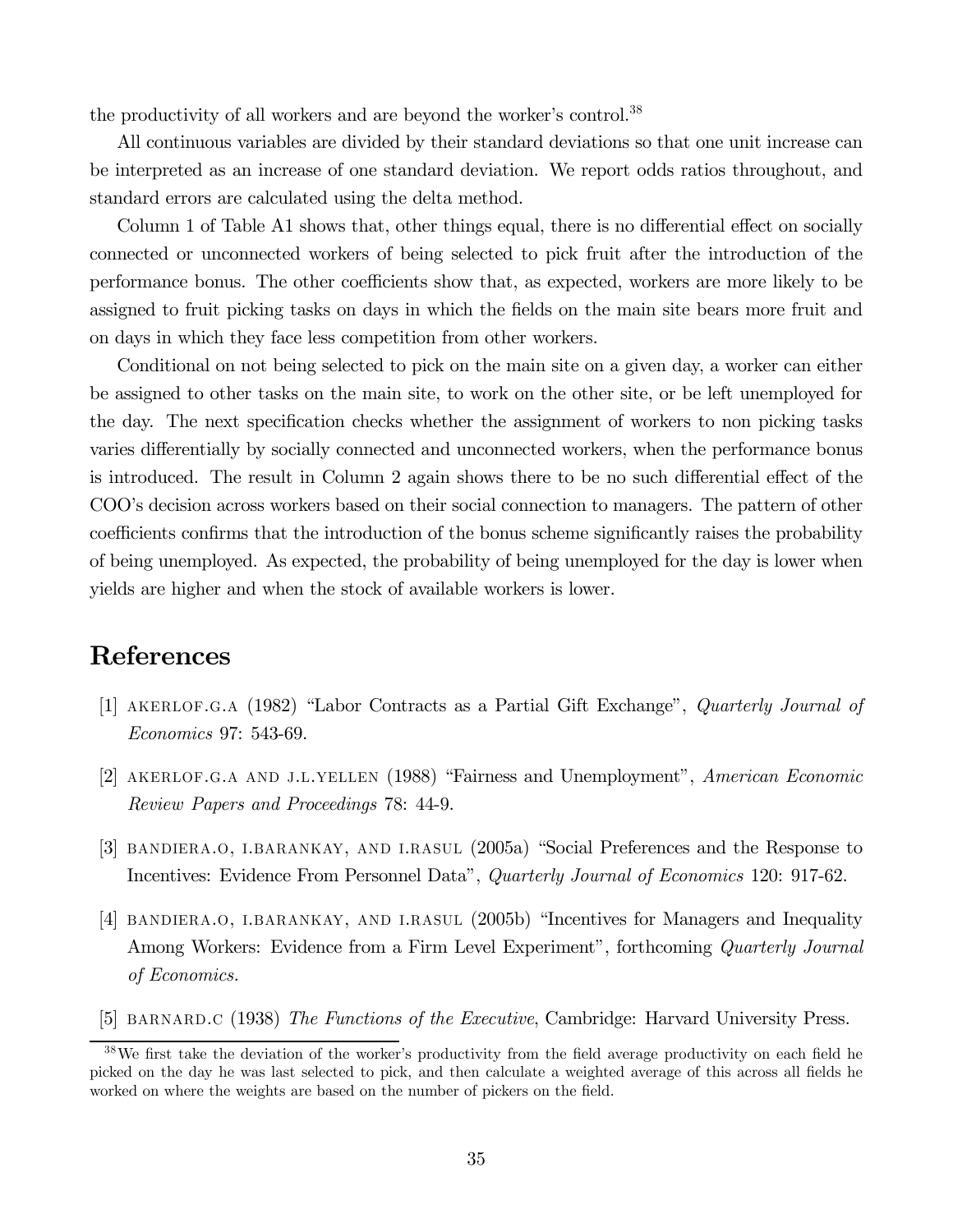- [6] bertrand.m and a.schoar (2003) "Managing With Style: The Effect of Managers on Firm Policies", *Quarterly Journal of Economics* 118: 1169-208.
- [7] bertrand.m, f.kramarz, a.schoar, and d.thesmar (2005) Politically Connected CEOs and Corporate Outcomes: Evidence from France, mimeo, University of Chicago.
- [8] BEWLEY.T.F (1999) Why Wages Don't Fall During a Recession, Cambridge: Harvard University Press.
- [9] charness.g and p.kuhn (2005) Pay Inequality, Pay Secrecy, and Effort: Theory and Evidence, mimeo, University of California, Santa Barbara.
- [10] fehr.e and u.fischbacher (2002) "Why Social Preferences Matter The Impact of Non-Selfish Motives on Competition, Cooperation and Incentives", *Economic Journal* 112: C1-C33.
- [11] fernandez.r.m, e.j.castillo, and p.moore (2000) "Social Capital at Work:Networks and Employment at a Phone Center", American Journal of Sociology 105: 1288-356.
- [12] frey.b.s and f.oberholzer-gee (1997) "The Cost of Price Incentives: An Empirical Analysis of Motivation Crowding- Out", American Economic Review 87: 746-55.
- [13] garicano.l, i.palacios, and c.prendergast (2005) "Favoritism under Social Pressure", Review of Economics and Statistics 87: 208-16.
- [14] giuliano.l, d.i.levine, and j.leonard (2005) Do Race, Gender, and Age Differences Affect Manager-Employee Relations? An Analysis of Quits, Dismissals, and Promotions at a Large Retail Firm, mimeo, University of California Berkeley.
- [15] HARRISON.G AND J.LIST (2004) "Field Experiments", *Journal of Economic Literature* 152: 1009-55.
- [16] holmstrom.b and p.milgrom (1991) "Multitask Principal-Agent Analyses: Incentive Contracts, Asset Ownership, and Job Design", Journal of Law, Economics and Organization 7: 24-52.
- [17] ichniowski.c and k.l.shaw (2003) "Beyond Incentive Pay: Insiders' Estimates of the Value of Complementary Human Resource Management Practices", Journal of Economic Perspectives 17: 155-78.
- [18] ichniowski.c and k.l.shaw (2005) Connective Capital: Building Problem-Solving Networks Within Firms, mimeo, Stanford University.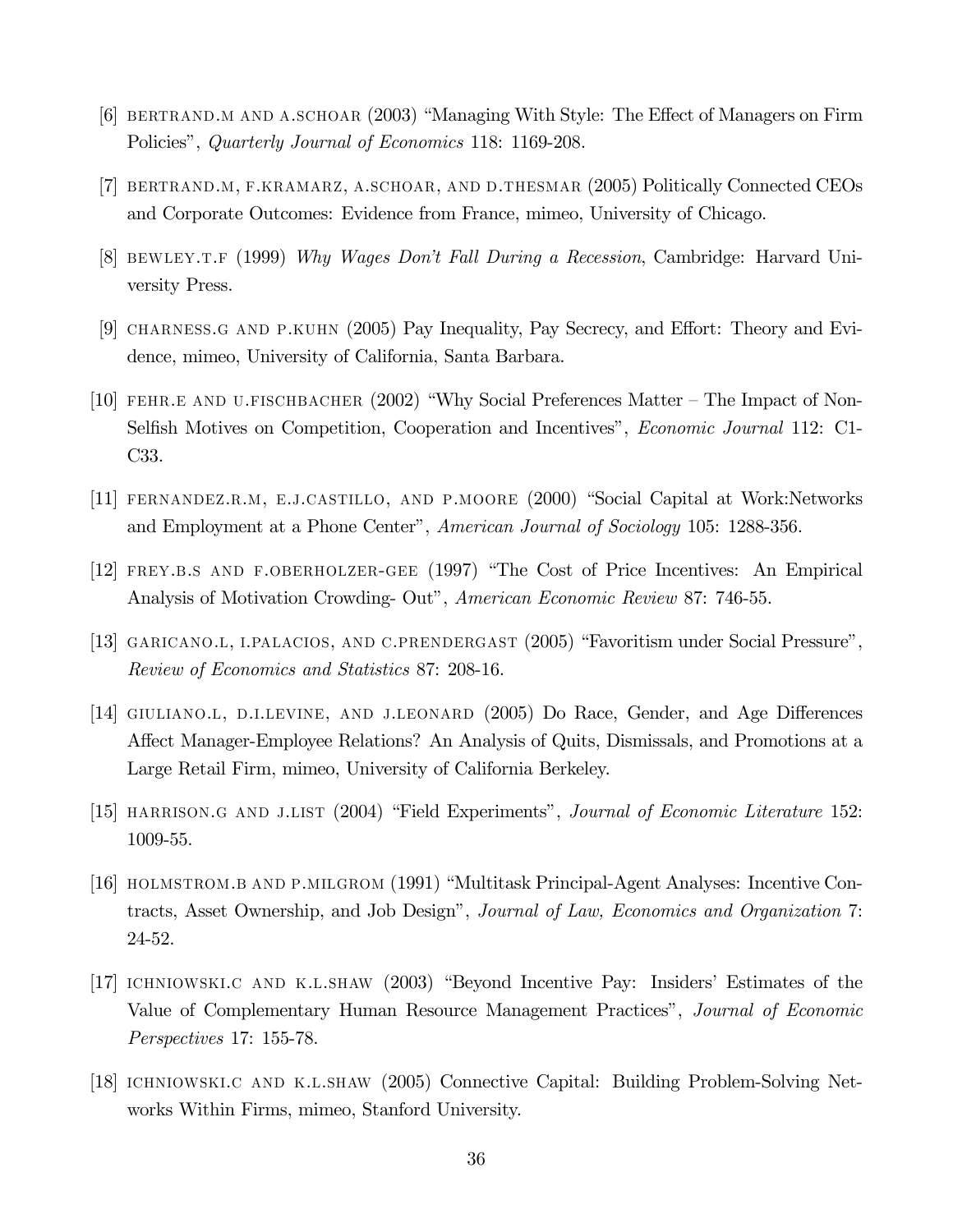- [19] kandel.e and e.lazear (1992) "Peer Pressure and Partnerships", Journal of Political Economy 100: 801-13.
- [20] KOFMAN.F AND J.LAWARREE (1993) "Collusion in Hierarchical Agency", *Econometrica* 61: 629-56.
- [21] kramarz.f and d.thesmar (2005) Social Networks in the Boardroom, CEPR Discussion Paper No. 5496.
- [22] KREPS.D.M (1997) "The Interaction Between Norms and Economic Incentives Intrinsic Motivation and Extrinsic Incentives", American Economic Review Papers and Proceedings 87: 359-64.
- [23] LABAND.D.N AND M.J.PIETTE (1994) "Favoritism versus Search for Good Papers: Empirical Evidence Regarding the Behavior of Journal Editors", *Journal of Political Economy* 102: 194-203.
- [24] LAZEAR.E.P (1989) "Pay Equality and Industrial Politics", *Journal of Political Economy* 97: 561-80.
- [25] LAZEAR.E.P (2000) "Performance Pay and Productivity", American Economic Review 90: 1346-61.
- [26] malmendier.u and g.tate (2005) "CEO Overconfidence and Corporate Investment", Journal of Finance 60: 2661-700.
- [27] mayo.e (1933) The Human Problems of an Industrial Civilization, New York: Macmillan.
- [28] mian.a.r and a.i.khwaja (2005) "Do Lenders Favor Politically Connected Firms? Rent Provision in an Emerging Financial Market", Quarterly Journal of Economics 120: 1371-1411.
- [29] MILGROM.P.R (1988) "Employment Contracts, Influence Activities, and Efficient Organization Design", Journal of Political Economy 96: 42-60.
- [30] milgrom.p.r and j.roberts (1990) "The Efficiency of Equity in Organizational Decision Processes", American Economic Review Papers and Proceedings 80: 154-9.
- [31] NAGIN.D, J.B.REBITZER, S.SANDERS, AND L.J.TAYLOR (2002) "Monitoring, Motivation, and Management: The Determinants of Opportunistic Behavior in a Field Experiment", American Economic Review 92: 850-73.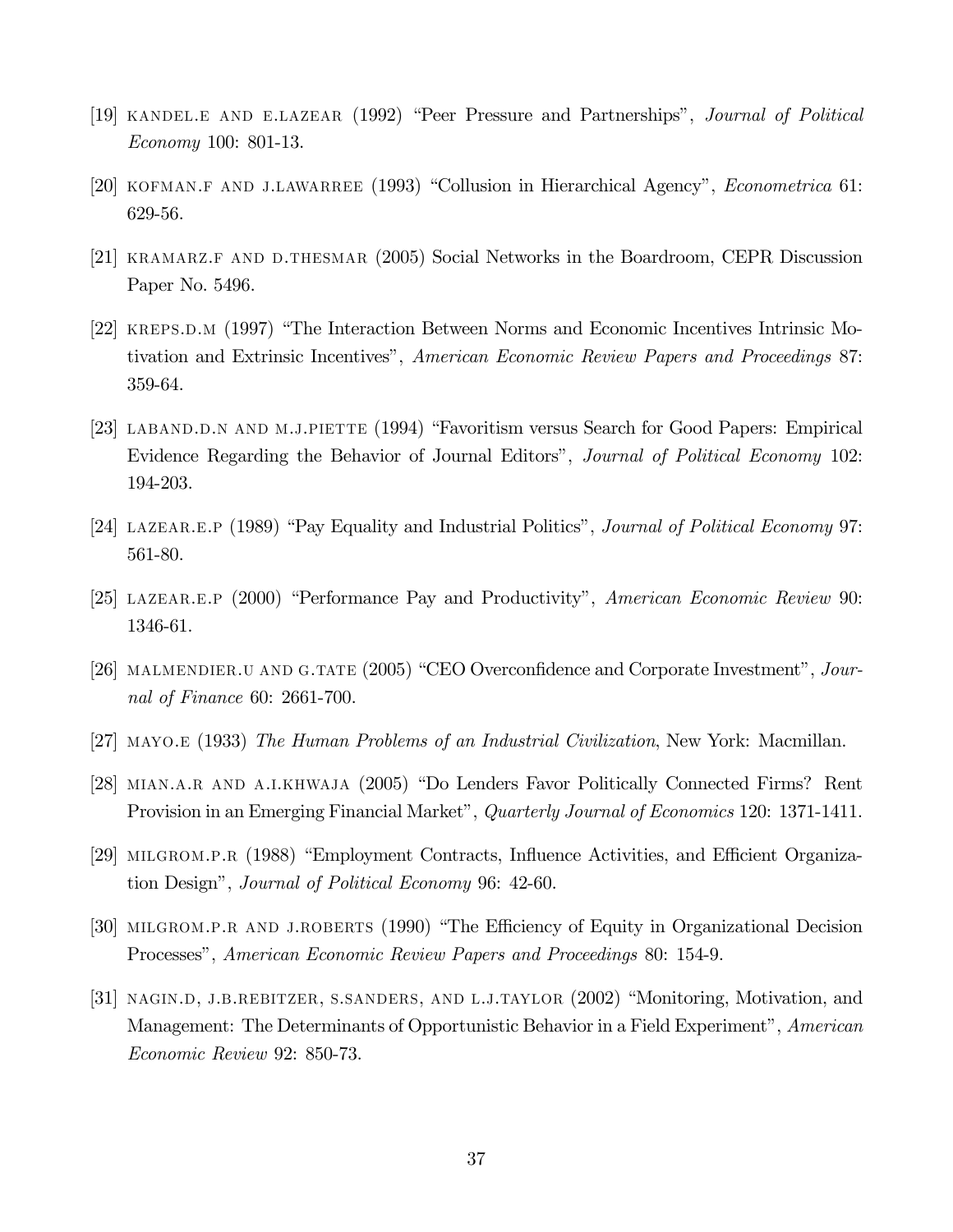- [32] paarsch.h.j and b.shearer (1999) "The Response of Worker Effort to Piece Rates: Evidence from the British Columbia Tree-Planting Industry", Journal of Human Resources 643-67.
- [33] PODOLNY.J.M AND J.N.BARON (1997) "Resources and Relationships: Social Networks and Mobility in the Workplace", *American Sociological Review* 62: 673-93.
- [34] PRENDERGAST.C AND R.H.TOPEL (1996) "Favoritism in Organizations", Journal of Political Economy 104: 958-78.
- [35] ROETHLISBERGER.F.J AND W.DICKSON (1939) Management and the Worker, Cambridge: Harvard University Press.
- [36] ROTEMBERG.J.J (1994) "Human Relations in the Workplace", Journal of Political Economy 102: 684-717.
- [37] ROY.D (1952) "Quota Restriction and Goldbricking in a Machine Shop", American Journal of Sociology 57: 427-42.
- [38] tirole.j (1986) "Hierarchies and Bureaucracies: On the Role of Collusion in Organizations", Journal of Law, Economics and Organizations 2: 181-214.
- [39] TIROLE.J AND R.BENABOU (2003) "Intrinsic and Extrinsic Motivation", Review of Economic Studies 70: 489-520.
- [40] THOMAS.D.A (1990) "The Impact of Race on Managers' Experiences of Developmental Relationships", Journal of Organizational Behavior 11: 479-92.
- [41] tsui.a.s and c.a.oreilly (1989) "Beyond Simple Demographic Effects: The Importance of Relational Demography in Superior-Subordinate Dyads", Academy of Management Journal 32: 402-23.
- [42] wesolowski.m.a and k.w.mossholder (1997) "Relational Demography in Supervisor-Subordinate Dyads: Impact on Subordinate Job Satisfaction, Burnout, and Perceived Procedural Justice", Journal of Organizational Behavior 18: 351-62.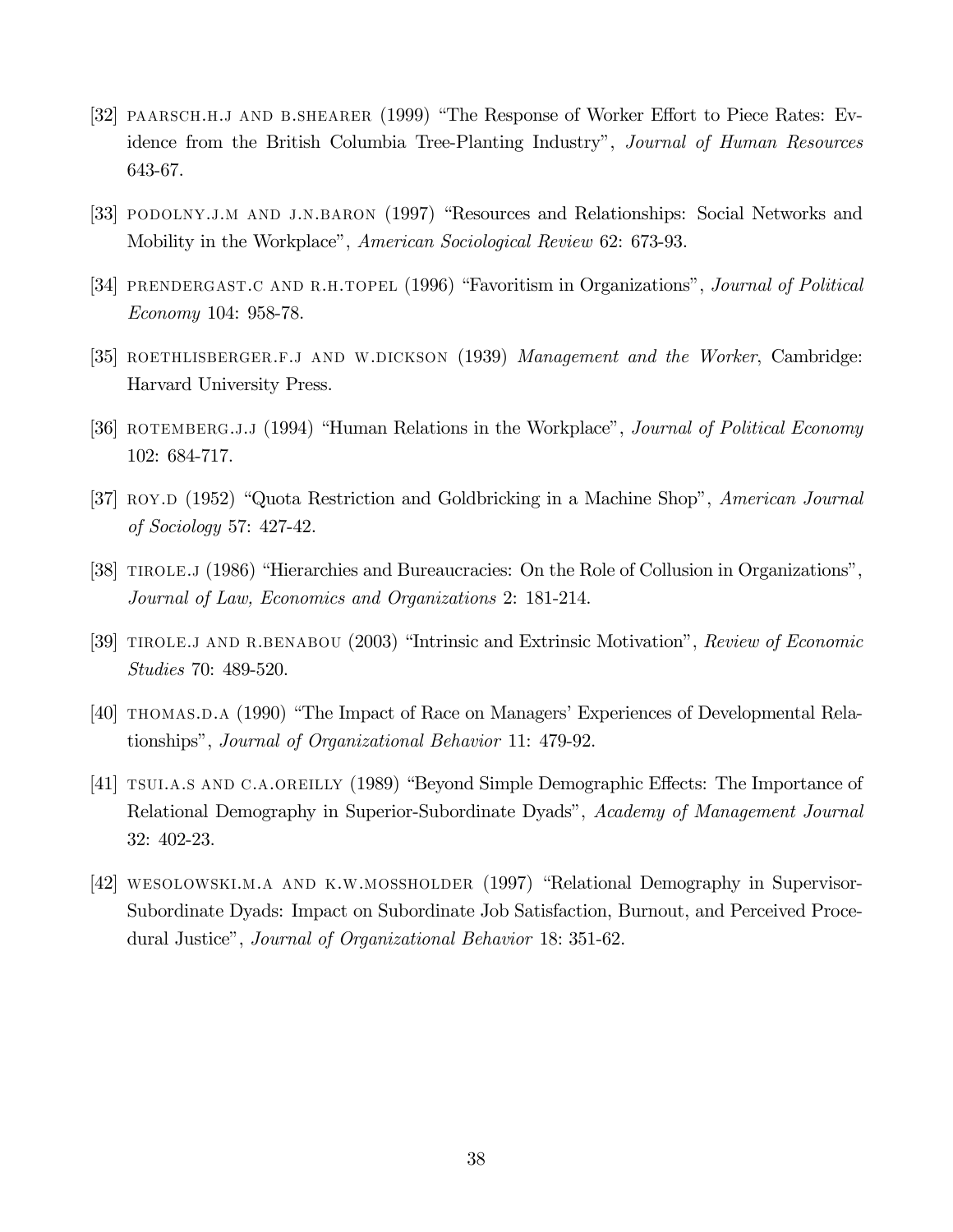## **Figure 1: The Allocation of Managerial Effort and Average Productivity (Only low ability worker is socially connected to manager)**



#### **Notation**

- θ = cost of effort ratio (worker l/worker h)
- k= strength of complementarity
- <sup>σ</sup> = strength of social preferences
- b= strength of managerial incentives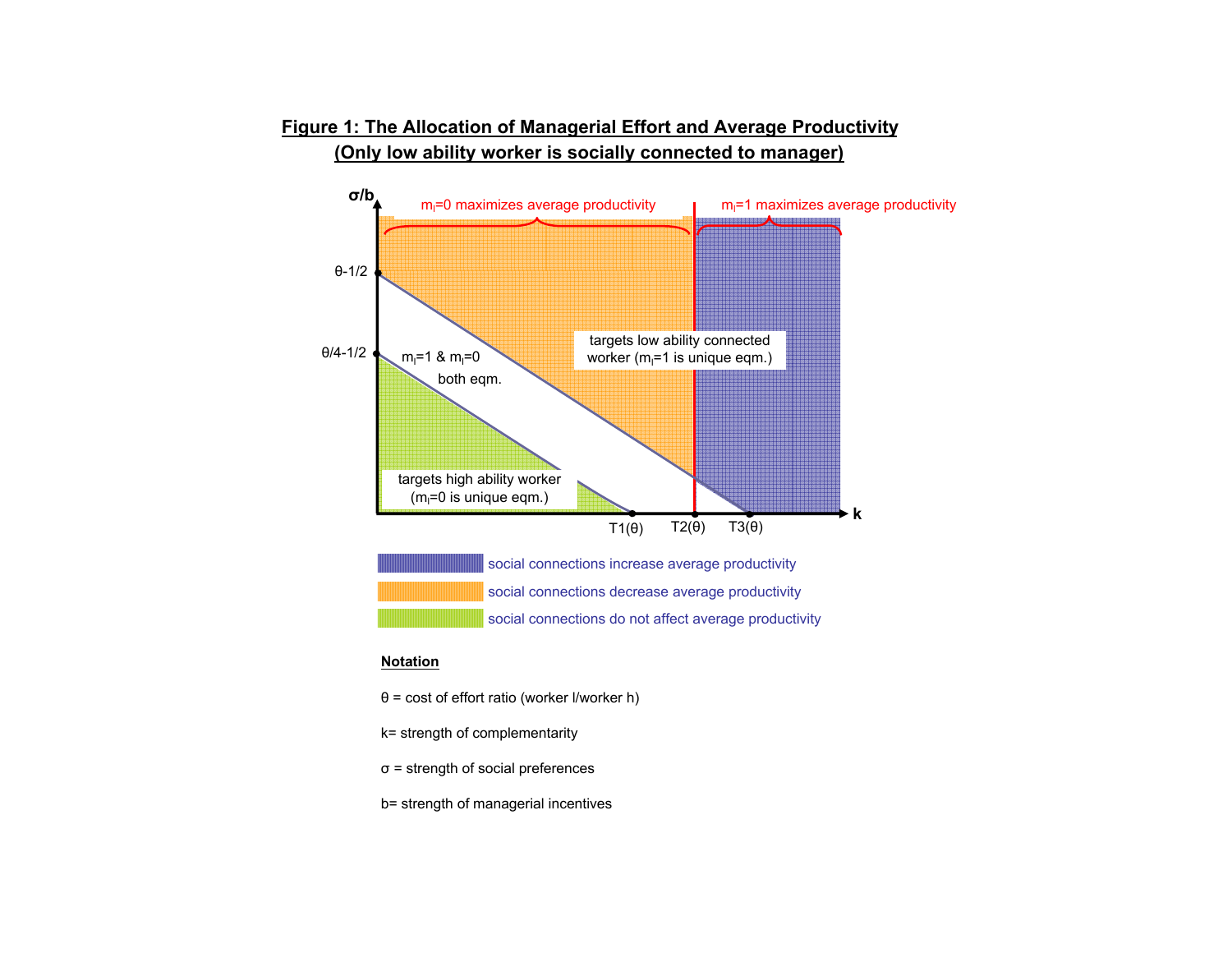

**Notes:** A manager and given worker *i* are defined to be connected if they are either of the same nationality, live in the same area, or are in the same arrival cohort. In each figure we plot the average productivity of a worker on field-days in which she is not socially connected to any of her managers, against her average productivity on field-days in which she is socially connected to at least one of her managers. These figures cover the subset of workers whom we observe being connected and unconnected on different field-days within the same managerial incentive scheme. In Figure 2a, which is based on field-days in which managers are paid a fixed wage, there are 92 such workers. In Figure 2b, which is based on field-days on which managers are paid a performance bonus, there are 74 such workers.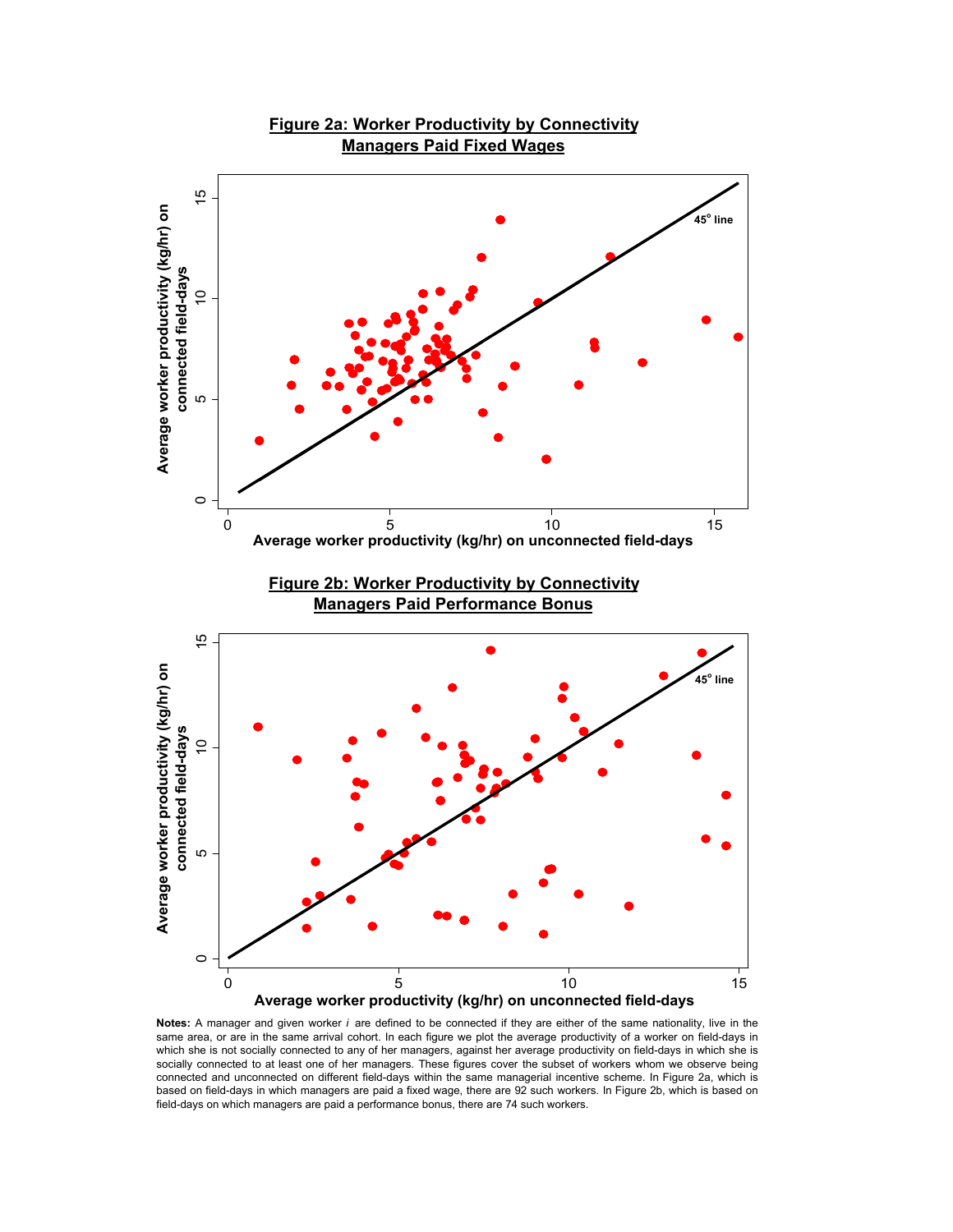## **Table 1: Descriptives on the Social Connectivity Between Workers and Managers, by Managerial Incentive Scheme (Worker-Field-Day Level)**

**All observations are at the worker-field-day level**

**Means, standard deviation between workers in parentheses, and standard deviation within worker in brackets**

**Managerial Incentive Scheme**

|                                                             | <b>Manageman moderned Ochemic</b> |                          |  |
|-------------------------------------------------------------|-----------------------------------|--------------------------|--|
|                                                             | <b>Fixed Wages</b>                | <b>Performance Bonus</b> |  |
| Share of managers connected to $i$ (C <sub>ift</sub> )      | .433                              | .439                     |  |
|                                                             | (.303)                            | (.295)                   |  |
|                                                             | [.193]                            | [.150]                   |  |
| Share of managers who are the same nationality as i         | .310                              | .317                     |  |
|                                                             | (.359)                            | (.327)                   |  |
|                                                             | [.140]                            | [.111]                   |  |
| Share of managers who are in the same living area as i      | .132                              | .123                     |  |
|                                                             | (.129)                            | (.172)                   |  |
|                                                             | [.157]                            | [.129]                   |  |
| Share of managers who are from the same arrival cohort as i | .047                              | .063                     |  |
|                                                             | (.102)                            | (.111)                   |  |
|                                                             | [.087]                            | $[.077]$                 |  |

**Notes:** All variables are defined at the worker-field-day level. A manager and worker are defined to be resident in the same living area if they live within five caravans from each other on the farm. A manager and worker are defined to be in the same arrival cohort if they have identification numbers within the same ten digit window. A manager and given worker *i* are defined to be connected if they are either of the same nationality, live in the same area, or are in the same arrival cohort. Each statistic is based on those workers that are connected to at least one manager along at least one of the three dimensions. There are 267 such workers when managers are paid fixed wages, and 212 such connected workers when managers are paid <sup>a</sup> performance bonus. On average, each worker is observed picking on 21 field-days when managers are paid fixed wages, and 29 field-days when managers are paid <sup>a</sup> performance bonus. Overall there are 7818 worker-field-day observations when managers are paid fixed wages, and 4469 worker-field-day observations when managers are paid a performance bonus.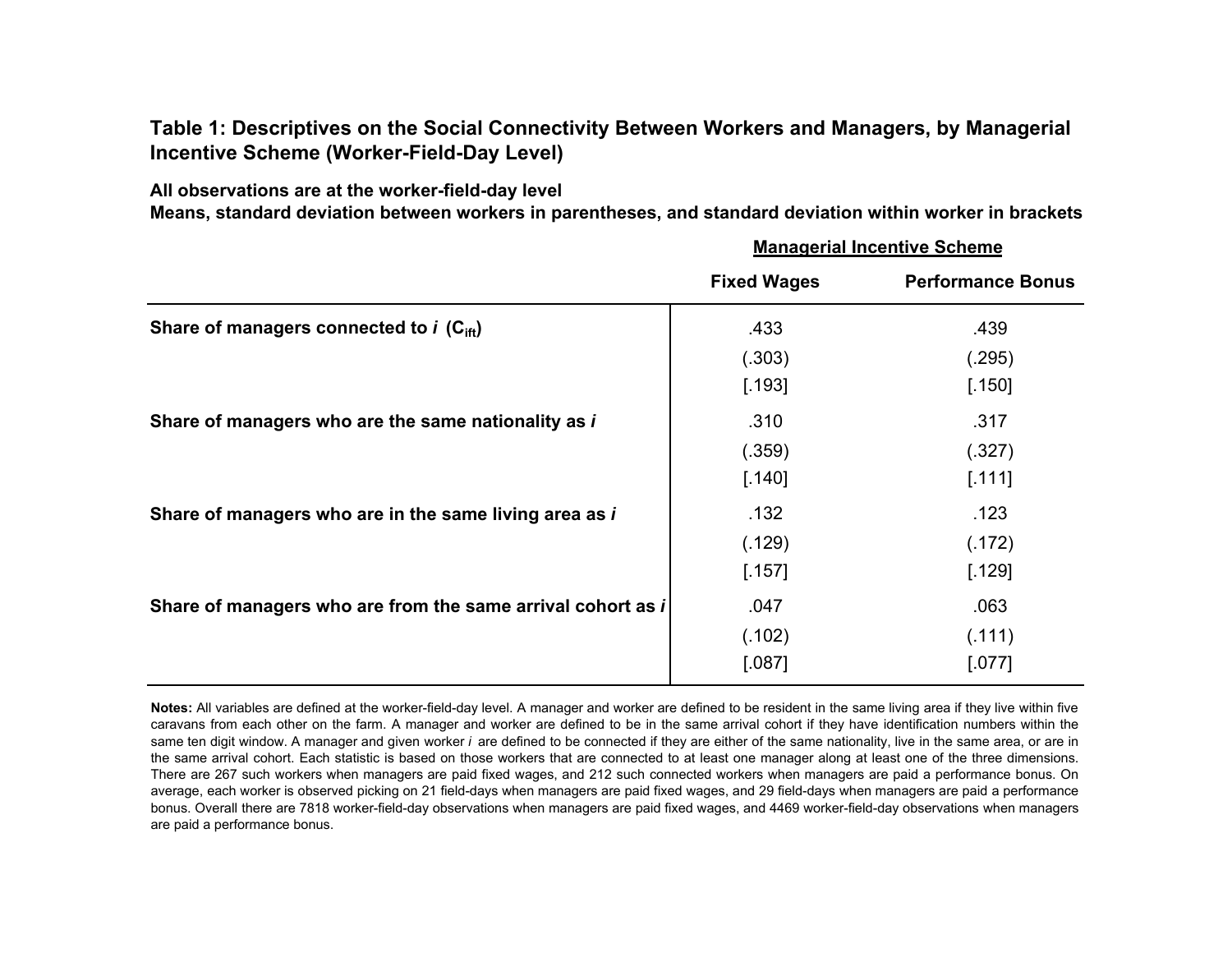## **Table 2: Worker Productivity (kg/hr), by Social Connectivity to Managers and Managerial Incentive Scheme**

**All observations are at the worker-field-day level Means, standard errors in parentheses**

|                                                                                                    | <b>Managerial Incentive Scheme</b> |                          |                                |  |  |
|----------------------------------------------------------------------------------------------------|------------------------------------|--------------------------|--------------------------------|--|--|
|                                                                                                    | <b>Fixed Wages</b>                 | <b>Performance Bonus</b> | <b>Difference</b>              |  |  |
| Unconnected on field-day (DC $_{\text{ift}}$ =0)<br>Connected on field-day (DC $_{\text{iff}}$ =1) | 6.95<br>(.173)<br>8.27             | 9.11<br>(.568)<br>9.23   | $2.15***$<br>(.530)<br>.962*** |  |  |
|                                                                                                    | (.244)                             | (.476)                   | (.324)                         |  |  |
| <b>Difference</b>                                                                                  | $1.31***$<br>(.257)                | .123<br>(.702)           | $1.20**$<br>(.616)             |  |  |

**Notes:** \*\*\* denotes significance at 1%, \*\* at 5%, and \* at 10%. All variables are defined at the worker-field-day level. The standard errors are clustered at the worker level. Productivity is measured as the number of kilograms of fruit picked per hour by the worker on the field-day. A manager and given worker *i* are defined to be connected if they are either of the same nationality, live in the same area, or are in the same arrival cohort. A worker is defined to be unconnected on the field-day if she is not socially connected to any of her managers that field-day. A worker is defined to be connected on the field-day if she is socially connected to at least one of her managers. The standard errors on the differences, and difference-in-difference, are estimated from running the corresponding least squares regression, allowing the standard errors to be clustered by worker.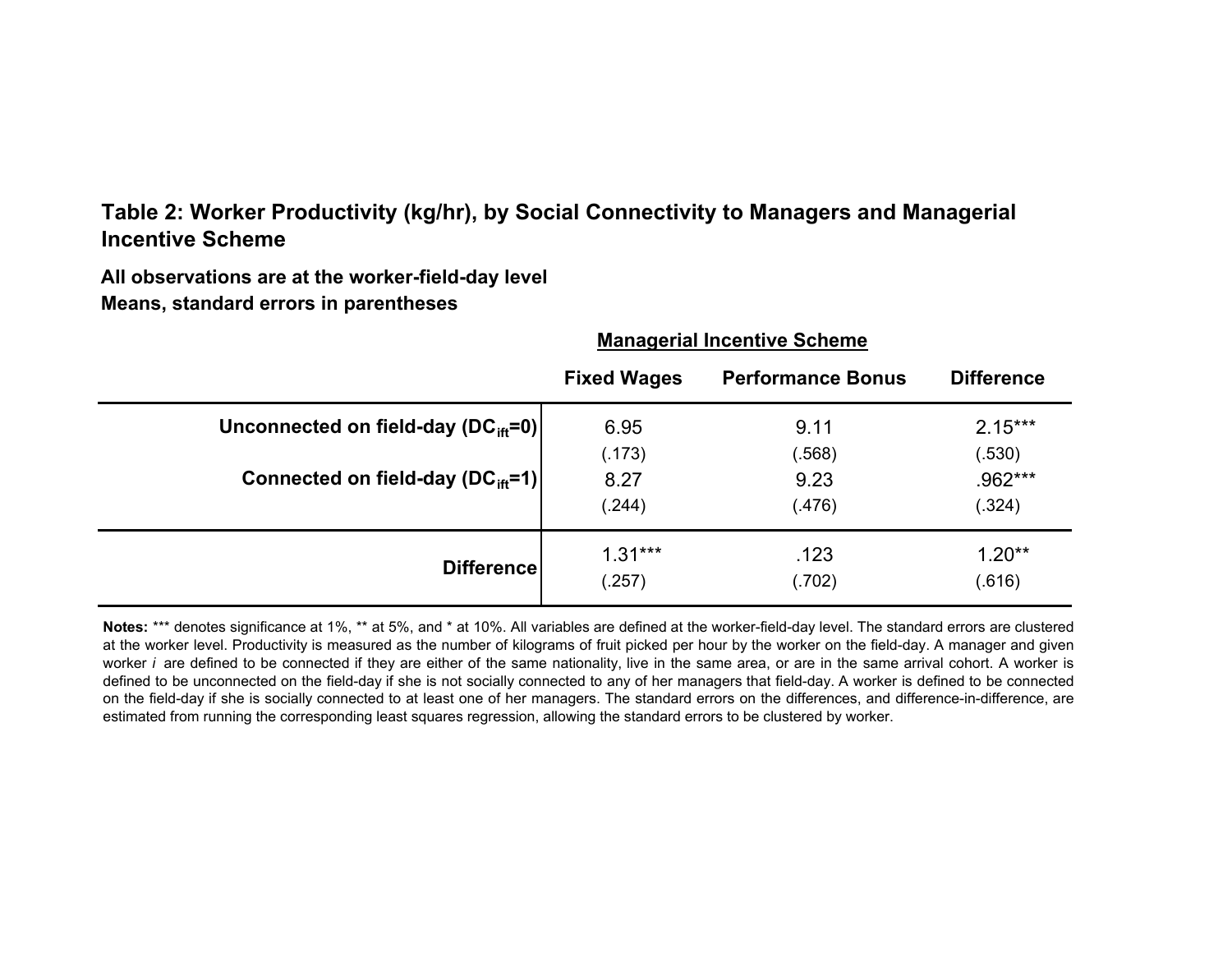#### **Table 3: Social Connections and Managerial Incentives**

**Dependent Variable = Log of worker's productivity (kilograms picked per hour on the field-day)**

**Standard errors reported in parentheses, allowing for clustering at worker level (Columns 1 to 4), clustering at the field-date level in Column 5**

|                                                                                                                | (1) Any Managers<br><b>Connected To</b> | (2) Share of Managers<br><b>Connected To</b> | (3) Type of Social<br>Connection | (4) Heterogeneous Effects<br>of the Bonus on Workers | (5) Field-Date Fixed<br><b>Effects</b> |
|----------------------------------------------------------------------------------------------------------------|-----------------------------------------|----------------------------------------------|----------------------------------|------------------------------------------------------|----------------------------------------|
| Any managers connected to i, fixed wages for managers (DC $_{\text{in}}$ )                                     | $.041**$<br>(.017)                      |                                              |                                  |                                                      |                                        |
| Any managers connected to i, performance bonus for managers (DC $_{\text{in}}$ )                               | .003<br>(.031)                          |                                              |                                  |                                                      |                                        |
| Share of managers connected to i, fixed wages for managers $(C_{in})$                                          |                                         | $.133***$<br>(.037)                          |                                  | $.123***$<br>(.037)                                  | $.099**$<br>(.045)                     |
| Share of managers connected to i, performance bonus for managers $(C_{in})$                                    |                                         | $-.115$<br>(.082)                            |                                  | $-.096$<br>(.082)                                    | $-.075$<br>(.060)                      |
| Share of managers of same nationality as <i>i</i> , fixed wages for managers                                   |                                         |                                              | $.157***$<br>(.047)              |                                                      |                                        |
| Share of managers of same nationality as <i>i</i> , performance bonus for managers                             |                                         |                                              | $-.124$<br>(.127)                |                                                      |                                        |
| Share of managers living in same area as i, fixed wages for managers                                           |                                         |                                              | $.089**$<br>(.044)               |                                                      |                                        |
| Share of managers living in same area as i, performance bonus for managers                                     |                                         |                                              | $-.076$<br>(.070)                |                                                      |                                        |
| Share of managers of same arrival cohort as i, fixed wages for managers                                        |                                         |                                              | $.189**$<br>(.081)               |                                                      |                                        |
| Share of managers of same arrival cohort as i, performance bonus for managers                                  |                                         |                                              | $-.076$<br>(.193)                |                                                      |                                        |
| Difference-in-difference estimate                                                                              | .039<br>(.031)                          | .249***<br>(.086)                            |                                  | $.219**$<br>(.089)                                   | $.174***$<br>(.075)                    |
| Interactions of nationality x performance bonus dummy<br>Interactions of living site x performance bonus dummy | Yes [.169]<br>Yes [.000]                | Yes [.030]<br>Yes [.000]                     | Yes [.056]<br>Yes [.000]         | No<br>No                                             | No<br>No                               |
| Interactions of arrival cohort x performance bonus dummy                                                       | Yes [.000]                              | Yes [.000]                                   | Yes [.000]                       | No                                                   | No                                     |
| Interactions of worker fixed effect x performance bonus dummy                                                  | No                                      | No                                           | No                               | Yes [.000]                                           | Yes [.000]                             |
| <b>Field-date fixed effects</b>                                                                                | No                                      | No                                           | <b>No</b>                        | No                                                   | Yes                                    |
| <b>Adjusted R-squared</b><br>Number of observations (worker-field-day)                                         | .4124<br>12287                          | .4130<br>12287                               | .4135<br>12287                   | .4214<br>12287                                       | .5463<br>12287                         |

Notes: \*\*\* denotes significance at 1%, \*\* at 5%, and \* at 10%. In Columns 1 to 4 the standard errors allow for clustering at the worker level. In Column 5 standard errors are clustered at the field-date level. All specific controls included in specifications 1 to 3 include the managerial performance bonus dummy, the worker's picking experience, the field life cycle, a time trend, and interactions between the performance bonus dummy and the w life cycle is defined as the nth day the field is picked divided by the total number of days the field is picked over the season. In Columns 4 and 5 these interactions are replaced by interactions of the worker fixed effec series of field-date fixed effects and hence the field life cycle and time trend are dropped from this specification. All continuous variables are in logarithms. A manager and given worker i are defined to be connected if in the same arrival cohort. The sample is restricted to workers that are connected to at least one manager on at least one manager on at least one field-day. In Column 1 a worker is defined to be unconnected on the field-d is defined to be connected on the field-day if she is socially connected to at least one of her managers. The difference-in-difference interestinate is the difference in the effect of social connections on worker productiv report the p-value on the F-test on the joint significance the interaction terms with the performance bonus dummy.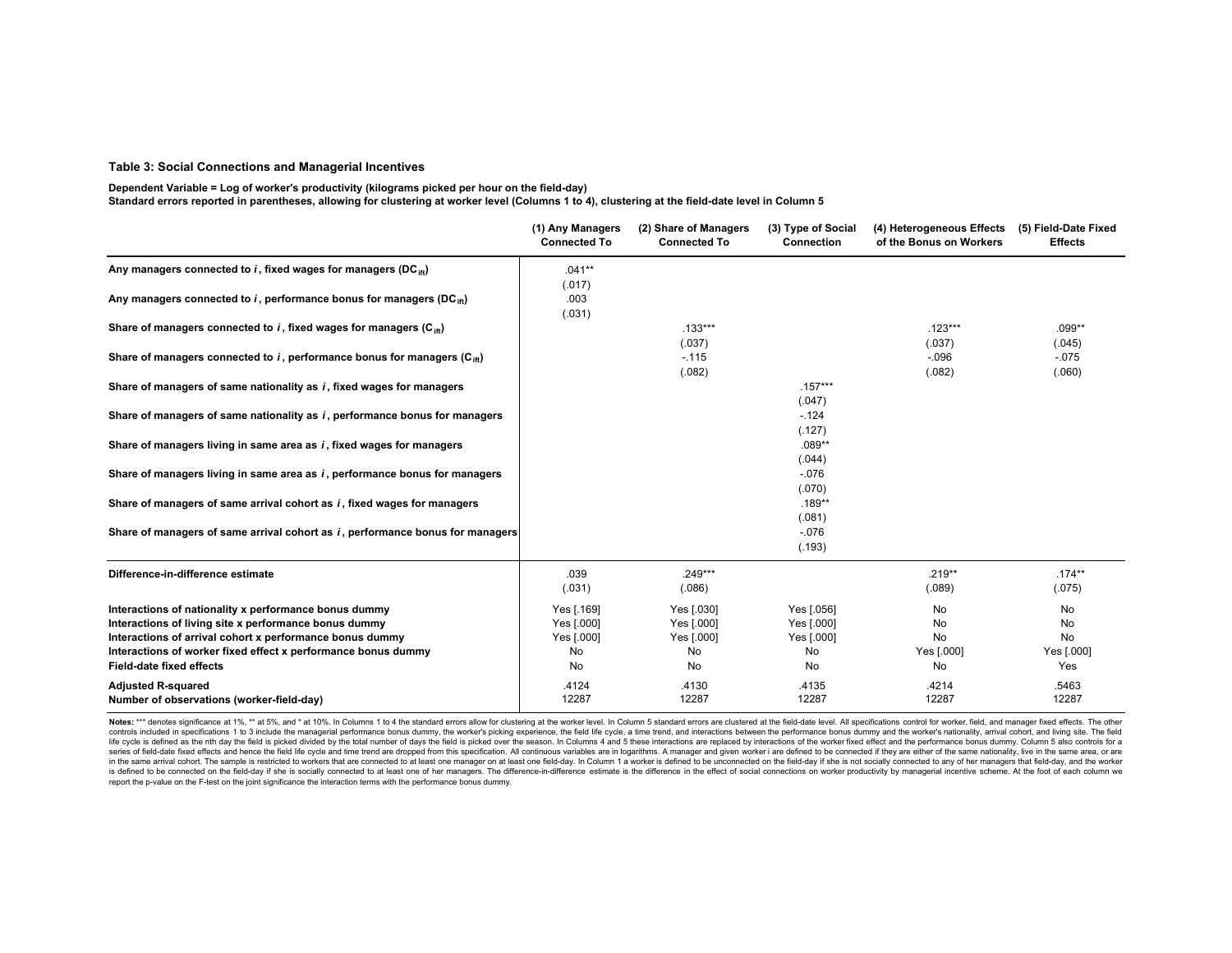#### **Table 4: Robustness of Results to Time Effects**

#### **Dependent Variable = Log of worker's productivity (kilograms picked per hour on the field-day) Standard errors reported in parentheses, allowing for clustering at worker level**

|                                                                                                                   | (1) Farm Level<br><b>Time Trend</b> | <b>Time Trend</b>   | (2) Field Specific (3) Worker Specific<br><b>Time Trend</b> | (4) Placebo<br><b>Bonus Based on</b><br><b>Field Life Cycle</b> |
|-------------------------------------------------------------------------------------------------------------------|-------------------------------------|---------------------|-------------------------------------------------------------|-----------------------------------------------------------------|
| Share of managers connected to i, fixed wages for managers                                                        | $.152***$<br>(.040)                 | $.182***$<br>(.059) | $.173**$<br>(.087)                                          |                                                                 |
| Share of managers connected to <i>i</i> , performance bonus for managers                                          | $-.071$<br>(.086)                   | $-.087$<br>(.113)   | .435<br>(.399)                                              |                                                                 |
| Share of managers connected to <i>i</i> , fixed wages for managers x 2nd quarter dummy (31st May)                 | $-.040$<br>(.061)                   |                     |                                                             |                                                                 |
| Share of managers connected to <i>i</i> , performance bonus for managers x 4th quarter dummy (29th July)          | $-.116$<br>(.099)                   |                     |                                                             |                                                                 |
| Share of managers connected to i, fixed wages for managers x field life cycle                                     |                                     | $-134$<br>(.120)    |                                                             |                                                                 |
| Share of managers connected to <i>i</i> , performance bonus for managers x field life cycle                       |                                     | $-.117$<br>(.195)   |                                                             |                                                                 |
| Share of managers connected to i, fixed wages for managers x days on farm for worker i                            |                                     |                     | $-.017$<br>(.031)                                           |                                                                 |
| Share of managers connected to i, performance bonus for managers x days on farm for worker i                      |                                     |                     | $-.141$<br>(.105)                                           |                                                                 |
| Share of managers connected to $i$ , placebo bonus based on field life cycle = 0                                  |                                     |                     |                                                             | $-.087$<br>(.088)                                               |
| Share of managers connected to <i>i</i> , placebo bonus based on field life cycle = 1                             |                                     |                     |                                                             | $-.033$<br>(.149)                                               |
| Interactions of nationality x performance bonus dummy                                                             | Yes                                 | Yes                 | Yes                                                         | Yes                                                             |
| Interactions of living site x performance bonus dummy<br>Interactions of arrival cohort x performance bonus dummy | Yes<br>Yes                          | Yes<br>Yes          | Yes<br>Yes                                                  | Yes<br>Yes                                                      |
| <b>Adjusted R-squared</b><br>Number of observations (worker-field-day)                                            | .4142<br>12287                      | .4269<br>12287      | .4142<br>12287                                              | .5618<br>1584                                                   |

Notes: \*\*\* denotes significance at 1%, \*\* at 5%, and \* at 10%. Standard errors allow for clustering at the worker level. All specifications control for worker, field, and manager fixed effects. The other controls included performance bonus dummy, the worker's picking experience, the field life cycle, and a time trend. The field life cycle is defined as the nth day the field is picked divided by the total number of days the field is picked o in logarithms. A manager and given worker i are defined to be connected if they are either of the same nationality, live in the same area, or are in the same arrival cohort. The samples in Columns 1 to 3 are restricted to one manager on at least one field-day. In Column 1 the 2nd quarter dummy is defined to be equal to zero before May 31st and one thereafter. The 4th quarter dummy is defined to be equal to zero before July 29th and one ther split the pre and post bonus periods equally into two halves. In Column 3 the days on the farm for a worker are defined as the number of days elapsed since the worker first arrived on the farm. In Column 4 the placebo bonu cycle is defined to be zero if the field is less than .53 of the way though its life cycle, and one otherwise. In this column the sample is restricted to fields that are only operated in the period when managers are paid a interaction terms at the foot of the table are defined with respect to the placebo bonus dummy variable in Column 4. The difference-in-difference estimate is the difference in the effect of social connections on worker pro scheme.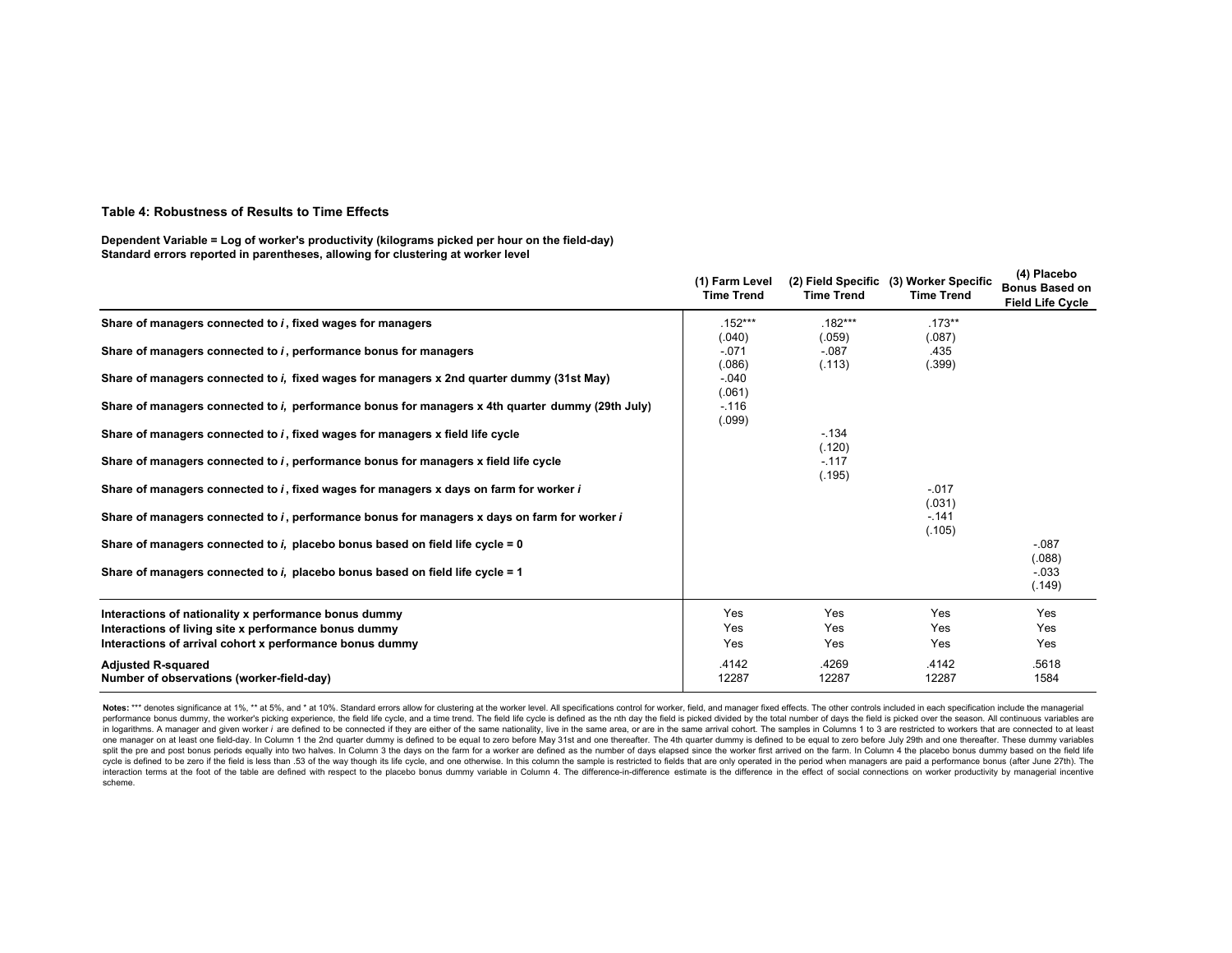#### **Table 5: Robustness of Results to Using Alternative Samples of Workers**

**Dependent Variable = Log of worker's productivity (kilograms picked per hour on the field-day) Standard errors reported in parentheses, allowing for clustering at worker level**

|                                                                          | (1) Available for Picking Three<br><b>Weeks Either Side of the Change</b><br>in Managerial Incentives | (2) Pick Under Both Managerial<br><b>Incentive Schemes</b> | (3) Pick At Least Six Days<br><b>Under Both Managerial</b><br><b>Incentive Schemes</b> |
|--------------------------------------------------------------------------|-------------------------------------------------------------------------------------------------------|------------------------------------------------------------|----------------------------------------------------------------------------------------|
| Share of managers connected to <i>i</i> , fixed wages for managers       | $.145***$                                                                                             | $.130***$                                                  | $.158***$                                                                              |
|                                                                          | (.043)                                                                                                | (.039)                                                     | (.041)                                                                                 |
| Share of managers connected to <i>i</i> , performance bonus for managers | $-053$                                                                                                | $-108$                                                     | $-083$                                                                                 |
|                                                                          | (.114)                                                                                                | (.083)                                                     | (.088)                                                                                 |
| Difference-in-difference estimate                                        | $.198*$                                                                                               | $.238***$                                                  | $.241***$                                                                              |
|                                                                          | (.118)                                                                                                | (.088)                                                     | (.096)                                                                                 |
| Interactions of nationality x performance bonus dummy                    | Yes                                                                                                   | Yes                                                        | Yes                                                                                    |
| Interactions of living site x performance bonus dummy                    | Yes                                                                                                   | Yes                                                        | Yes                                                                                    |
| Interactions of arrival cohort x performance bonus dummy                 | Yes                                                                                                   | Yes                                                        | Yes                                                                                    |
| <b>Adjusted R-squared</b>                                                | .4219                                                                                                 | .4303                                                      | .4278                                                                                  |
| Number of observations (worker-field-day)                                | 8069                                                                                                  | 10542                                                      | 8884                                                                                   |

Notes: \*\*\* denotes significance at 1%, \*\* at 5%, and \* at 10%. Standard errors allow for clustering at the worker level. All specifications control for worker, field, and manager fixed effects. The other controls included include the managerial performance bonus dummy, the worker's picking experience, the field life cycle, and a time trend. The field life cycle is defined as the nth day the field is picked divided by the total number of day over the season. All continuous variables are in logarithms. A manager and given worker i are defined to be connected if they are either of the same nationality, live in the same area, or are in the same arrival cohort. Th restricted to workers that are connected to at least one manager on at least one field-day. The sample in Column 1 is further restricted to workers that are physically present on the farm three weeks wither side of the cha managerial incentives (June 27th). The sample in Column 2 is further restricted to workers that are observed picking fruit on at least one day under both managerial incentive schemes. The sample in Column 3 is further rest workers that are observed picking for at least six days under both managerial incentive schemes. The difference-in-difference estimate is the difference in the effect of social connections on worker productivity by manager scheme.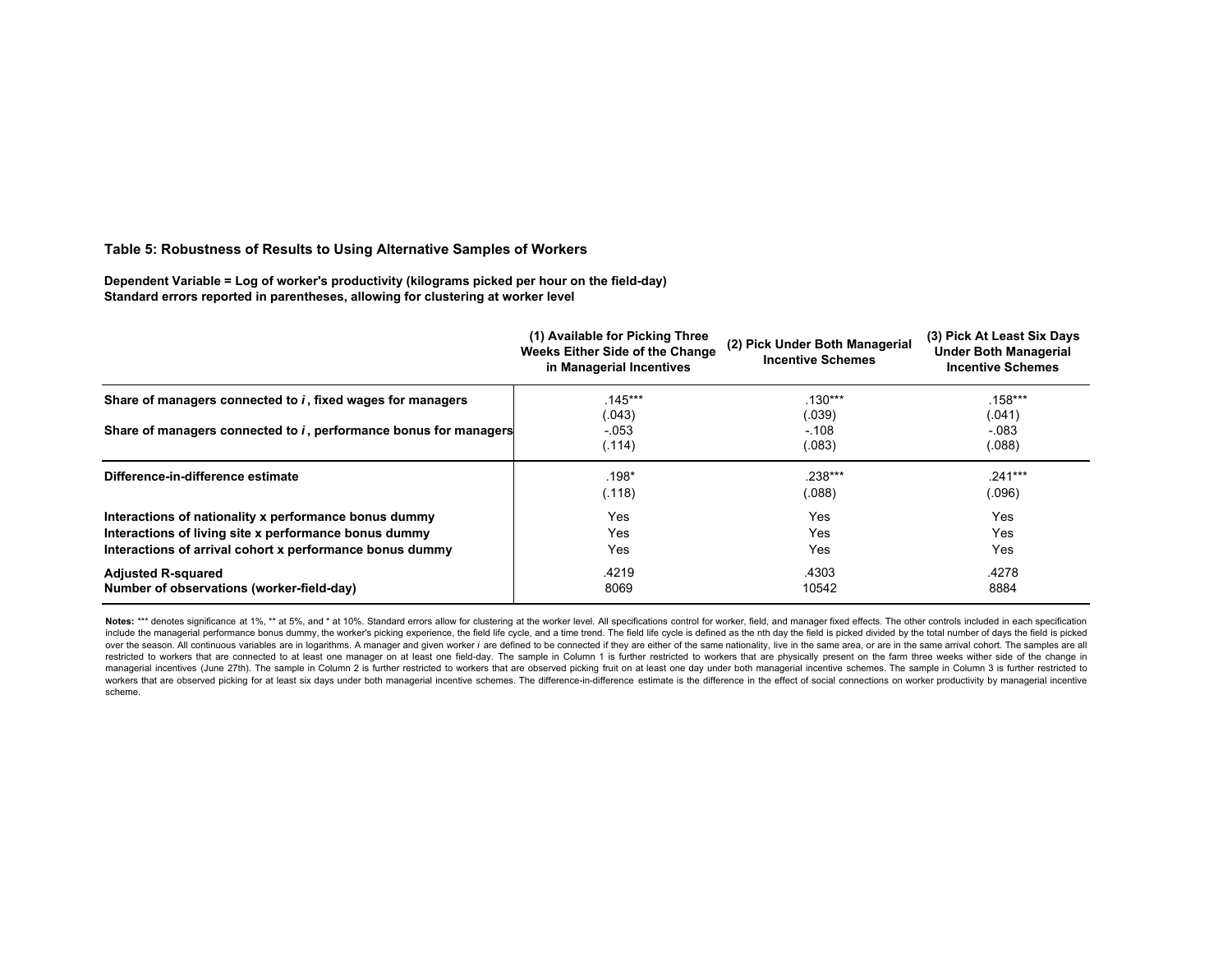#### **Table 6: Rival Favors**

**Dependent Variable = Log of worker's productivity (kilograms picked per hour on the field-day) Standard errors reported in parentheses, allowing for clustering at worker level**

|                                                                                                                                       | <b>Any Managers Connected To</b> |                     | <b>Share of Managers Connected To</b> |                     |
|---------------------------------------------------------------------------------------------------------------------------------------|----------------------------------|---------------------|---------------------------------------|---------------------|
|                                                                                                                                       | (1)                              | (2)                 | (3)                                   | (4)                 |
| Any managers connected to <i>i</i> , fixed wages for managers                                                                         | $.041**$<br>(.017)               | $.191***$<br>(.044) | $.133***$<br>(.037)                   | $.318***$<br>(.092) |
| Any managers connected to <i>i</i> , fixed wages for managers                                                                         |                                  | $-261***$           |                                       |                     |
| x share of workers on the field that are socially connected to                                                                        |                                  | (.075)              |                                       |                     |
| Share of managers connected to <i>i</i> , fixed wages for managers                                                                    |                                  |                     |                                       | $-551**$            |
| x average social connectivity of workers on the field-date to                                                                         |                                  |                     |                                       | (.252)              |
| Any managers connected to <i>i</i> , performance bonus for managers                                                                   | .003                             | $-168$              | $-115$                                | $-119$              |
|                                                                                                                                       | (.031)                           | (.123)              | (.082)                                | (.223)              |
| Any managers connected to <i>i</i> , performance bonus for managers<br>x share of workers on the field that are socially connected to |                                  | .273<br>(.215)      |                                       |                     |
| Share of managers connected to <i>i</i> , performance bonus for managers                                                              |                                  |                     |                                       | .030                |
| x average social connectivity of workers on the field-date to                                                                         |                                  |                     |                                       | (.685)              |
|                                                                                                                                       |                                  |                     |                                       |                     |
| Share of workers on the field that are socially connected to                                                                          |                                  | .045                |                                       |                     |
| managers, fixed wages for managers                                                                                                    |                                  | (067)               |                                       |                     |
| Share of workers on the field that are socially connected to                                                                          |                                  | $-.045$             |                                       |                     |
| managers, performance bonus for managers                                                                                              |                                  | (.209)              |                                       | .059                |
| Average social connectivity of workers on the field-date to<br>managers, fixed wages for managers                                     |                                  |                     |                                       | (.133)              |
| Average social connectivity of workers on the field-date to                                                                           |                                  |                     |                                       | $-268$              |
| managers, performance bonus for managers                                                                                              |                                  |                     |                                       | (.324)              |
|                                                                                                                                       | Yes                              | Yes                 | Yes                                   | Yes                 |
| Interactions of nationality x performance bonus dummy<br>Interactions of living site x performance bonus dummy                        | Yes                              | Yes                 | Yes                                   | Yes                 |
| Interactions of arrival cohort x performance bonus dummy                                                                              | Yes                              | Yes                 | Yes                                   | Yes                 |
|                                                                                                                                       |                                  |                     |                                       |                     |
| <b>Adjusted R-squared</b>                                                                                                             | .4124                            | .4131               | .4130                                 | .4131               |
| Number of observations (worker-field-day)                                                                                             | 12287                            | 12287               | 12287                                 | 12287               |

**Notes:** \*\*\* denotes significance at 1%, \*\* at 5%, and \* at 10%. Standard errors allow for clustering at the worker level. All specifications control for worker, field, and manager fixed effects. The other controls included in each specification include the managerial performance bonus dummy, the worker's picking experience, the field life cycle, and <sup>a</sup> time trend. The field life cycle is defined as the nth day the field is picked divided by the total number of days the field is picked over the season. All continuous variables are in logarithms. A manager and given worker i are defined to be connected if they are either of the same nationality, live in the same area, or are in the same arrival cohort. In Columns 1 to 4 the sample is restricted to workers that are connected to at least one manager on at least one field-day. A worker is defined to be unconnected on the field-day if she is not socially connected to any of her managers that field-day, and the worker is defined to be connected on the field-day if she is socially connected to at least one of her managers.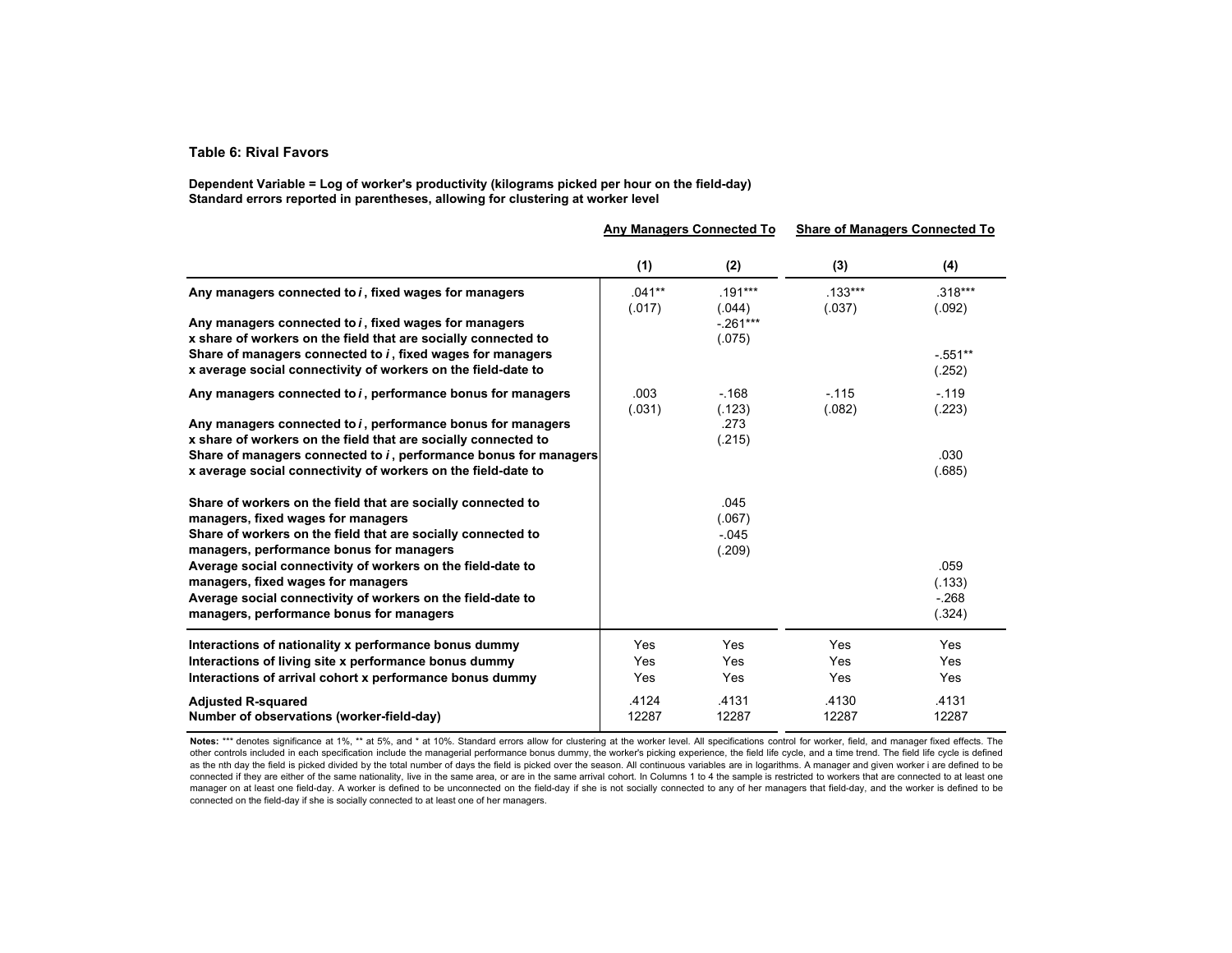### **Table A1: Social Connections, Selection, and Managerial Incentives**

**Conditional logit estimates**

**Column 1: Dependent Variable = 1 if worker** *i* **is chosen to pick on day** *t* **in main site, 0 if worker is assigned to non-picking tasks Column 2: Dependent Variable = 1 if worker** *i* **is unemployed on day** *t,* **0 if assigned to non-picking tasks Odd ratios reported, standard errors in parentheses, clustered by worker**

|                                                                        | <b>Probability of Being</b><br><b>Selected to Pick</b> | <b>Probability of Being</b><br><b>Unemployed</b> |
|------------------------------------------------------------------------|--------------------------------------------------------|--------------------------------------------------|
| Performance bonus for managers                                         | 1.34                                                   | $2.04*$                                          |
|                                                                        | (.495)                                                 | (.764)                                           |
| Performance bonus for managers x worker <i>i</i> is socially connected | .524                                                   | .605                                             |
|                                                                        | (.214)                                                 | (.253)                                           |
| Total yield in site 1                                                  | $2.24***$                                              | .802***                                          |
|                                                                        | (.153)                                                 | (.057)                                           |
| Total yield in site 2                                                  | .883***                                                | .800***                                          |
|                                                                        | (.036)                                                 | (.032)                                           |
| Number of workers available to pick fruit                              | .380***                                                | $1.83***$                                        |
|                                                                        | (.037)                                                 | (.178)                                           |
| Worker <i>i's</i> previous deviation from mean productivity            | $1.16*$                                                | 1.07                                             |
|                                                                        | (.091)                                                 | (.107)                                           |
| Log-likelihood                                                         | $-5186.8$                                              | $-3208.5$                                        |
| Number of observations (worker-day)                                    | 15551                                                  | 9808                                             |

**Notes:** \*\*\* denotes that the log odds ratio is significantly different from one at 1%, \*\* at 5%, and \* at 10% levels. Conditional logit estimates are reported where observations are grouped by worker. All continuous variables are divided by their standard deviations so that one unit increase can be interpreted as increase by one standard deviation. A manager and given worker i are defined to be connected if they are either of the same nationality, live in the same area, or are in the same arrival cohort. "Total yield" on the site is the total kilograms of the fruit picked on the site-day. The "number of workers available to pick fruit" is the total number of individuals that are on the farm that day and are available for fruit picking. "Worker *i* 's previous deviation from mean productivity" is defined on the last day the worker was selected to pick. We first take the deviation of the worker's productivity from the field average productivity on each field he picked on the day he was last selected to pick, and then calculate a weighted average of this across all fields he worked on where the weights are based on the number of pickers on the field. Worker *i* is defined to be unemployed on day *t* if she is present on the farm but is not assigned to any paid tasks.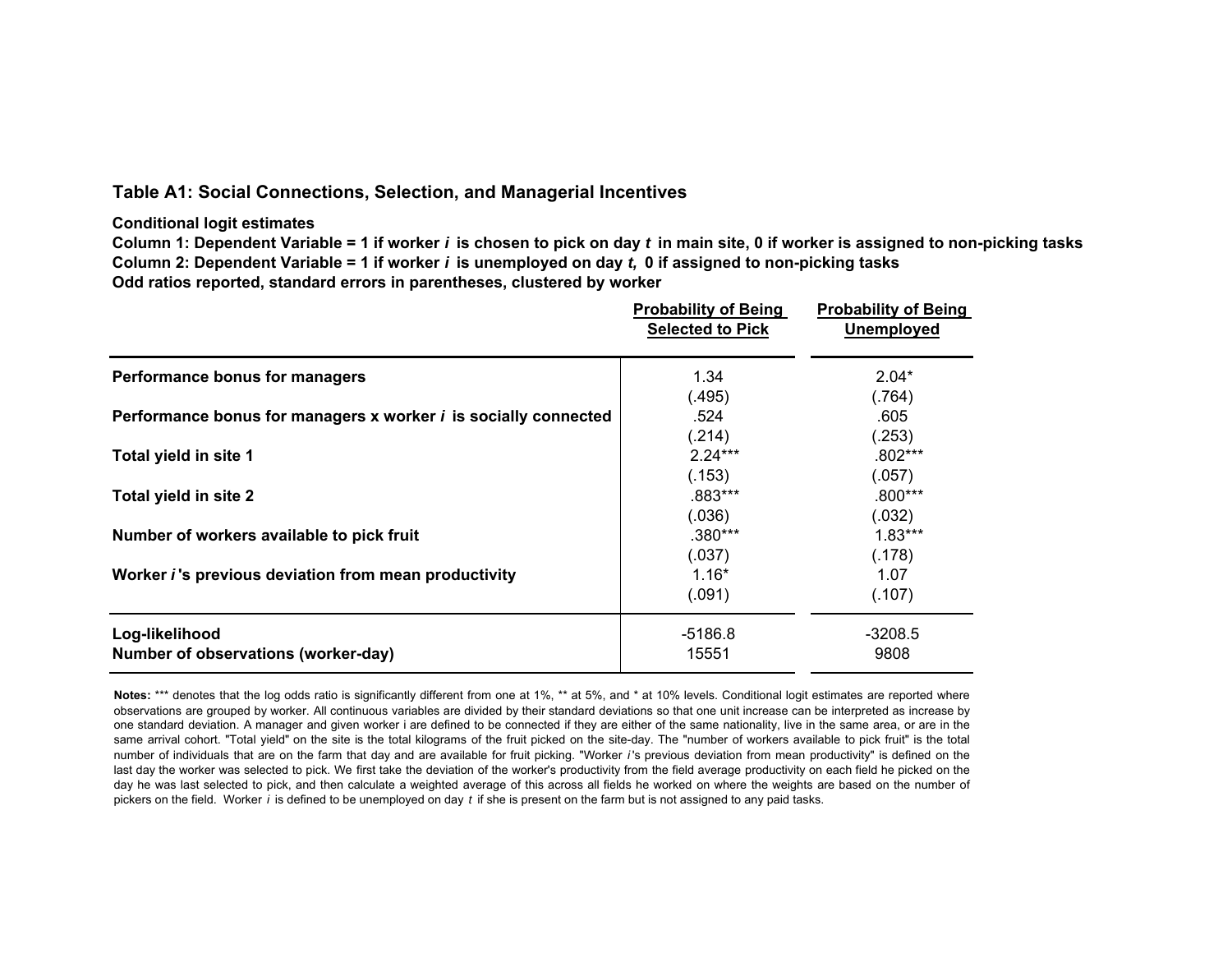## **Table A2: Allocation of Workers and Managers**

**Dependent Variable = Log (1+share of managers that are connected to worker** *i* **on field** *f* **day** *t* **) Each cell reports the p-value of the test of the hypothesis that the coefficient on the interaction term is zero**

|                                                              | (1)  | (2)  | (3)  | (4)  | (5)  | (6)  | (7)  |
|--------------------------------------------------------------|------|------|------|------|------|------|------|
| Performance bonus for managers x field life cycle            | .935 | .414 | .296 | .653 | .509 | .771 | .845 |
| Performance bonus for managers x trend                       |      | .219 | .305 | .293 | .274 | .231 | .239 |
| Performance bonus for managers x worker's experience         |      |      | .192 | .192 | .184 | .186 | .186 |
| Performance bonus for managers x number of workers           |      |      |      | .527 | .587 | .572 | .557 |
| Performance bonus for managers x number of managers          |      |      |      |      | .889 | .975 | .879 |
| Performance bonus for managers x total hours worked          |      |      |      |      |      | .185 | .364 |
| Performance bonus for managers x total kilos of fruit picked |      |      |      |      |      |      | .952 |
| F-test of joint significance of all interaction terms        |      | .346 | .334 | .617 | .684 | .665 | .795 |

**Notes:** A manager and given worker *i* are defined to be connected if they are either of the same nationality, live in the same area, or are in the same arrival cohort. Standard errors allow for clustering at the worker level. All specifications control for worker, field, and manager fixed effects. The other controls included in each specification include the managerial performance bonus dummy, the worker's picking experience, the field life cycle, and a time trend. The field life cycle is defined as the nth day the field is picked divided by the total number of days the field is picked over the season. The number of workers, number of supervisors, total kilos picked and total hours worked are defined at the field-day level. All continuous variables are in logarithms. The null hypothesis for the F-test is that the coefficients of all the interactions are equal to zero. There are 12287 worker-field-day level observations in each regression.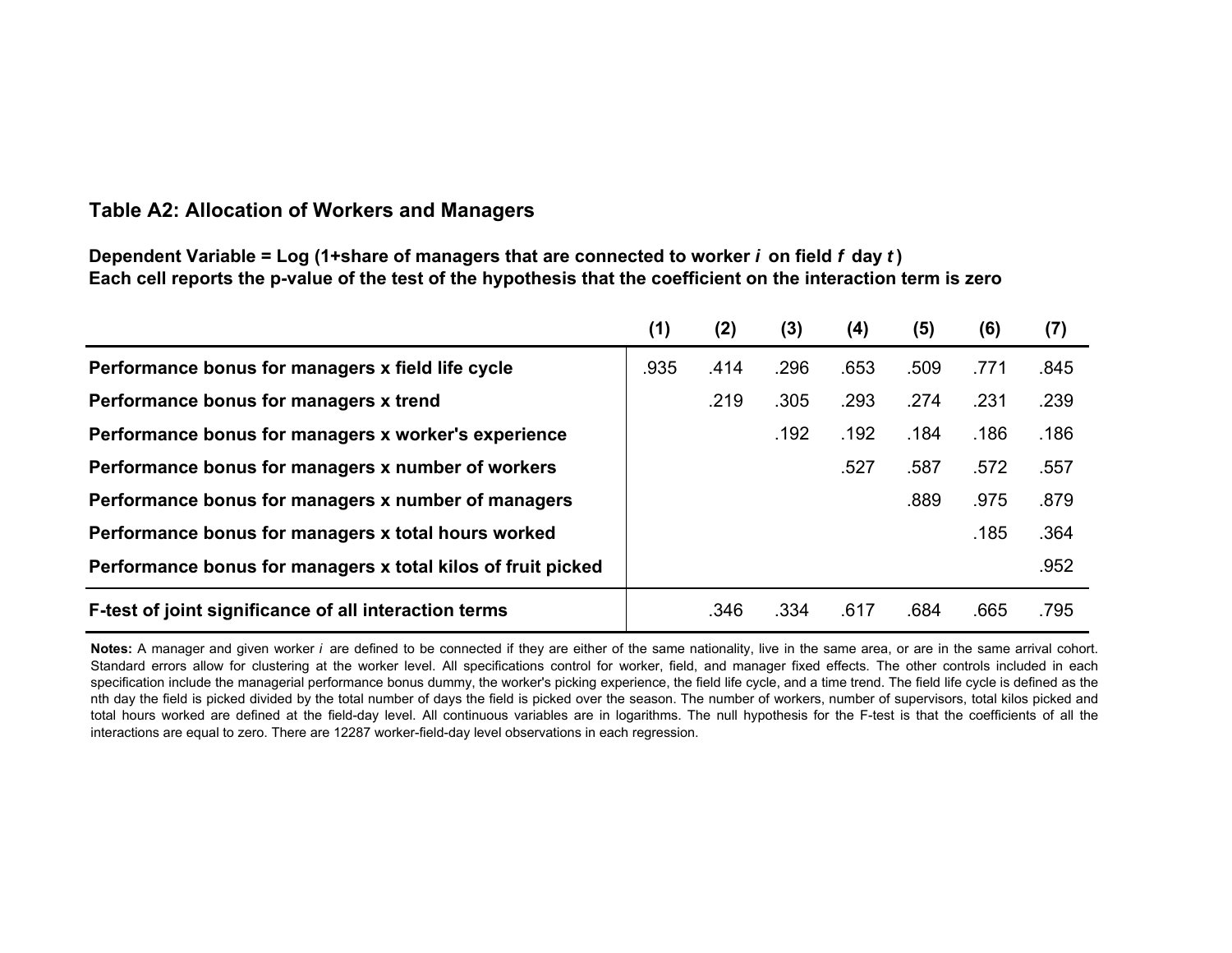### **Table A3: Continuous Measures of Social Connections and Managerial Incentives**

**Dependent Variable = Log of worker's productivity (kilogram picked per hour on the field-day) Standard errors reported in parentheses, allowing for clustering at worker level**

|                                                                                                                   | <b>Nationality</b>  | <b>Living Area</b> | <b>Arrival Cohort</b>   |
|-------------------------------------------------------------------------------------------------------------------|---------------------|--------------------|-------------------------|
| Share of managers of same nationality as <i>i</i> , fixed wages for managers                                      | $.158***$<br>(.047) |                    |                         |
| Share of managers of same nationality as <i>i</i> , performance bonus for managers                                | $-.074$<br>(.128)   |                    |                         |
| Share of managers living in same area as <i>i</i> , fixed wages for managers                                      |                     | $.097**$<br>(.044) |                         |
| Share of managers living in same area as i, performance bonus for managers                                        |                     | $-.052$<br>(.077)  |                         |
| Share of managers of same arrival cohort as <i>i</i> , fixed wages for managers                                   |                     |                    | $.169*$<br>(.097)       |
| Share of managers of same arrival cohort as i, performance bonus for managers                                     |                     |                    | $-.240*$<br>(.133)      |
| Difference-in-difference estimate                                                                                 | $.231*$<br>(.140)   | .149*<br>(.078)    | .409**<br>(.170)        |
| Interactions of nationality x performance bonus dummy                                                             | Yes [.089]          | No                 | No.                     |
| Interactions of living area x performance bonus dummy<br>Interactions of arrival cohort x performance bonus dummy | No<br>No.           | Yes [.000]<br>No.  | <b>No</b><br>Yes [.000] |
| <b>Adjusted R-squared</b><br>Number of observations (worker-field-day)                                            | .4291<br>8238       | .3722<br>8262      | .4914<br>3980           |

Notes: \*\*\* denotes significance at 1%, \*\* at 5%, and \* at 10%. Standard errors allow for clustering at the worker level. All specifications control for worker, field, and manager fixed effects. The other controls included in each specification include the managerial performance bonus dummy, the worker's picking experience, the field life cycle, and a time trend. The field life cycle is defined as the nth day the field is picked divided by the total number of days the field is picked over the season. All continuous variables are in logarithms. A manager and given worker *i* are defined to be connected if they are either of the same nationality, live in the same area, or are in the same arrival cohort. In Column 1 the sample is restricted to workers that are sometimes connected to at least one manager on a field-day by nationality. In Column 2 the sample is restricted to workers that are sometimes connected to at least one manager on a field-day by living area. In Column 3 the sample is restricted to workers that are sometimes connected to at least one manager on a field-day by arrival cohort. At the foot of each column we report the p-value on the F-test on the joint significance the interaction terms with the performance bonus dummy. The difference-indifference estimate is the difference in the effect of social connections on worker productivity by managerial incentive scheme.